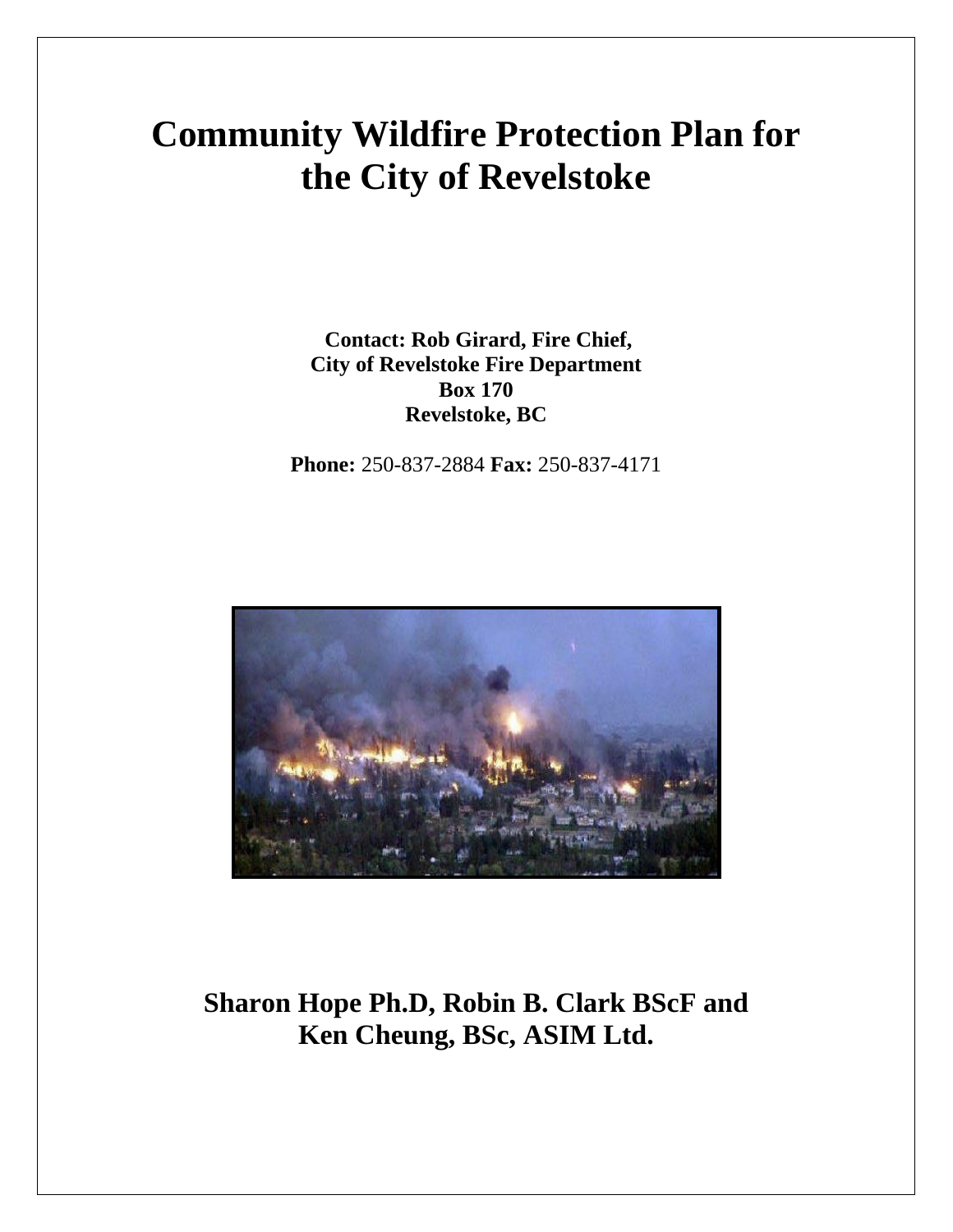## **Executive Summary:**

The City of Revelstoke is situated on the Columbia River approximately 600 km east of Vancouver. Forestry, hydroelectric power and transportation have contributed to the City's economic development. Mount Revelstoke National Park, located on the eastern municipal boundary, has always been a popular tourist site. In recent years, the City has shifted its focus from natural resources toward tourism with the proposed expansion of the Mount MacKenzie ski hill. The City has also capitalized on its heritage buildings to promote an attractive Edwardian look.

Revelstoke is located on a series of fluvial and glaciofluvial terraces. The lowest elevations of the municipality lie next to the Illecillewaet and Columbia Rivers where cottonwood and aspen stands dominate. This vegetation type is also situated on the toes of long west facing slopes that are moisture receiving. The lowest elevations have low fire hazard ratings. Moderate fire hazard ratings occur on slightly higher terraces occupied primarily by aspen, redcedar, western hemlock and white pine. Moderate hazard levels also occur on the grassland flood plain of the Columbia near the City. Although subject to flooding, these flats have a history of fire starts especially in the spring. The highest interface fire hazard rating can be found in rocky, steep locations on the east and occaisionally the west boundaries of the municipality. Widespread fires have not occurred in Revelstoke for some time so that the present vegetation has abundant ladder fuels but little accumulated woody debris because of the early seral stage that the stands represent.

BC provincial regional districts, municipalities, and fire departments are currently creating wildland interface fire management plans because weather patterns and flammable vegetation have created a high-risk for interface fires. Planning, fire hazard assessment mapping and interface hazard mitigation through fuel reduction have been the focus of the protection plans.

The overall objectives of BC wildland interface fire protection plans are to:

- Empower communities to organize, plan, and take action on issues impacting community safety and,
- Enhance levels of fire resistance and protection to the community.

To address wildland interface hazard mitigation for Revelstoke, the Fire Department, under the auspices of Fire Chief Wade Rota, forwarded an application for a grant from UBCM to create a protection plan. This protection plan offers:

- Hazard assessment with Ministry of Forests standard criteria,
- GIS hazard map production, and
- Generation of wildland hazard mitigation recommendations.

Based upon the hazard assessment ratings established for Revelstoke's neighbourhoods, we interacted with Fire Chief, Wade Rota, members of the City's Planning, Engineering, and Public Works Departments, and several other agencies such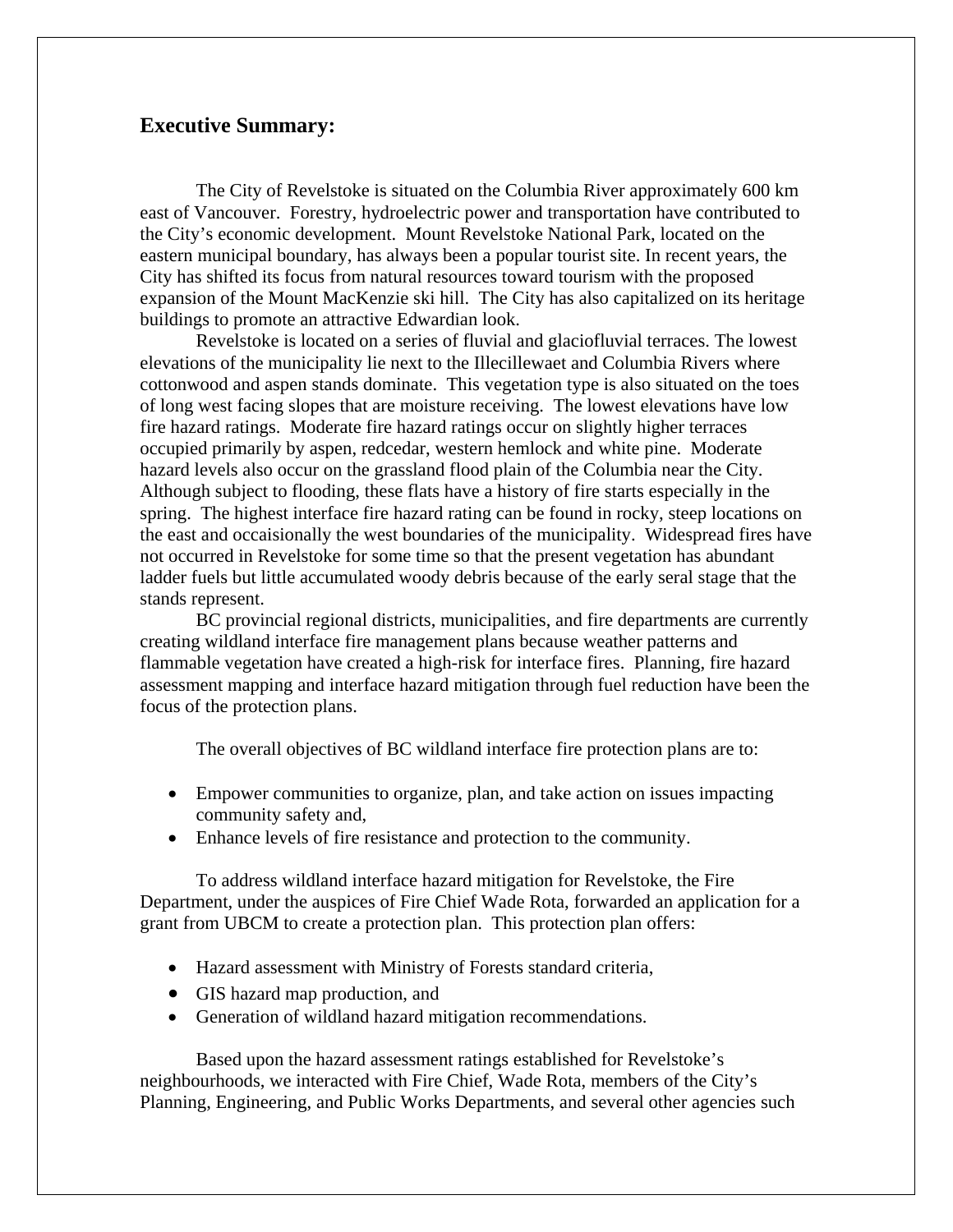as the Ministry of Forests and Parks Canada to arrive at information and recommendations for the Fire Protection Plan. Robin Clark, assisted by Sophie Gerbaud, completed field hazard assessments and hazard mapping; Sharon Hope collaborated in mapping as well as contacted stakeholders about strategies. She sought information from local City representatives and compiled specific information within the report concerning the hazard assessments, the policy review and educational strategies. Ken Cheung and Naa Lanquaye of ASIM produced the GIS files, interacted with City employee Jim Gallicano and created the map of the hazard zones. Robin Clark will present the plan on behalf of our team.

The wildland interface hazard mitigation recommendations for the City of Revelstoke are:

- 1) To engage a qualified professional such as a Registered Professional Forester to address silvicultural treatment issues in the high and moderate wildland fire hazard zones. This would be implemented through a pilot fuel management program available through UBCM.
- 2) Formation of a Wildland Fire Protection Committee for the City to include representation from the provincial government, particularly Ministry of Forests, the Regional District, the Forest Workers Society, BC Hydro, Department of Highways, CPR, Parks Canada, and non-government organizations. This group will address wildland fire protection concerns.
- 3) Through the Wildland Fire Protection Committee, but in collaboration with the City Planning Department, to consider incorporating wildland fire mitigation goals into the Official City Plan (OCP), as well as to consider introducing bylaws or ordinances for fire safe building materials and landscaping in certain locations.
- 4) Through the Wildland Fire Protection Committee, to discuss restricting motorized access to the Airport Way floodplain grasslands except for hay removal and restricting activities to walking to reduce fire potential. Sign posting the access trails for fire hazard is recommended. Collaboration with parks and recreation and conservation groups could take place regarding the designation of these lands as a wildlife refuge. This option would reduce access that might in turn reduce fire starts as well as benefiting wildlife. Prescribed burns conducted to remove grass in the spring should be considered provided it does not conflict with wildlife use.
- 5) Through the Committee and in collaboration with City Public Works and City Park Departments, to explore the possibility of a planned network of firebreaks for the City and the Protection District. Some of these areas have been shown on the current hazard map but mapping could be continued over the next 5-10 years or more. This concept is compatible with the City plan for a system of greenspace and parks.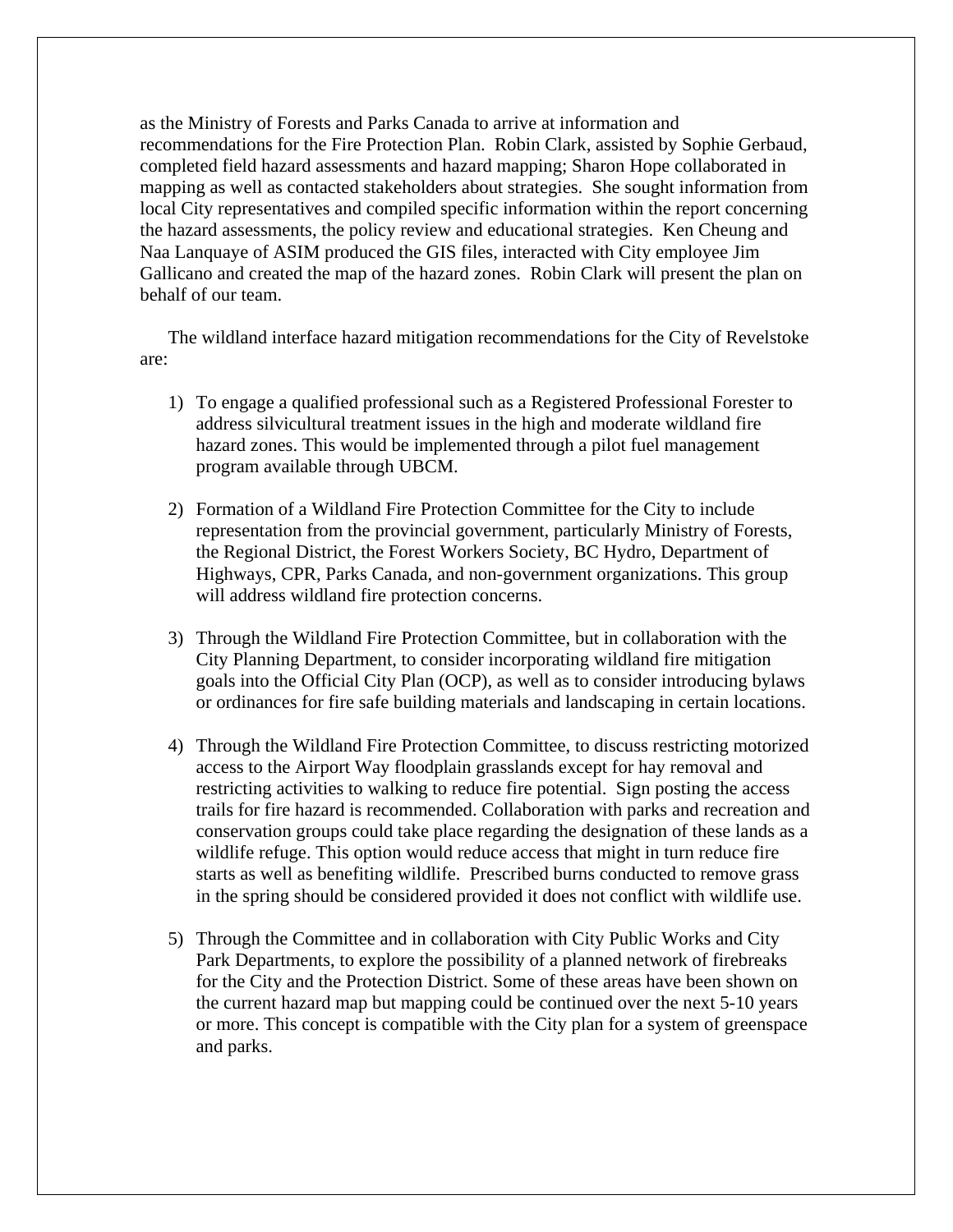- 6) In collaboration with City Public Works and the Columbia Shuswap Regional District, the Wildland Fire Protection Committee should review water supply sources for the municipality at its boundaries and particularly for the Protection District beyond municipal boundaries. The creation of several cisterns in key locations may provide an interim solution for such neighbourhoods as Begbie Bench and South Airport Way.
- 7) To explore, through the Wildland Fire Protection Committee, and in particular the with the Regional District representative, the creation of a wildland fire educational strategy for the municipality and the Protection District.
- 8) In collaboration with a qualified professional, to arrive at an acceptable plan for pruning and spacing treatments in the high and moderate interface fire hazard areas using appropriate spacing between tree crowns. FireSmart currently recommends 2.5 m between crowns. To work with BC Hydro on a review of hazard mitigation policy on transmission lines, as well as to collaborate with Ministry of Forests, Parks Canada, CPR, Ministry of Highways and large tract property owners, on a review of systems for maintaining fire hazard free transportation corridors including easements.
- 9) In collaboration with City Planning and Public Works, the Wildland Protection Committee should work with developers to resolve issues of fire vehicle access, woody fuel mitigation, fire safe building materials and water supply. Creating buffers of 10-20 m about the perimeters of large properties is encouraged as appropriate.
- 10) The Committee in collaboration with the Fire Department and other City Departments, should engage in greater media coverage and enhanced website postings for wildland interface hazard mitigation.
- 11) The Committee should consider demonstration areas as part of an overall educational strategy. Demonstration areas could be small parcels of land of approximately one hectare where a treated and non-treated area could be viewed together.
- 12) The City in collaboration with the Fire Department should evaluate the need for additional fire protection including a satellite hall and mutual aid agreements.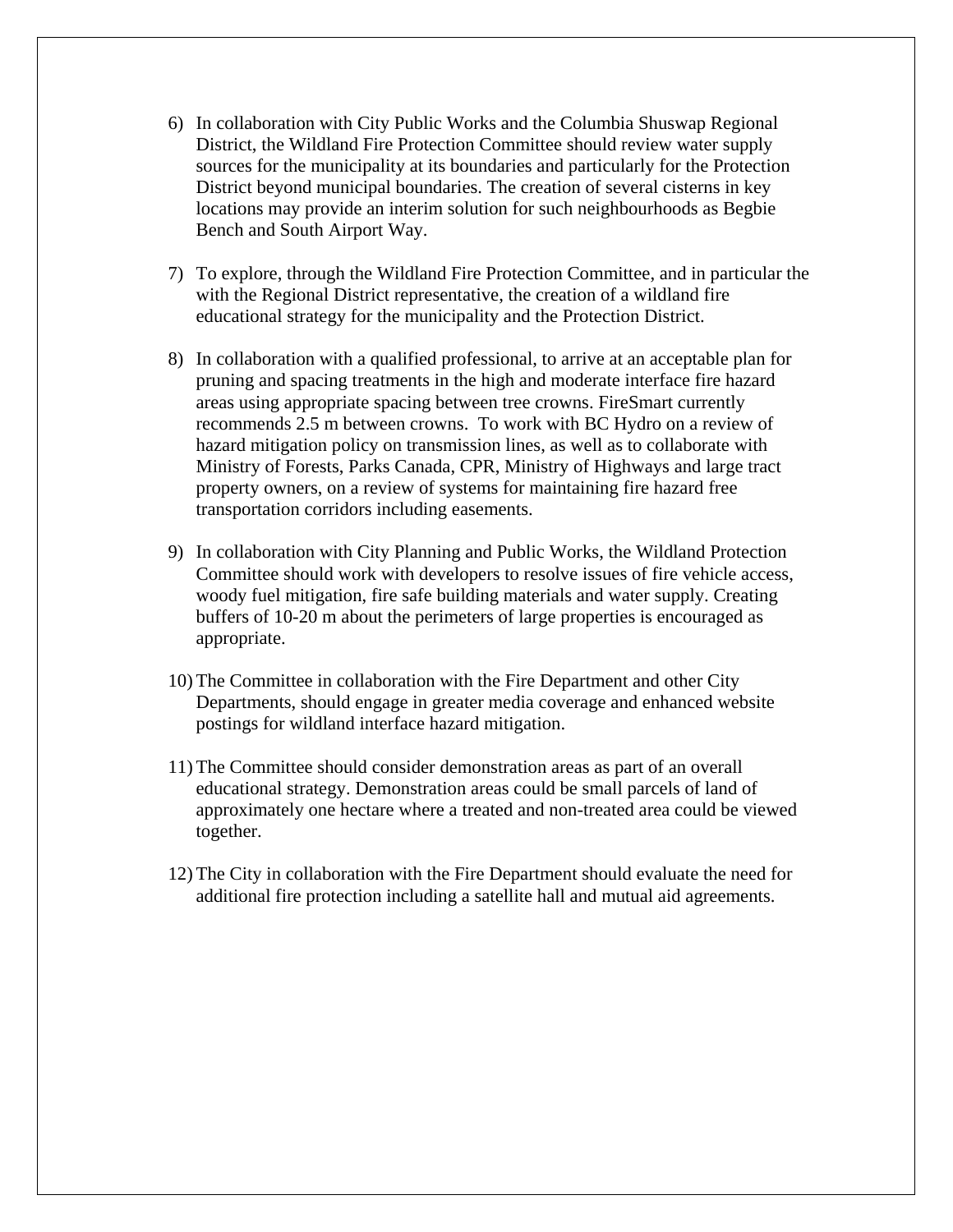## *Table of Contents*

| <b>Executive Summary</b>                                               | $\overline{2}$ |
|------------------------------------------------------------------------|----------------|
| List of Figures<br><b>List of Tables</b>                               | 6<br>6         |
| 1Introduction                                                          | 7              |
| 2Description of Revelstoke's Wildland Interface                        | 10             |
| 3Community Models for Fire Protection Plans                            | 15             |
| 4Approach/Methods                                                      | 18             |
| 5Action Plan Strategies                                                | 23             |
| 6Choice of Strategies and Future Steps                                 | 40             |
| 7Summary of Recommendations                                            | 42             |
| 8Selected References                                                   | 44             |
| 9Appendices                                                            | 46             |
| 9.1 Revelstoke Wildland Interface Fire Hazard Assessment Form          | 46             |
| 9.2 Definitions for Wildland Interface Fire Hazard Mitigation          | 54             |
| 9.3 Revelstoke Wildland Interface Hazard Plot Characteristics          | 55             |
| 9.4 Fire Resistant Plants                                              | 56             |
| 9.5 Map of Revelstoke Wildland Interface Fire Hazard Zones             | 57             |
| 9.6 Generic Steps to Incorporate Modeling into a Hazard Reduction Plan | 59             |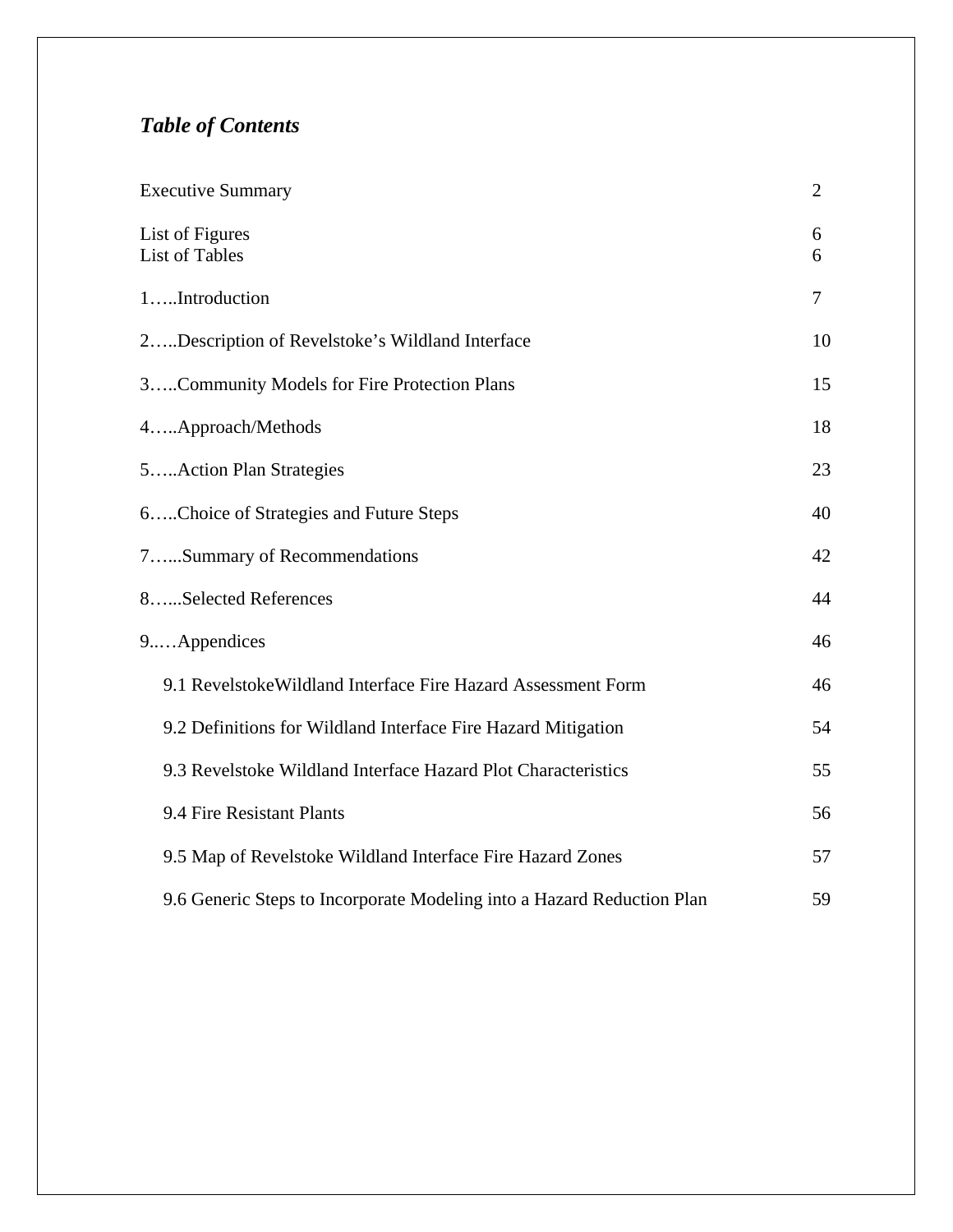## *List of Figures*

| Cover: Wildland Interface Fire                                                |    |
|-------------------------------------------------------------------------------|----|
| 1. Fire Weather Index-Ten Year Average and 2003                               | 8  |
| 2. Debris Piles in a Residential Interface                                    | 14 |
| 3. Representative Revelstoke Ladder Fuels                                     | 14 |
| 4. A Mixed Stand Typical of the Moderate Zone                                 | 14 |
| 5. Revelstoke's Floodplain Grasslands                                         | 21 |
| 6. Landscape Design from MOF Protection Branch Fire Hazard Mitigation Website | 25 |
| 7. Powder Springs Road, Mt. MacKenzie                                         | 27 |
| 8. Mixed Stand in Arrow Heights                                               | 28 |
| 9. Coniferous Stand on Steeper Slopes on Westside Road                        | 28 |
| 10. Illecillewaet Floodplain Deciduous-Dominant Stand                         | 28 |
| 11. Dense Ladder Fuels                                                        | 30 |
| 12. Mature Conifer Stand- with Larger Diameter Fuels-Steeper Slopes           | 31 |
| 13. A Revelstoke Residence in Interface on Airport Way                        | 34 |
| 14. A Residence Close to Interface                                            | 41 |
|                                                                               |    |

## *List of Tables*

| 1. Data Acquired and Displayed on the Hazard Zone Map | 22 |
|-------------------------------------------------------|----|
|-------------------------------------------------------|----|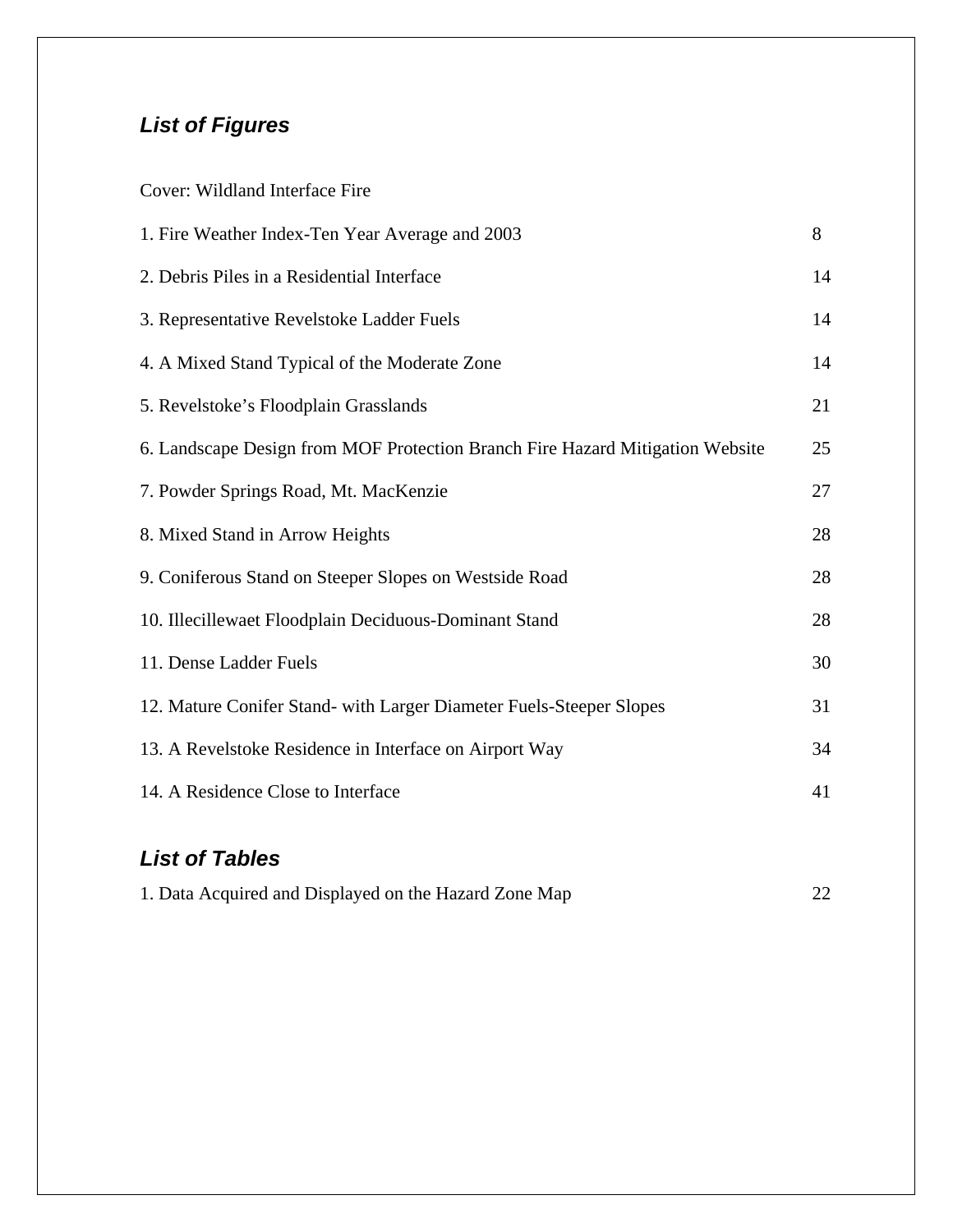## *1. Introduction*

British Columbia has the highest risk of interface fires in Canada because of its climate and topography. The risks are increasing as a result of two key factors: the continued growth in the number of people choosing to live in or near the forests and grassland areas, and the significant build up of forest fuels resulting from years of successful fire suppression.

The City of Revelstoke with a population of just over 8,000, supports tourism, energy, mining, forestry and agriculture. Due to the presence of the CPR and Highway 1, the local economy is service and transport-oriented. The forest industry, which includes logging, hauling, primary and secondary processing, consulting and silvicultural activities, accounts for 24.1% of basic employment. In 1992, Tree Farm License 56 was created which is owned and operated by the City of Revelstoke and the Community Forest Corporation. Land ownership in Revelstoke is mixed, consisting of federal ownership adjoining municipal boundaries as well as private and provincial holdings.

Revelstoke populations have grown considerably over the last thirty years but the setting is still basically rural outside the downtown core. Property values in Revelstoke vary but are increasing; single-family homes are typically valued from approximately \$165,000 - \$450,000. Farms are potentially worth much more; these properties could range from 1 - 1.5 million dollars. Eight to-ten acre parcels of unimproved land can range in value from \$800,000 to 1 million dollars. As a result, the loss of property due to a wildland fire could be substantial.

The City is geographically configured to form several distinctive neighbourhood communities such as Arrow Heights, Clearview Heights, the Airport Way Floodplain Grasslands, Westside Road, Big Eddy and Highway 23 north. In the Protection District, beyond the municipal boundaries, concerns about interface have been expressed related to Begbie Bench and South Airport Way neighbourhoods. The recent development of a ski resort destined to increase residential dwellings, has drawn attention to fire hazard mitigation issues for the lower slopes of Mount MacKenzie. The occurrence of grass fires in the flats close to the City has also raised concerns about mitigating wildland interface fire hazards.

Wildland interface fires in Revelstoke are problematic because:

- They often are more difficult to control and they can behave differently than structural fires, and
- The inhabitants of interface areas often have come from other localities and may not be aware of the fire hazards associated with their community.

Planning for wildland fires is a combination of fire risk or the likelihood of a fire starting and fire hazard that involves the potential impacts of a fire and conditions that contribute to that impact. Human behaviour and fire weather are elements in assessing the probability of a fire starting. Education about wildland fire hazards should reduce the risk of human fire starts and is part of this plan. Most of the focus of this plan, however, is on conditions that might contribute to fire hazard.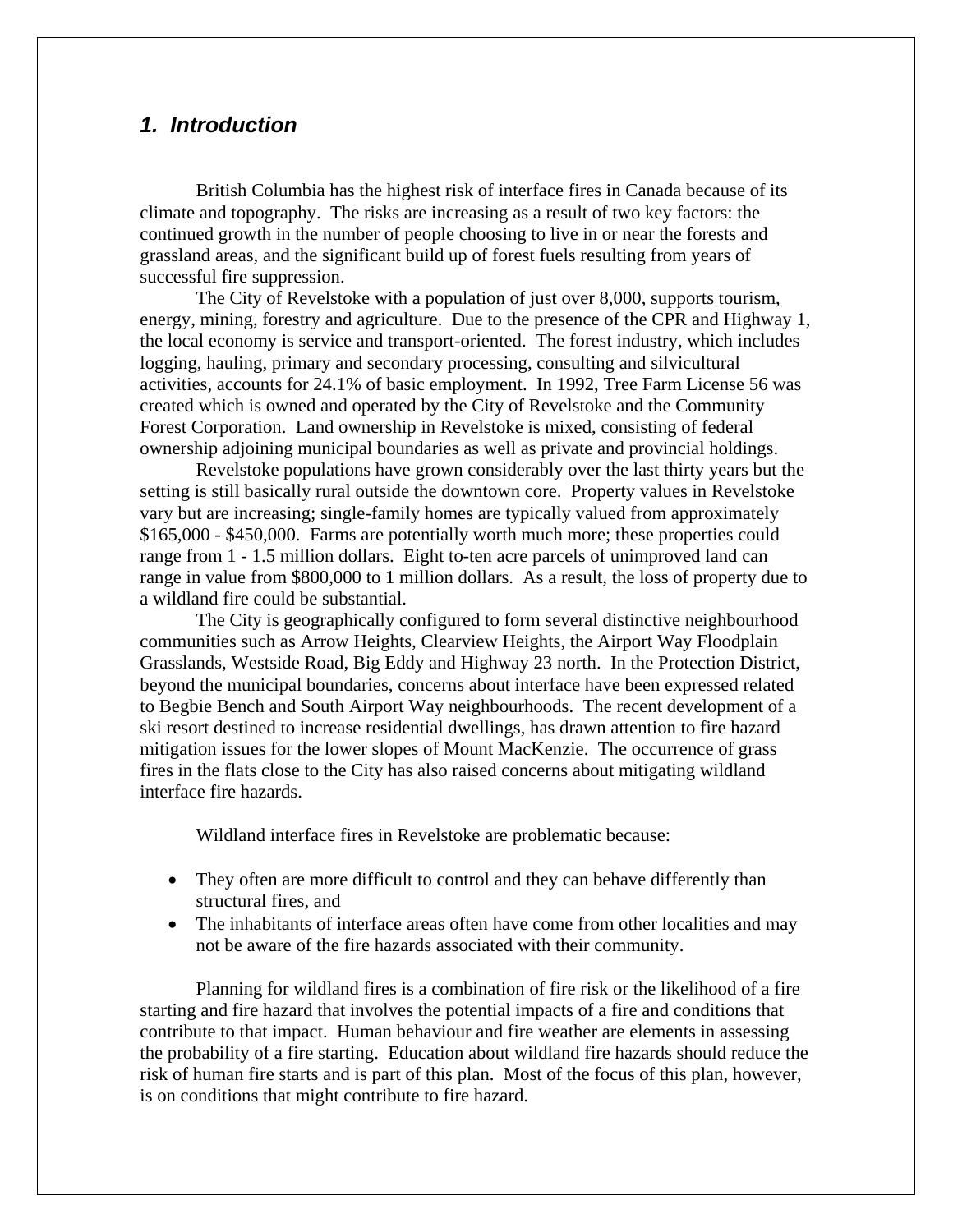In 2000, the United States suffered many interface fires. One in Boulder County, Colorado, was, at the time, the most destructive wildfire in terms of property loss and damage in Colorado history: Forty-four homes and other structures were destroyed and several others damaged. The fire burned almost 2,100 acres with property losses that amounted to \$10 million and a cost to control the fire of an additional \$1 million. More than 500 fire fighters from local, state and federal fire agencies worked to contain the fire and protect the numerous other homes built in the rustic surroundings.

BC had a similar fate several years later. The Firestorm of 2003 destroyed over 344 homes and many businesses, and forced the evacuation of almost 50,000 people when 2,500 wildfires burned through B.C.'s Interior. Firestorm 2003 cost \$700 million. This catastrophe led to an investigative action culminating in the Filmon Report. Among the recommendations that the Filmon Report generated, was the formation of a series of guidelines for wildland fire hazard assessment and mitigation in BC.

Interface fires may be repeated in future within other BC jurisdictions such as Revelstoke because of the steep terrain, growing resident and visitor density and recent fire weather patterns. Weather is also a dominant factor in wildland fire. Articles about severe fires in Revelstoke have been documented as far back the 1890's when active land clearing and woody debris burning raised the probability of fire starts. These articles, however, mentioned droughts as a primary causative agent. The last ten years' average fire weather shows a fire weather index with an equivalent fire hazard less than Rank 4. The 2003 fire weather patterns are above the ten-year average reaching Rank 5 for extended periods; patterns for 2004 and 2005 are, so far, quite similar to 2003. **The next few years are predicted to be drier than the ten-year average and, as a result, BC municipalities and improvement districts are concerned about the impact of wildland fire on their respective communities.** 



Figure 1: Fire Weather Index: Ten -Year Average and 2003. Source: BC Forest Service Protection Branch.

Awareness of wildland fire hazard and potential fire risk is the first step toward mitigation. After the Firestorm of 2003, Vancouver elected to conduct an analysis of its major interface parks. They determined that some trails were not accessible to fire vehicles, that ladder fuels were extreme in some cases, that there might be traffic congestion if a fire occurred in Stanley Park limiting their ability to reach a fire, that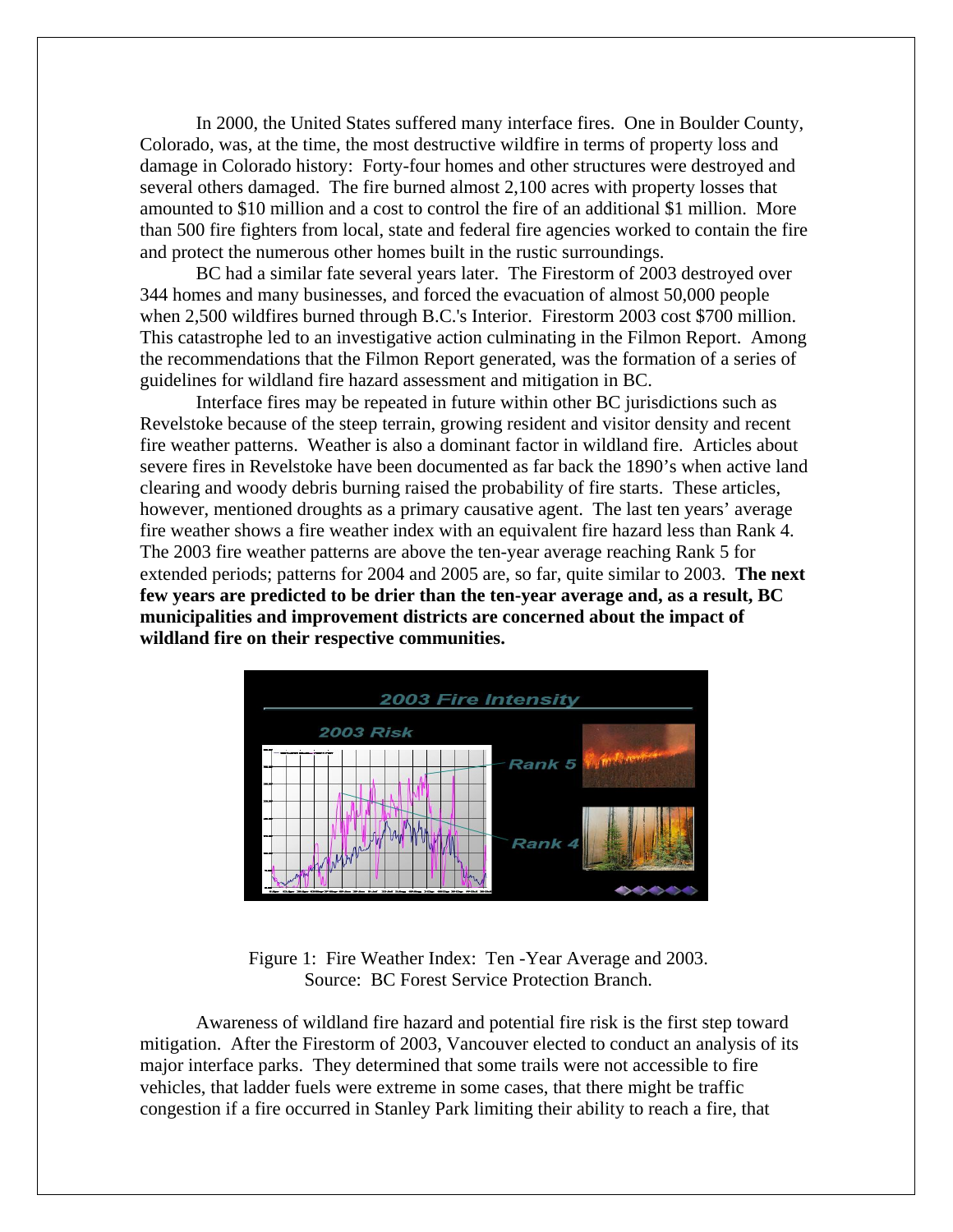illegal campers could raise the potential for fire starts and that a number of parks had limited or no water available for fire suppression. Moreover, Pacific Spirit Park had University of BC buildings and other research facilities such as Triumph bordering the interface.

The Protection Plan for Revelstoke addresses several steps in hazard recognition as well as providing wildland interface fire hazard mitigation options. The components are:

- Community Hazard Risk Assessments,
- Hazard Mapping and,
- Technical, Policy, and Educational Strategies.

Procedurally, the Revelstoke Fire Department liaises or requests the services of the Ministry of Forests Protection Officers at the Airport for all wildland fires. However, if the manpower and equipment has already been allocated to a fire with a greater imminent danger to a population and consequently a higher priority, the agency may limit a call for the Revelstoke area. The Ministry of Forests Protection Branch will not fly at night to respond to a fire. Revelstoke Fire Chief Wade Rota has estimated between 6-15 fires over the past 5 years are related to wildland interface. One of the City's highest priorities is the occurrence of early spring grassfires on the Airport floodplain grasslands. With prevailing southwest winds, a fire could potentially reach the residences in the Arrow Heights and South Airport Way neighbourhoods through airborne embers.

Since wildland fires can travel rapidly, the City of Revelstoke must be able to respond quickly to potential fires, have in place ordinances that address wildland fire hazard mitigation and develop public relations programs that successfully engage the public in reducing hazards.

**The purpose of the City of Revelstoke's Wildland Fire Protection Plan is to consider alternatives and strategies that will generally follow or expand upon, BC Ministry of Forests FireSmart recommendations. These strategies involve silviculture, regulation and education. The recommendations for each of these categories have been tailored to the neighbourhood communities in Revelstoke. The Protection Plan seeks to integrate wildland interface fire protection into existing plans for the City.**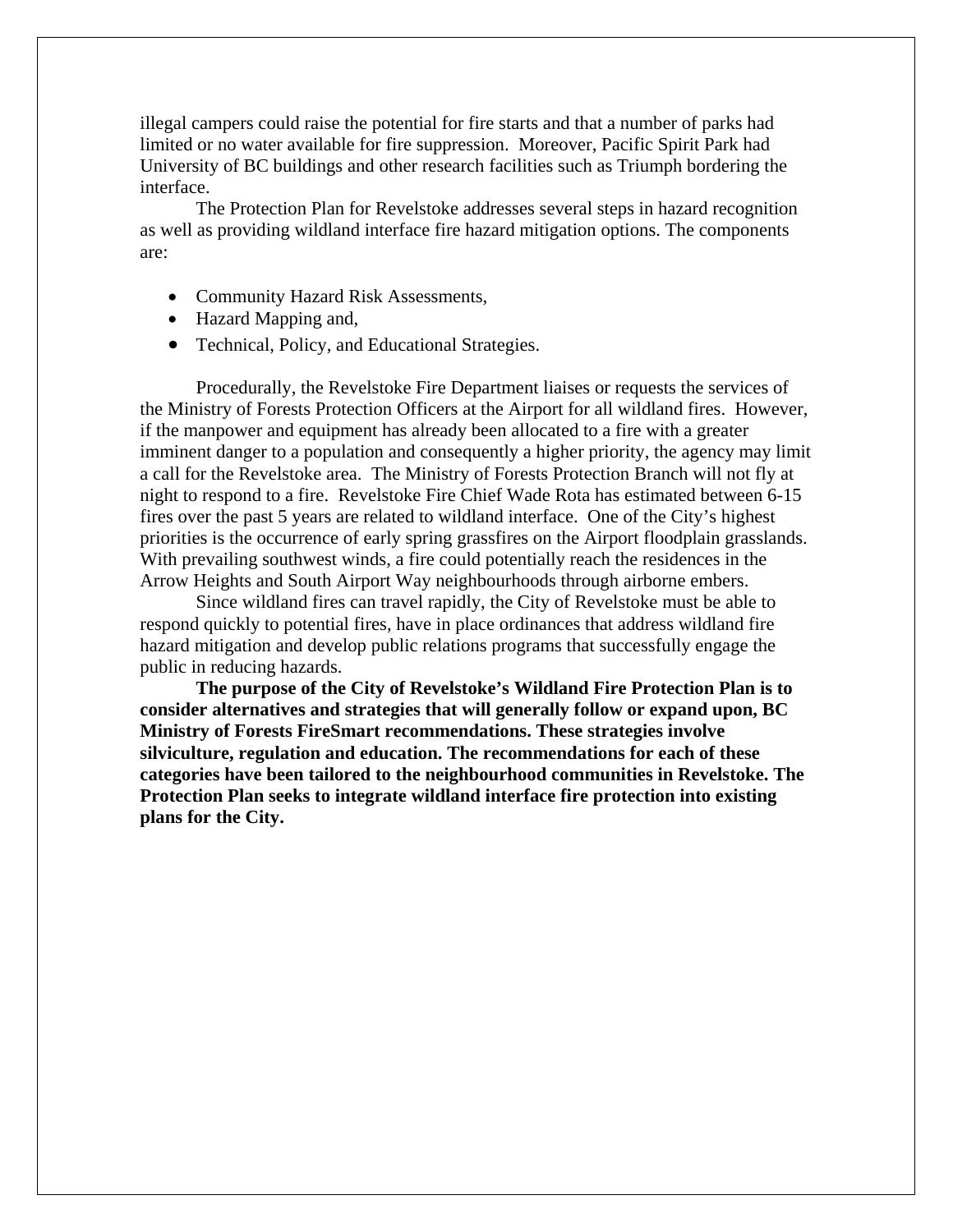## *2. Description of Revelstoke's Wildland Interface*

The Columbia Valley where Revelstoke is located lies in the Interior Cedar– Hemlock Biogeoclimatic Zone (ICH wk1, mw2/1 and vk1). In addition to old growth forests of western hemlock and redcedar, there are seral stands of Douglas fir, paper birch, white pine, aspen, subalpine fir, hybrid spruce and black cottonwood.

Much of the municipality consists of steeper slopes, benches, alluvial floodplains and higher elevation rocky outcrops. Continuous forest that is relatively inaccessible occurs in a number of locations such as Mount MacKenzie. There are also areas with riparian values that may require special consideration. Residents make frequent use of the interface and informal trails abound. Available water in interfaces for fire fighting is an issue since hydrants are targeted to the denser clusters of residences and there are no hydrants in the Fire Protection District beyond municipal boundaries.

The most common vegetation type in the municipality is redcedar and western hemlock that occupy the sub-canopy of cottonwood and aspen stands. The coniferous species can act as ladder fuels because they retain lower branches. The sub-canopy often contains many small stems that can also permit fire to reach the main canopy. In the early sucessional stages of redcedar-western hemlock forests, the amount of litter and woody debris is not as high as that found in mature or old growth forests. More mature coniferous stands with higher levels of debris can be found in some locations on the west side of the Columbia River and on Highway 23 North. Just outside the municipal boundaries, Mount Revelstoke has continuous mature coniferous forest on steep rocky west facing slopes that pose a potential fire risk to the City. Tall shrub understory vegetation is common under most stands.

There are several neighbourhoods in Revelstoke that have fire hazard mitigation issues. In terms of water supply, residents of Big Eddy have their own water supply but do not have hydrants outside the densest residence cluster on the alluvial flats. The residents of Begbie Bench in the Protection District to the south of Big Eddy live on larger sized lots or acreages in houses that may or may not meet fire code. There are no hydrants and residents depend on wells for domestic water. Narrow winding driveways also typify this location. The farms and small acreages of South Airport Way also have wells and houses may not meet fire code.

The following is a detailed description of the City of Revelstoke and Protection District neigbourhoods with respect to wildland characteristics:

#### **1) Airport Floodplain Grasslands**

This location is without structures except for the airport runway and the aviation and fire attack buildings on the periphery. The slope is basically flat. When mature, the grass is about 1.5 m tall and very dry by early spring. The grass constitutes a hazard because of rising recreational fire starts. The concern is that prevailing southwest winds in spring will carry a fire to the homes in Arrow Heights or South Airport Way. An additional concern is that embers from any fires that occur during the fire season on the flats might ignite the interface or the shake roofs of the residences on Nichol Road and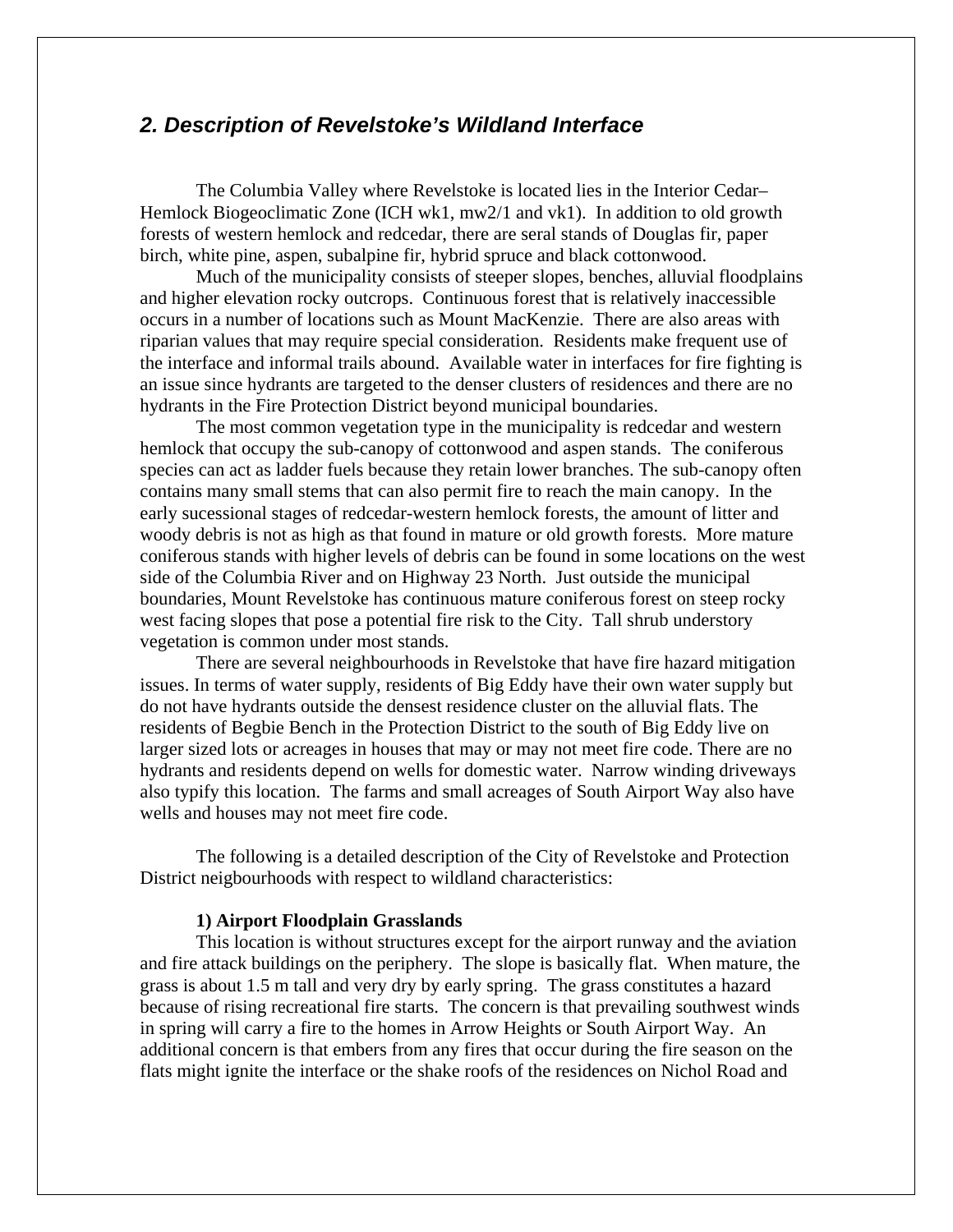adjacent streets. The area is also considered an important wildlife refuge for numerous bird species and other fauna such as painted turtles.

### **2) Clearview Heights and Highway 1 East**

In this neighbourhood, typical specie mixes are: cottonwood, aspen, redcedar and western hemlock. Several FireSmart conscious individuals own property on Highway 1 near Alpine Lane East and West. Here there are stands of conifers on rocky slopes. The creation of fire access roads and firebreaks by one particular individual living in this location could be useful should a fire occur. The gentle slope next to the CPR tracks opposite Victoria Road is targeted for commercial development in the near future. This is a moisture-receiving situation with deciduous stands.

#### **3) Mt MacKenzie**

This is a large area with rocky west facing slopes, covered with conifers with a minor deciduous component except for the gentler slopes along Camozzi Road where aspen is more prevalent. The location has abundant ladder fuels and tall shrubs that can carry flames to the canopy. It has a very low road density currently except for the Powder Springs Road. There are no hydrants close to this neighbourhood. Fire response to the future subdivisions of the Mount Mackenzie ski resort will be generally good but current fire vehicle access is an issue. Considering the estimated number of homes to be built, having an available water source for fire fighting is a high priority. The design of the ski resort on Mount MacKenzie features wood structures that may require some modification to make them fire safe. As the ski hill development proceeds, the need for a satellite hall should be evaluated.

#### **4) Highway 23 North**

This is an area of lower priorty because of lack of residential settlement although there are industrial and commercial locations within municipal boundaries. There are two adjacent log sort yards in the area operated by the Revelstoke Community Forest and Louisana Pacific. The east side of the highway has steep rocky slopes that have mature conifer forests and somewhat greater woody debris and litter accumulations. There is a Boy Scout camp where some thinning has taken place. This could be a potential demonstration area for public education. Significant patches of looper kill on the upper slopes from a recent outbreak of the insect add to the potential for fire starts and rate of spread in this area. Subdivision development is proposed for an area above the Highway closer to the city. This potential area borders on the Mt. Revelstoke National Park boundaries and would be considered a high priority subject to subdivision approvals.

#### **5) Begbie Bench**

This neighbourhood is outside municipal limits but within the Protection District. Residences are located in predominently coniferous vegetation. Most properties are greater than one or two hectares but the larger blocks are being subdivided. Many properties have trees in close proximity to homes. The neighbourhood features some wood structures with chalet type designs and unenclosed decks. Long narrow and winding driveways are typical of this neighbourhood. There are no hydrants and properties use wells. Available water is a concern for fighting interface fires.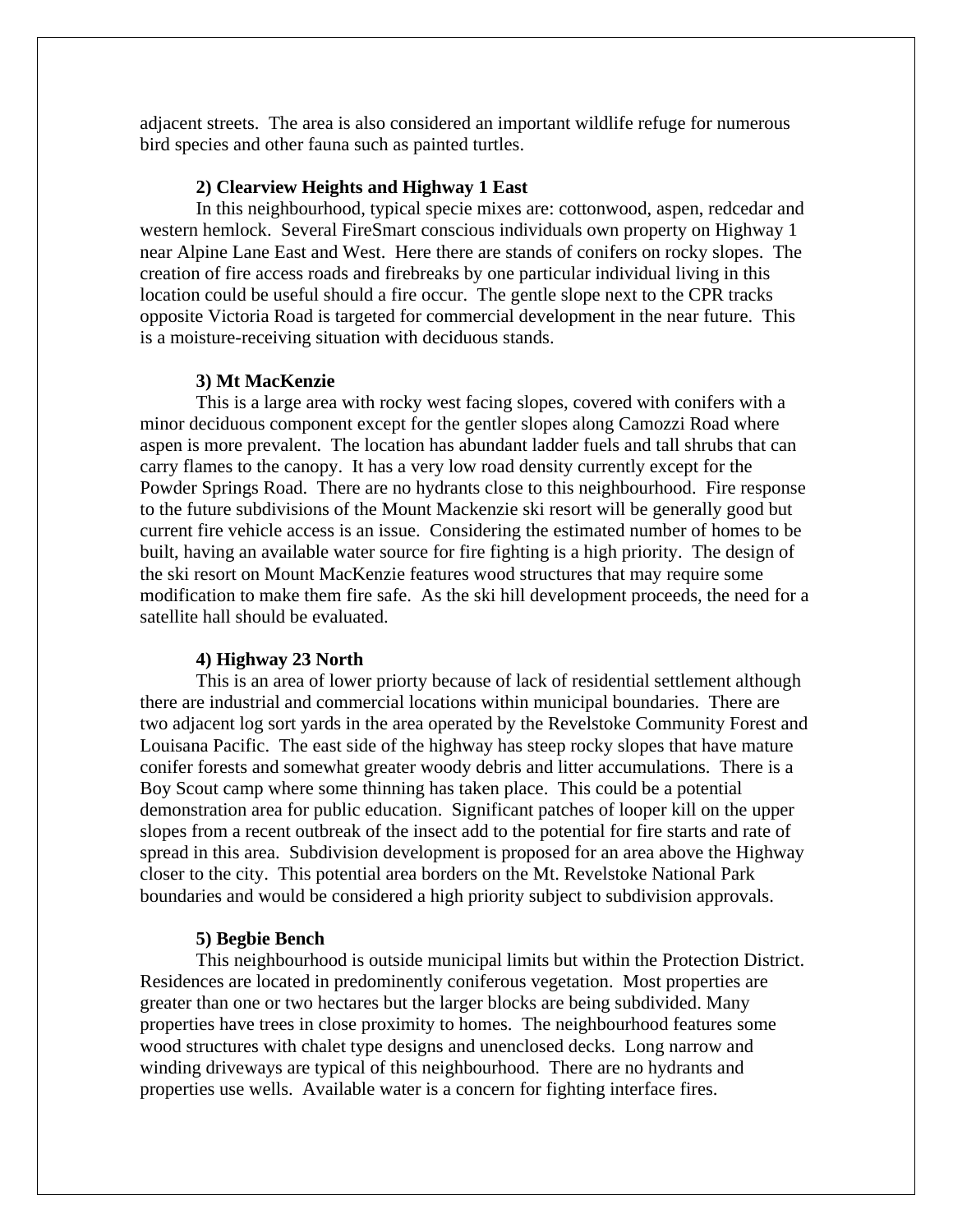### **6) Westside Road**

This neighbourhood contains industrial development in the form of gravel and sand pits as well as the landfill for the City. The Glacier House Resort is located at the northern extremity of the road. This resort has ample clear space surrounding the buildings and is not likely to be a high hazard for interface fire. A large transmission line complex has created an excellent fire break parallel to the road. There are two separate mill operations in this area, the Beattie Mill and the Starling operation which was formerly JD Mills. There is a proposed recreational and cabin rental facility for the area directly south of the Beattie Mill site. A commercially thinned stand in this neighbourhood could provide a model for spacing but other demonstration areas are probably more appropriate. Some dense, young coniferous stands are found where restoration was conducted after the dam was completed. These stands may require thinning in future.

#### **7) ArrowHeights**

This is a suburban setting that has scattered interface throughout consisting of mainly aspen, redceder and western hemlock. Most interfaces have well used paths. The interfaces frequently have ladder fuels. The houses typically may have shrubs and conifers planted close to the house and may have wooden siding or shake roofs. Often the lots are treed at the back and the trees are in close proximity to the residence. Some residents have cleared and spaced trees on the steep slope leading to the grass flatlands prompted by the recent fires that occurred on the floodplain. Not all residents have cleared their banks however. In the recently cleared lots awaiting construction, debris piles are in evidence.

#### **8) South Airport Road**

 This neighbourhood lies outside the municipal boundaries but within the Protection District. Many of these rural homes are in the Agricultural Land Reserve. The fields of these farms form firebreaks. However most properties have considerable interface of mixed deciduous and coniferous stands. According to Fire Chief Wade Rota, available water is a concern here and the houses may or may not conform to building and fire codes.

#### **Industrial Park**

 There is a cedar block manufacturing operation in the Industrial Park that can pose a risk to surrounding areas. Risk is associated with large accumulations of cedar wood waste stacked in a single pile. There are near by treed slopes on private and crown land across from the CP Rail yard. The terrain is upslope of the cedar block operation with a southwest-facing slope.

#### **Canadian Pacific Railway**

The CP mainline and switching yard extend through the City. Areas more prone to fire starts remain within the protection boundaries but are located more to the periphery. The potential ignition sources of the railway operation include rail grinding operations, malfunctioning spark arresting equipment, train brake applications, and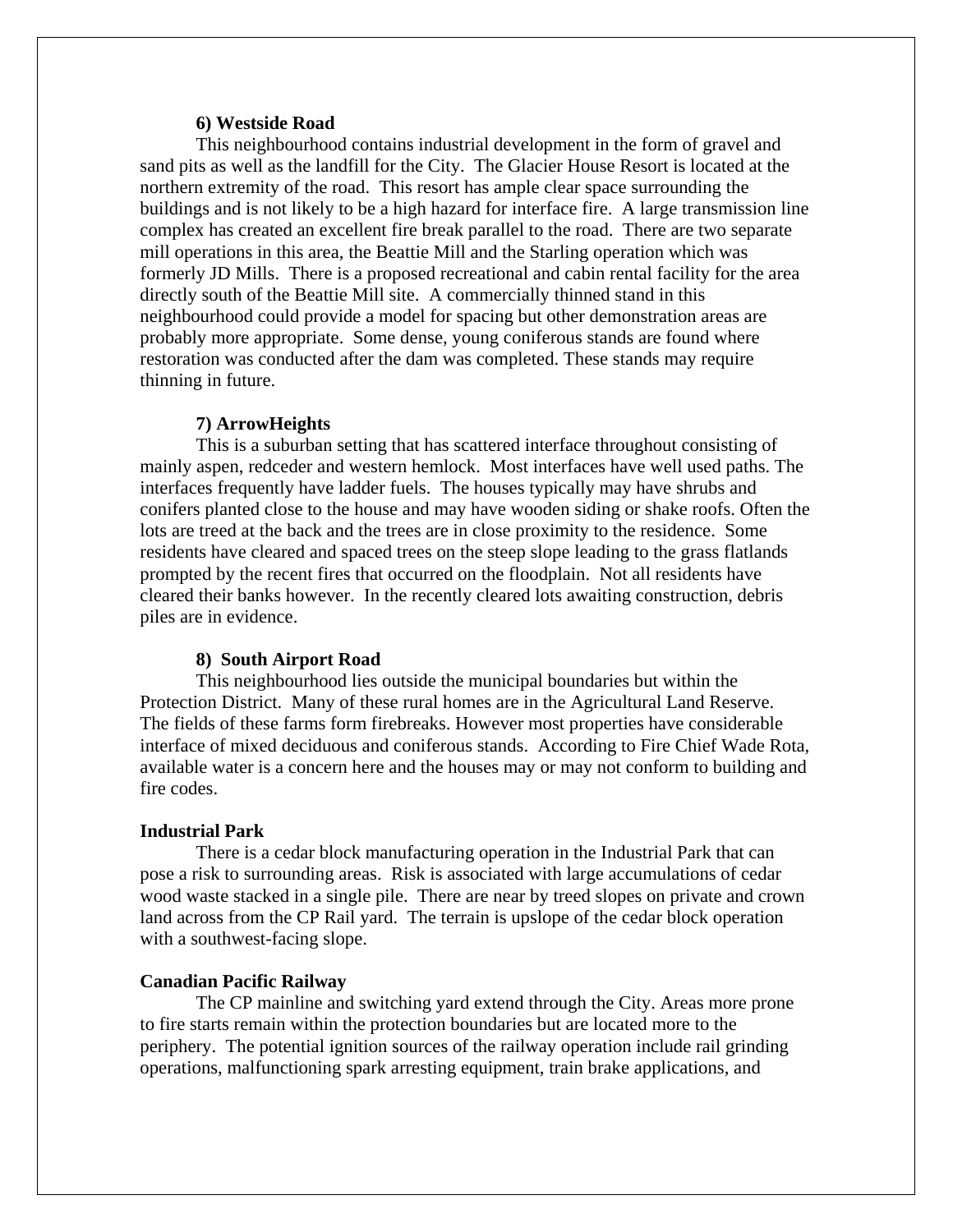miscellaneous track work projects. CP Rail has a functioning Fire Safety Plan for their rail grinding operations.

## **Mount Revelstoke**

A recent publication indicates that the number of fires within Glacier and Mount Revelstoke National Parks averages 2-4/year but that the fire size is relatively small. Based on stand origins, the average fire return frequency is about 180 years for the ICH in this location. According to a map in a Parks Canada report, most recent fire starts in Mount Revelstoke National Park are on the west face above the town. Our report does not cover hazard assessment for Mount Revelstoke's west face but future work could incorporate data from plots within the Park.

## **Firebreaks**

 There are a number of natural and manmade firebreaks in the municipal limits of Revelstoke, including farmland and vegetation-free zones such as gravel pits. As mentioned before, there is a major BC Hydro transmission line that constitutes a firebreak that parallels the Columbia River. In addition, there is a golf course, a series of road networks and a number of streams and rivers. Some current terrestrial firebreaks have been mapped for this report and could be incorporated into a planned network over the next 10 years. The map of the hazard zones can be consulted to view the currently recognized firebreaks.

## *To summarize, Revelstoke's low, moderate and high wildland interface fire hazard ratings are related to several factors.*

## *Revelstoke:*

- *Is treed with conifers and has steep terrain in some locations,*
- *Has had fire suppression in effect for many decades,*
- *Has only one or two main access roads in some neighbourhoods with narrow dead end roads branching from the main roads,*
- *Has past community terrain hazard assessments with moderate ratings,*
- *Has poor or limited available water supply for engaging interface fires (few hydrants) in some cases,*
- *Has an average response time of 15 minutes for much but not all of the Protection District and,*
- *Is a recreation destination and has potential for population growth.*

**As a result of these factors, specific strategies are necessary to respond to wildland interface fire hazards.**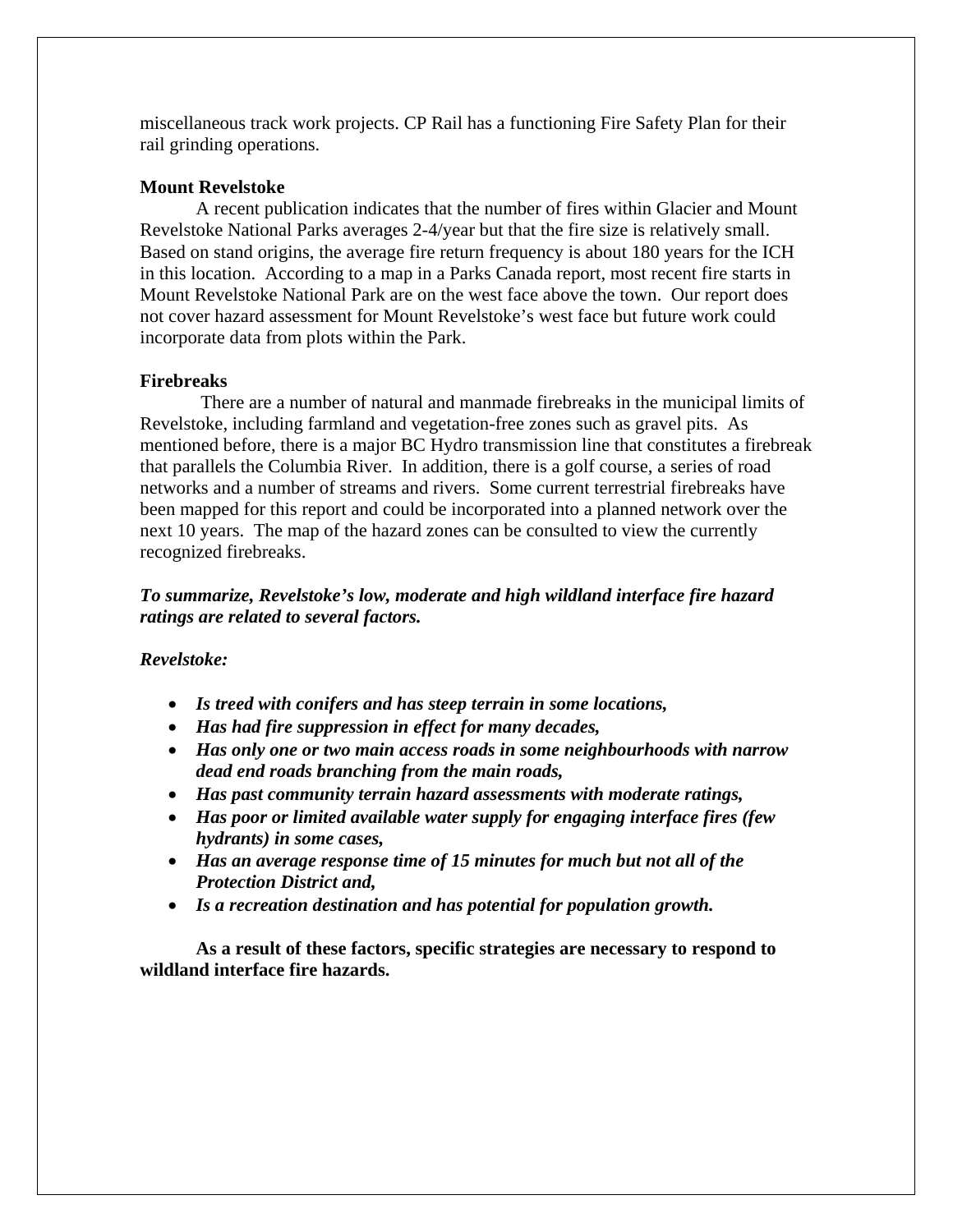

Figure 2: Debris Piles in a Residential Interface. Source: Robin Clark



Figure 3: Representative Revelstoke Ladder Fuels. Source: Robin Clark



Figure 4: A Mixed Stand Typical of the Moderate Zone. Source Robin Clark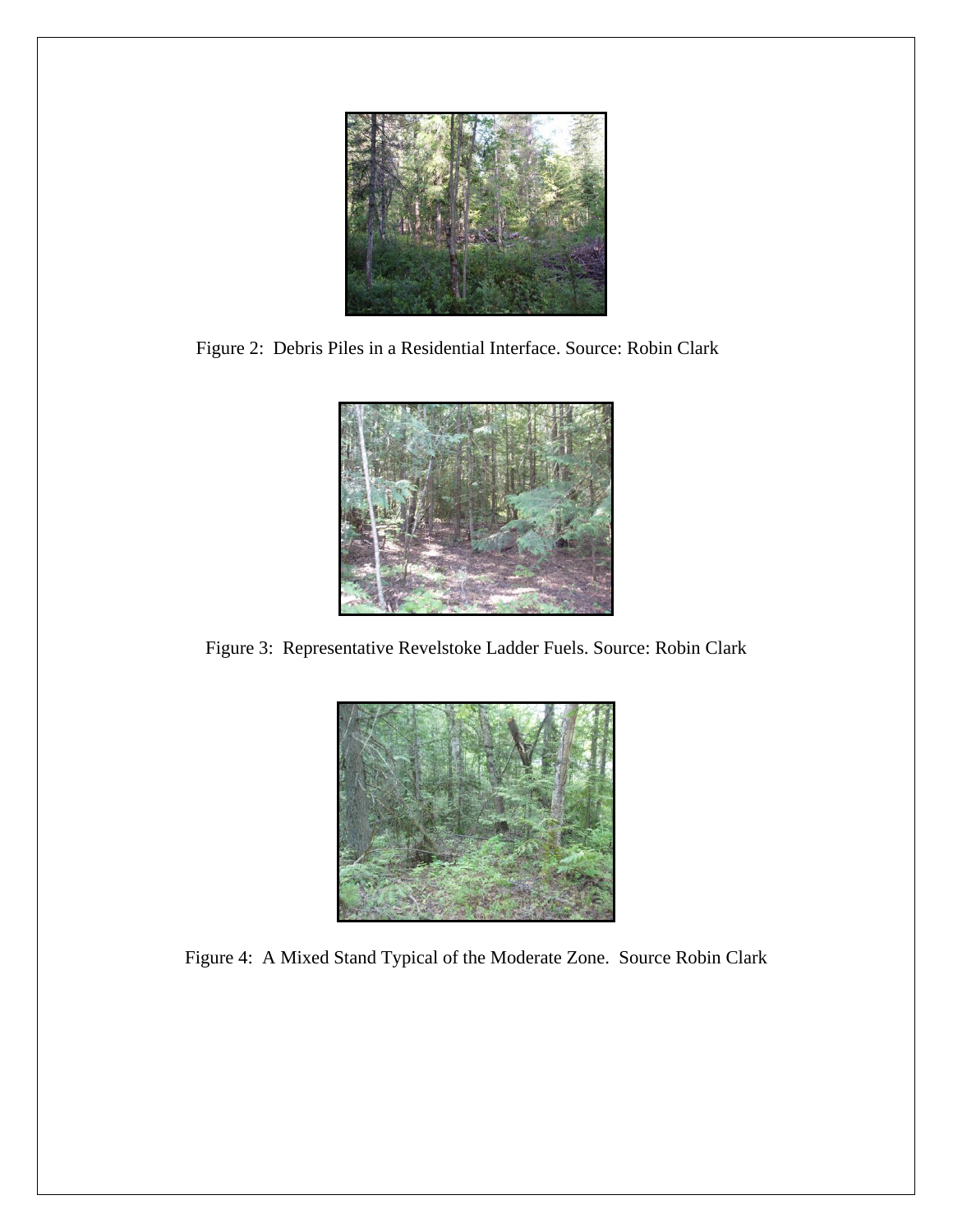## *3. Community Models for Fire Protection Plans*

#### **General Response to Wildland Interface Fire Hazards**

Canadian responses to potential wildland interface fires usually involve four components of hazard reduction:

- hazard mapping,
- fuel management,
- adoption and enforcement of stricter building codes, and
- educating the public about what they can do to make their property safer.

 The Langford Plan, for example, sets out a process and a model development permit by-law that communities can follow. For the Langford municipality, implementation of the by-law has allowed the community to implement measures to reduce the risk of an interface fire while at the same time providing strong rationales for compact, higher density urban development as opposed to rural sprawl. Langford explored the use of development permits to control the construction of buildings and landscape treatments in high risk areas, as well as requiring restrictive covenants to manage how land is subdivided and built upon.

A number of wildland protection plans address complex silvicultural issues that include the impact of the mountain pine beetle epidemic and wildland fire mitigation. These plans are concerned with recommendations that specify tree species choice or removal of the dominant lodgepole pine forest cover to various spacings as well as options for planting and pruning. The Prince George Plan recommended fire behaviour modeling to determine silvicultural treatments for lodgepole pine killed by mountain pine beetle. The Williams Lake Plan contained silvicultural recommendations that addressed fuels, as well as policy and educational options. Almost all wildland protection plans set the stage for long-term treatment and planning.

Some policies in other North American plans have relevance for Revelstoke's Protection District. Okanagan County in the United States provides a model for ordinances concerning driveway design and maintenance:

 (a) Newly constructed, extended or modified fire apparatus access roads shall be provided with approved turnarounds at intervals not to exceed one thousand (1,000) feet. Approved turnarounds may include cul-de-sacs or circles of at least ninety (90) feet in diameter, which may include the width of the roadway, intersecting fire apparatus access roads, or other arrangements which are approved by the fire marshal.

(b) Private driveways in excess of one hundred fifty (150) feet in length shall be constructed and maintained in accordance with the following:

(i) A minimum width of at least twelve (12) feet of clear, unobstructed all weather driving surface;

(ii) An overhead clearance of at least thirteen  $(13)$  feet six  $(6)$  inches;

(iii) Extended to within fifty (50) feet of all buildings or structures that require building permits where fire department access is not otherwise required.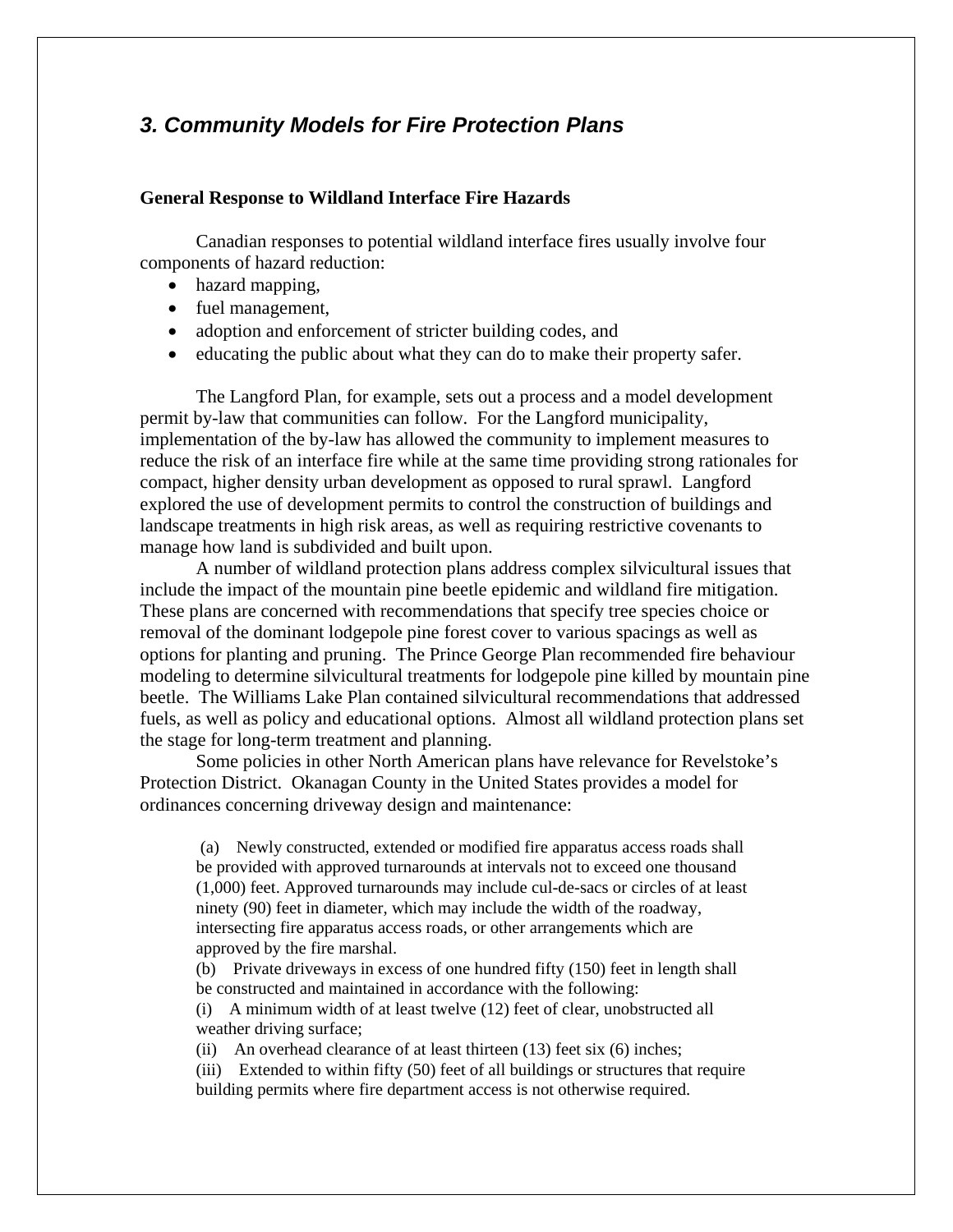(c) Private driveways in excess of three hundred (300) feet in length shall be provided with an approved turnaround at the terminus and at intervals five hundred (500) feet or less, such that no portion of the road or driveway is in excess of three hundred (300) feet from an approved turnaround or turnout.

 The Ministry of Forest's wildland interface fire mitigation manual, FireSmart, has been designed to give recommendations to developers, planners, private owners, local governments, the insurance industry, utility representatives and fire departments. It consists of a comprehensive overview of the issues, assessment, emergency procedures, wildland interface fire training, communications and public education, land use planning and models of success. It outlines fire behaviour as well as some case study interface fires; it describes fire hazard assessment priority zones and the modifications to residential structures that can be taken. The manual describes the terrain and vegetation factors that create potential hazard conditions as well as suppression factors such as access and water availability. It outlines in considerable detail the modifications that can be made to landscapes surrounding private residences in terms of fuel reductions and the types of plants for gardens that may lower fire potential. The manual suggests debris disposal alternatives including chipping, composting, burning on site and landfill disposal. Under planning, it covers design and layout, such as road ingress and egress, signage, water supply sources, and utility safety features. It features emergency preparedness protocols and firefighting training needs. Finally, it describes effective communication tools. This collection of information is the foundation for most wildland interface plans in BC.

#### **Specific Protection Plans**

In some areas of the United States, counties are responsible for designing their wildland interface fire management plans. For example, Sunriver is an urban interface community of 3,374 acres that is surrounded by Deschutes National Forest land. The community has maintained a cyclical ladder fuels reduction program on common grounds and a compliance program on private properties for the past seven years.

A few of BC's Williams Lake wildland fire protection plan recommendations include:

- Forming a Wildland Interface Fire Task force to insure that a comprehensive plan is created and implemented,
- Establishing Wildland Interface Treatment Units,
- Streamlining the selling of small amounts of timber from private and public lands,
- Seeking fuel reduction by creating fuelbreaks and reducing the density of small trees,
- Insuring that fuel hazard reduction does not threaten habitat or species at risk
- Reviewing fire vehicle access and available water sources and,
- Seeking reduced homeowners insurance rates for those following FireSmart guidelines.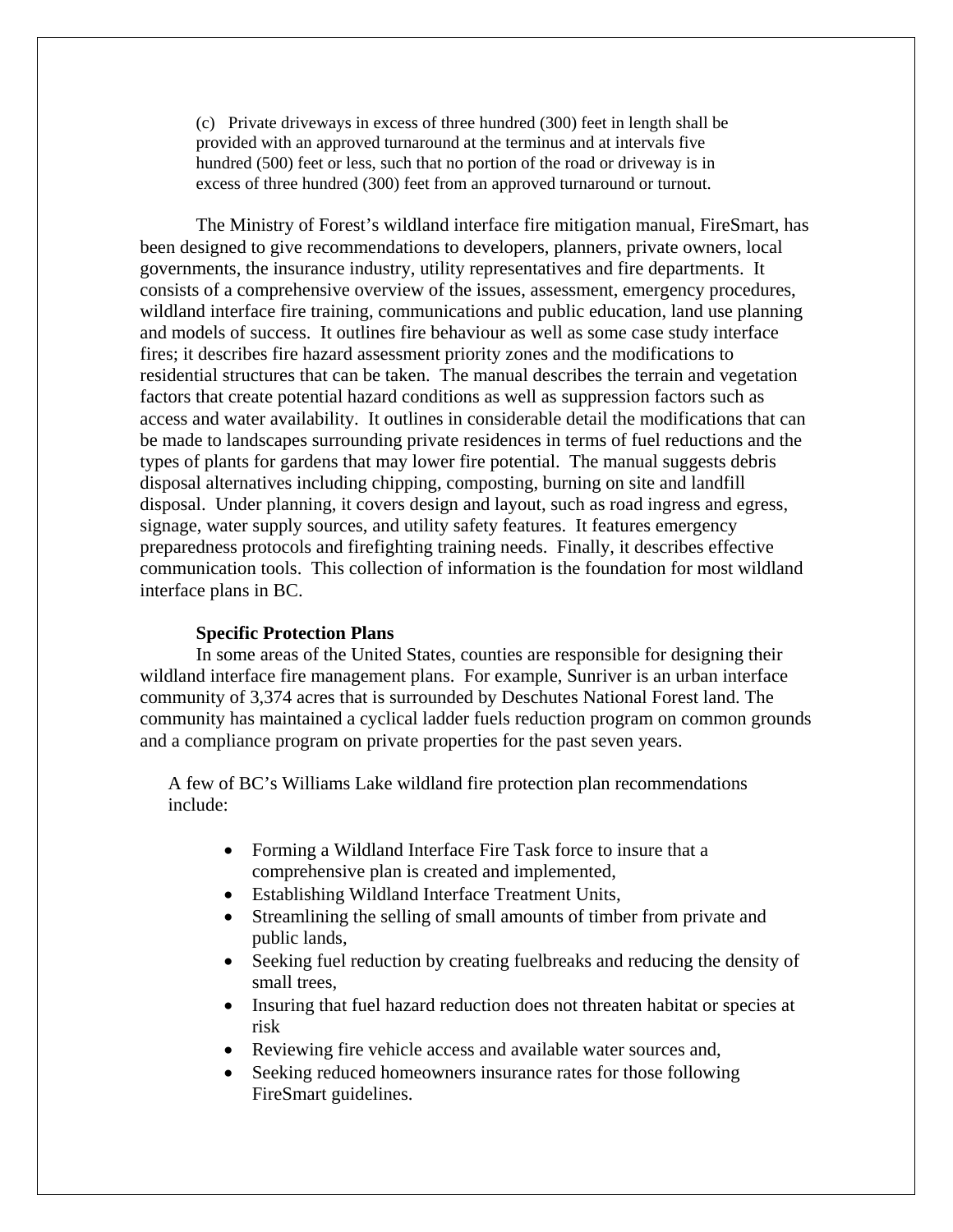The Kootenai County Wildland Fire Protection Plan in Idaho is a typical example of a community plan.

## **Kootenai County Goals**:

- Use a proactive cooperative approach with incentive measures,
- Promote effective fuel treatment programs for homeowners and businesses, and,
- Advocate responsible practices for land development, recreational and commercial operations.

Some of the recommendations from the Kootenai Plan in Idaho involve:

- Contacting outside communities to determine what actions they are taking and which ones were successful,
- Encouraging all land development and ordinances and codes to include:
	- o Requirements for adequate water supply,
	- o Two means of egress and ingress,
	- o Incentives for building with fire resistant material, and
	- o Additional fire protection measures for large structures.
- Purchasing and installing wildland interface fire hazard appropriate signage,
- Supplying real estate professionals, insurance providers, and building contractors with information so that both buyers and sellers will be better informed, and
- Working with educators to provide a wildland interface fire hazard public school program.

## **Whistler BC, a ski resort area, completed a Wildland Interface Protection Plan in 2004.**

A few of the recommendations were:

- Construction of a FireSmart home using safe building materials,
- Undertaking a review of by laws and building codes to make them consistent with FireSmart principles,
- Improving access,
- Ensuring that fuel storage at Whistler /Blackcomb meets FireSmart standards,
- Thinning high hazard areas including the established trail system and,
- Maintaining transmission corridors to fuelbreak standards, increasing the number of fuel breaks and identifying the ski runs as existing fuel breaks.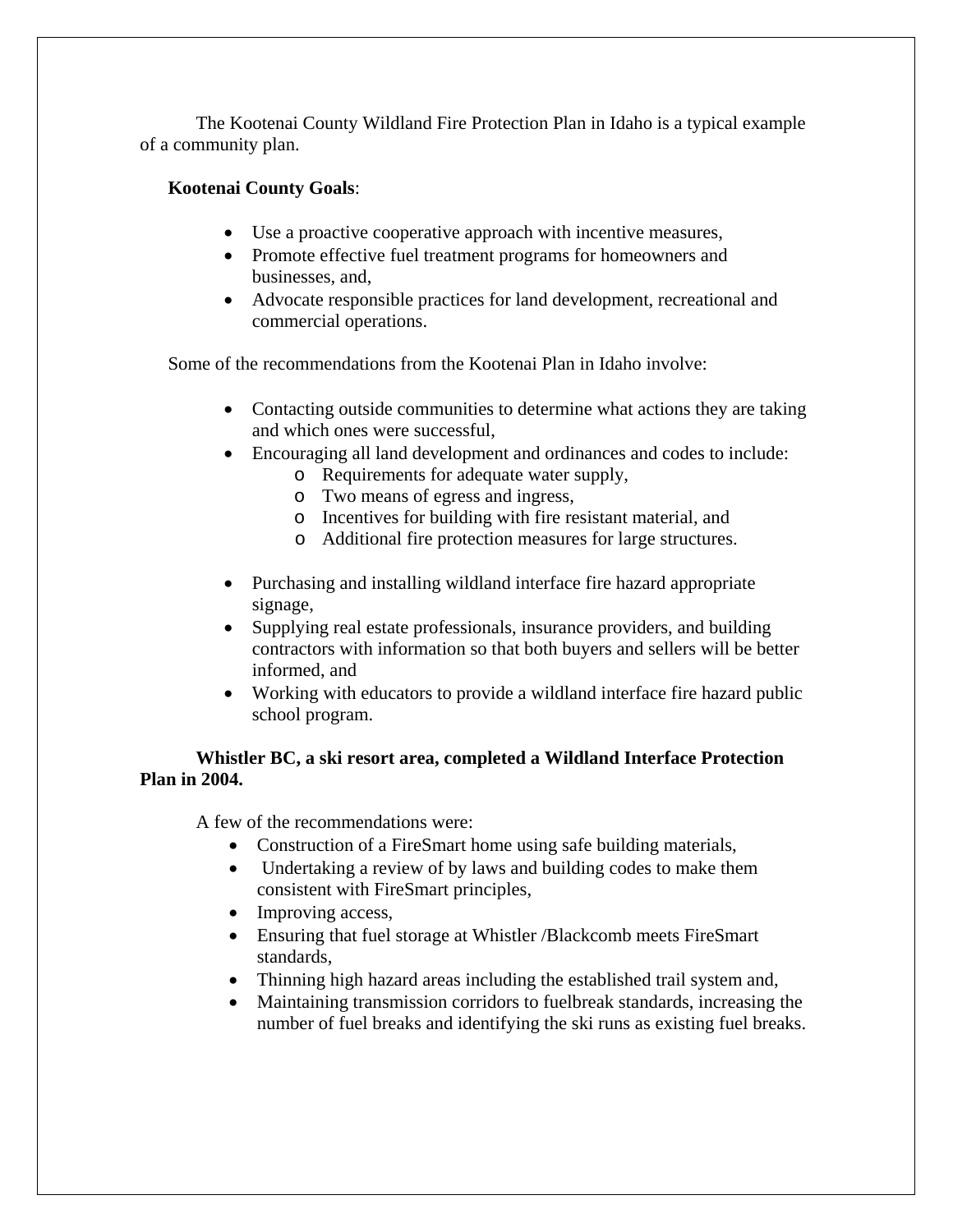## *4. Approach/Methods*

Our approach is to provide recommendations that can be considered by a group of stakeholders. The goal is to empower this group to plan for the community. The following steps were conducted to create a Wildland Interface Fire Protection Plan for Revelstoke. As contractors we:

| Step One          | Met with Staff,                                                    |
|-------------------|--------------------------------------------------------------------|
| Step Two          | Identified Lands of High Priority and Reviewed Relevant Documents, |
| <b>Step Three</b> | Established Plots and Completed Hazard Assessment,                 |
| Step Four         | Collected Data and Produced the GIS Map,                           |
| Step Five         | Provided Recommendations in a Plan, and                            |
| Step Six          | Recommended Work for 2007.                                         |

## *Step 1***:**

Sharon Hope, and Sophie Gerbaud initially met with Fire Chief Wade Rota and Jim Blake to structure the project approach. They briefly toured the Revelstoke interface with the Fire Chief. Sharon met with City Department employees and both Robin Clark and Sharon Hope contacted MOF officials.

#### *Step 2:*

Sharon Hope in conjunction with Wade Rota, established high priority lands. Robin Clark working with Sophie Gerbaud established 21, 20 m X 20 m semi permanent plots representative of the wildland interface and delineated the boundaries of the hazard zones as a first approximation. These plots were geo-positioned. Robin Clark and Sharon Hope rechecked the zone boundaries in the field subsequently.

#### *Step 3:*

Wildland interface hazard assessment plots were conducted using the form found in Appendix 1. For those questions that could not be answered in the field such as the Fire Weather Index over the fire season and fire history, MOF personnel, Fire Department staff and others were asked to supply the information. A summary of Fire Weather Danger Class information was obtained from MOF Protection Branch to calculate the Fire Weather Potential rating. Silvicultural treatment recommendations were based on the hazard zones and discussions.

#### *Step 4:*

The City provided a number of GIS map layers. These layers were combined with our field data to form the hazard map through the work of Ken Cheung and Naa Lanquaye of ASIM Ltd. Ortho photos available from the City were used to clarify boundaries.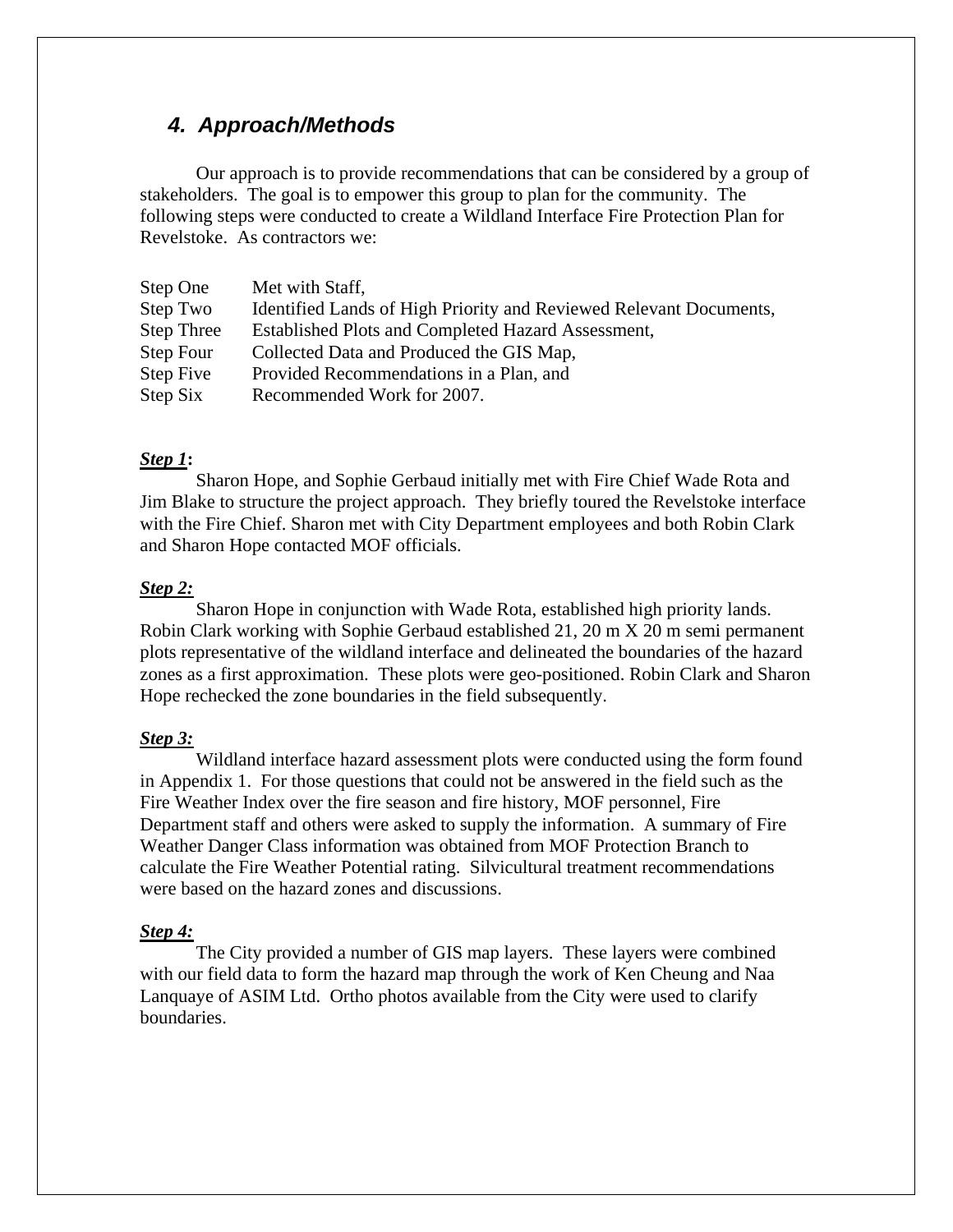#### *Step 5:*

Sharon Hope reviewed literature pertinent to Revelstoke, fire protection plans for other localities, the FireSmart manual and other documents. She had discussions with MOF, CFS, Parks Canada and Fire Chief Wade Rota and then combined this information with the experiences of other BC and US jurisdictions. She provided recommendations that were forestry, policy and education-oriented. All preliminary recommendations were reviewed with the Fire Chief. The City of Revelstoke Planning Department reviewed the policy-oriented recommendations.

### *Step 6:*

A series of 2007 wildland interface potential work goals appear in this plan.

As is the case in most projects, some of the information was based on subjective estimates and is the best representation of hazard characteristics that we could obtain.

## **Formation of Revelstoke Wildland Fire Hazard Zones**

Some prior hazard assessments conducted by the Ministry of Forests were available for review; these forms rated the municipality of Revelstoke as low or moderate in fire hazard. The categories were based on factors within the MOF wildland interface fire hazard assessment form. The key characteristics that determined the rating were the fire weather, vegetation mix, debris or litter, slope and aspect. The factors listed on the current interface hazard assessment form are:

- fire weather potential during the fire season,
- community density,
- duff and litter depth,
- fine and coarse woody debris,
- forest stand types,
- understory vegetation,
- terrain features such as slope and aspect,
- wildland values.
- recreational use, and
- fire potential on adjacent lands.

On the assessment form each of the above categories has an assigned point rating. The total points within each category form the basis for the hazard zone level. The ratings are classified in the following manner: 0-53 Low, 54-68 Moderate, 69-83 High, and 84+ Extreme.

The MOF wildland interface hazard assessment that was used in our 2006 assessment did not account for structure assessment. The question of structural hazard assessments (building materials assessments) in the moderate and high zones could be pursued in future years. For those who are not familiar with wildland interface or silvicultural terms, Appendix 2 provides definitions that may be helpful. General results from the plots can be found in Appendix 3; descriptions and characteristics of the zones are given below.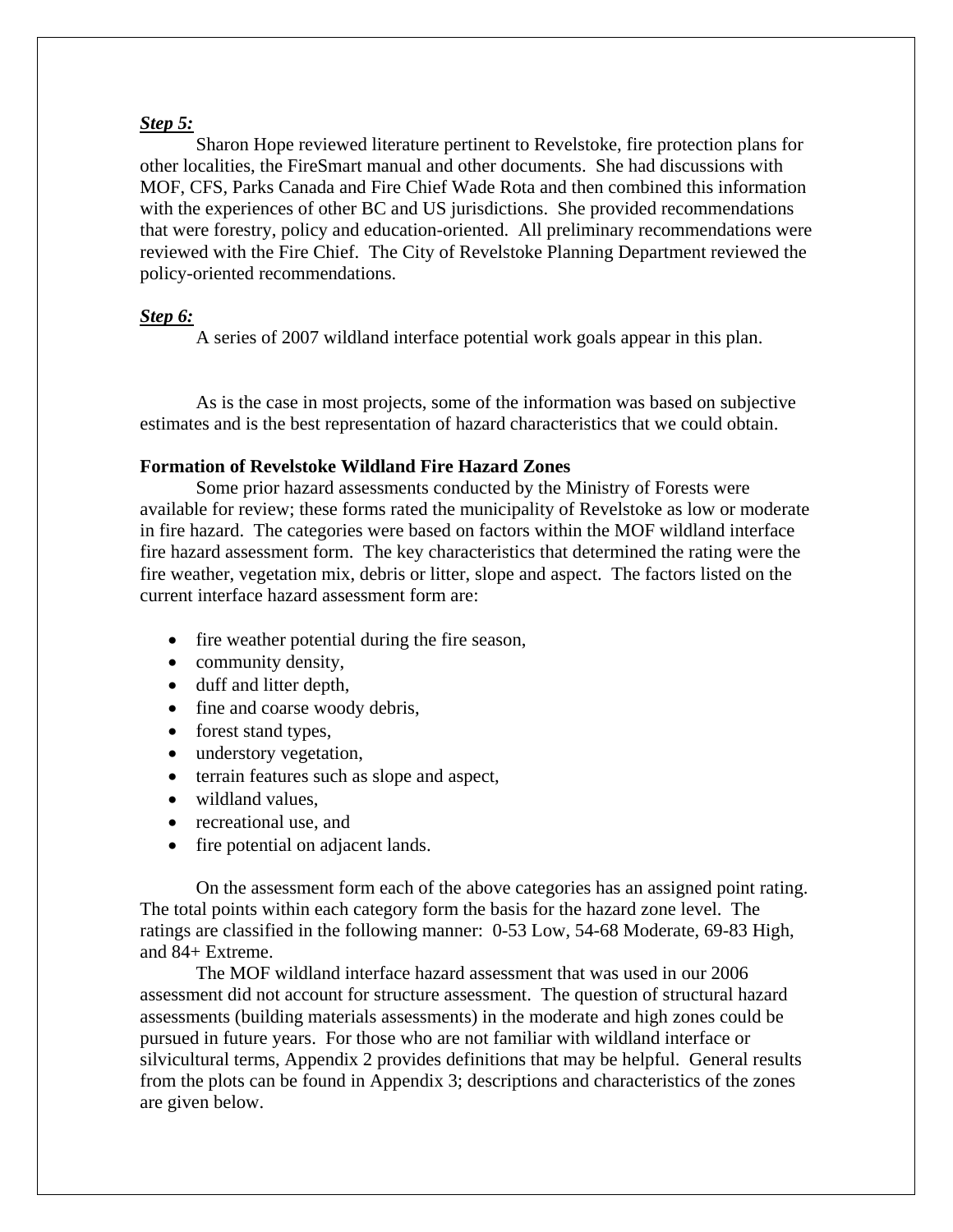**Summary of Fire Hazard Assessment Results** 

 **The 21 plots were classified as either high, on the high end of moderate, or low. Although lack of debris and low litter levels and the presence of deciduous stands usually resulted in moderate to low ratings, the predominantly coniferous stands which lacked available water for firefighting, had steeper slopes, or the presence of debris or ladder fuels moved the ratings upward. These higher ratings indicate that some action should be taken.** 

## **Revelstoke High Hazard Zone Characteristics**

In most cases, the High Hazard Zone is rural with scattered interface but a portion of the zone is in continuous forest. The litter is often 5-13 cm deep; coarse woody debris can consist of scattered branches with logs grouped or crossed. The forest is generally coniferous. The understory is brush in most cases. The highest ratings for the zone often have at least rolling and/or gullied topography and may have rocky outcrops. Lot sizes tend to be large. There is fire potential throughout the zone. In high hazard zones, there is often a lack of hydrants and a poor water supply for interfaces, although response time to a fire in the municipality is good. One exception to the average of a 15-minute response time is the most southern boundary of the Revelstoke Protection District. The fire history for Revelstoke is one of quite frequent interface fires over the last 5 years. Example locations of high ratings are: Highway 23 North and Mount MacKenzie on the lower slope within current municipal boundaries.

#### **Revelstoke Moderate Hazard Zone Characteristics**

The Moderate Hazard Zone is usually rural with scattered interface and litter is more likely to be  $<$  5 cm deep. The woody debris consists of either widely scattered branches rarely in groups or none. The understory is brush; the topography tends to be gently sloping or flat. The lot sizes tend to be 1 ha and there is fire potential on most but not all adjacent lands. In this zone, there is usually a lack of available water but, like the high zone, the average response time to the fire is below 15 minutes. There are some access problems but slopes tend to be under 25%. Neither large recreational or industrial projects are anticipated. Fuel loading from logging is not expected. Few utilities lie in the interface. Examples of neighbourhoods on the high end of moderate include: Arrow Heights and Begbie Bench. The grass flatlands next to the Columbia River are also rated as moderate based primarily on their high recreational activity and the potential for fire starts.

#### **Revelstoke's Low Hazard Zone Characteristics**

These stands consist almost exclusively of deciduous trees in moist to wet localities. The stands are usually aspen dominant but they can have scattered redcedar or hemlock in the subcanopy. The presence of cottonwood is a factor that identifies the low hazard zone. The gentle toe slopes opposite Victoria Road are typical of this type. There is little or no woody debris and virtually no litter. Other examples of low rated interface are the stands near the Revelstoke Highway 1 Bridge, and the stands immediately to the south of "Red Devil Hill" on Airport Way.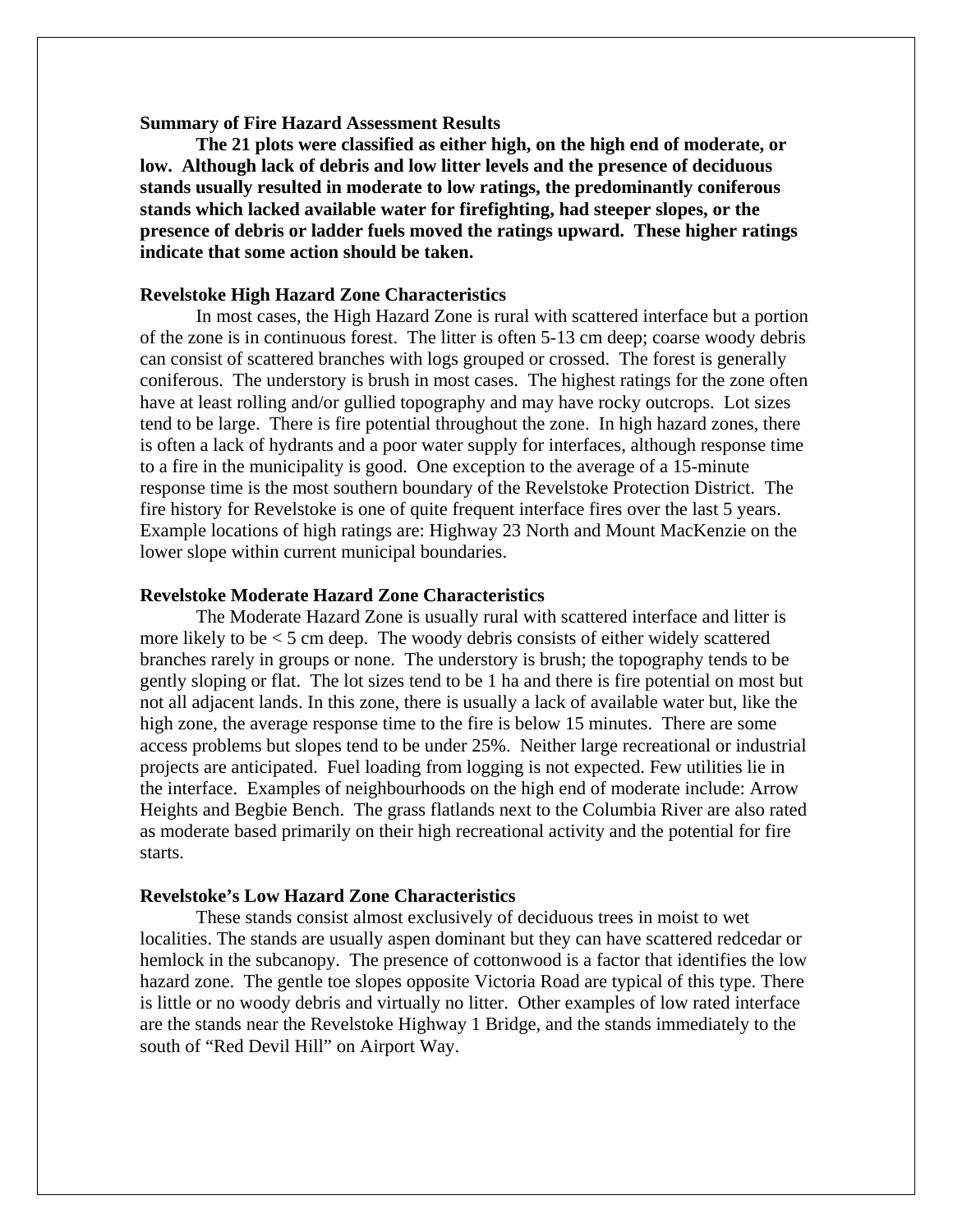

Figure 5: Revelstoke's Floodplain Grasslands. Source: Robin Clark

## **GIS Methodology**

The GIS component of this project was completed in 3 phases: (1) base data compilation, (2) delineation of hazard zones, and (3) map creation. ESRI (Environmental Systems and Research Institute) Arcinfo 8.0.1 software was used, and all spatial data used to create the final Hazard Zone map is stored in Arcinfo coverage format. The spatial data is comprised of 3 main datasets: base data, hazard zones, and plot data.

Base data compilation included the conversion of Autocad and Arcview (ESRI) shape file formats to Arcinfo coverage format, and the organization of specific layers of base data to be mapped: mainly hydrology (lakes, rivers, and wetlands), planimetry (transportation network and other city infrastructure features), and topography (contours).

Hazard zones, including non-wildland and firebreaks, were digitized from hard copy paper maps delineated by Robin Clark, Sophie Gerbaud, and Sharon Hope using togographic information on the base map and field ground truthing. Fire hazard assessment plot locations were collected using a GPS device, and the spatial information was transferred digitally onto the maps.

 The final Hazard Zone Map was created using Arcinfo's AML (Arc Macro Language) scripting language. A map scale of 1:11,000 in conjunction with an Architectural E size page size (approximately 35" by 52") was used to fully encompass the municipality of Revelstoke on the map.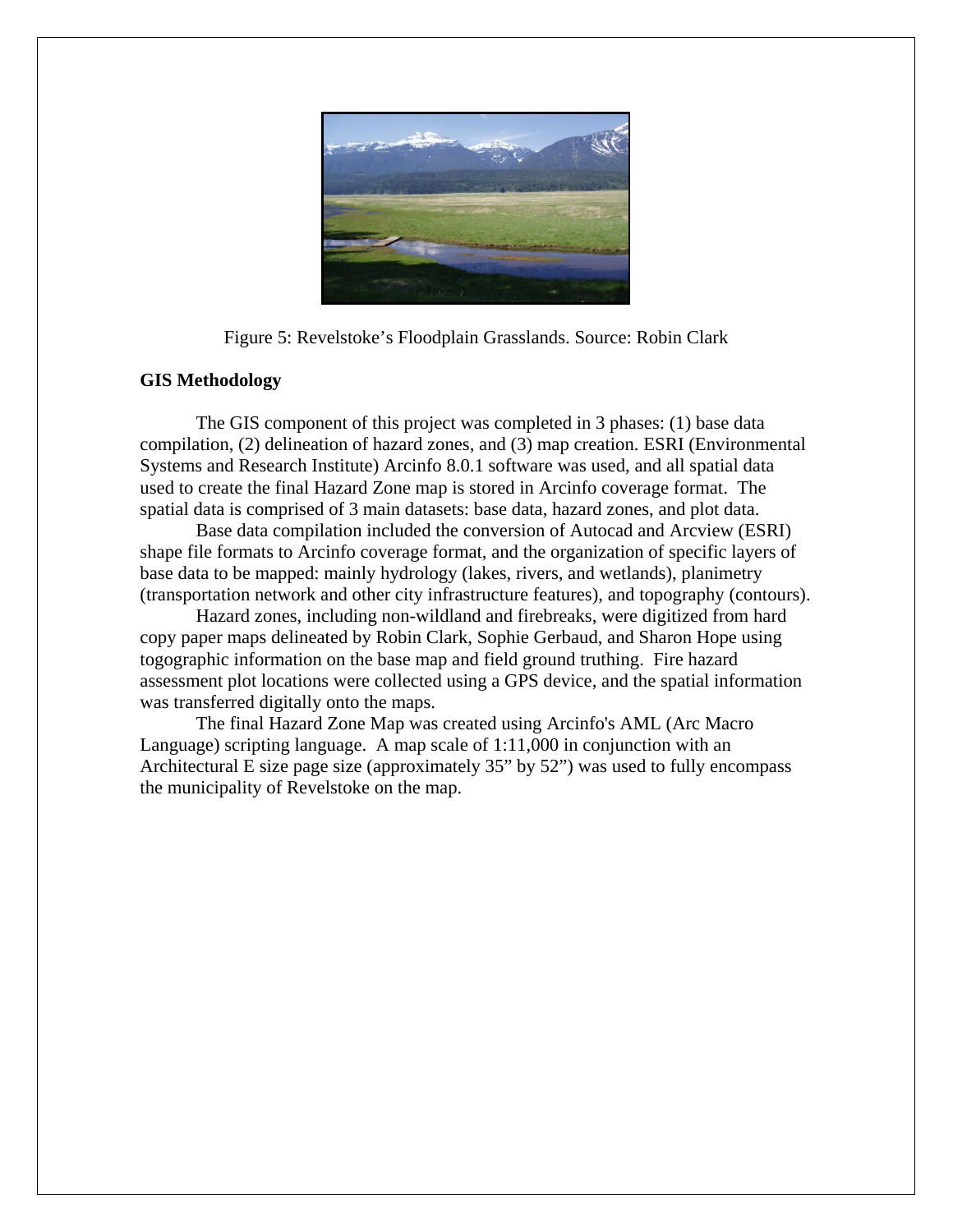Table 1: Data Acquired and Displayed on the Hazard Zone Map. Electronic Data Obtained From J. Gallicano of the City of Revelstoke (see Appendix 5 for the Hazard Zone Map).

| <b>File Name</b>                                     | <b>Description</b>                            | <b>Feature Class</b>              | <b>Format</b> | <b>Date</b><br><b>Received</b> |
|------------------------------------------------------|-----------------------------------------------|-----------------------------------|---------------|--------------------------------|
| <b>Planimetric Data:</b>                             |                                               |                                   |               |                                |
| Boundary Line.shp                                    | Municipal Boundary                            | Line                              | Arcview       | 15-May-06                      |
| Building.shp                                         | <b>Building Locations</b>                     | Poly                              | Arcview       | 15-May-06                      |
| Centerline.shp                                       | <b>Road Center Lines</b>                      | Line                              | Arcview       | 15-May-06                      |
| HydrologyPoly.shp                                    | Hydrology                                     | Poly                              | Arcview       | 15-May-06                      |
| Planimetry (poles.shp, lines.shp, poly.shp) Cadastre |                                               | Line, Point, Poly                 | Arcview       | 15-May-06                      |
| Row.shp                                              | <b>Road Corridors</b>                         | Poly                              | Arcview       | 15-May-06                      |
| Zoning.shp                                           | City Zoning                                   | Poly                              | Arcview       | 15-May-06                      |
|                                                      |                                               |                                   |               |                                |
| <b>Ortho Photos:</b>                                 |                                               |                                   |               |                                |
| EC_ImagesMosaic                                      | <b>Colour Ortho Photo</b>                     | Image (.aux, .ecw, .ers) ERMapper |               | 15-May-06                      |
|                                                      |                                               |                                   |               |                                |
| <b>TRIM Data:</b>                                    |                                               |                                   |               |                                |
| 4 Trim Files (base area only.dwg)                    | Appended TRIM SheetsLine, Point, Poly, Text   |                                   | AutoCad       | 15-May-06                      |
| 82K091.dwg                                           | As per TRIM standards Line, Point, Poly, Text |                                   | AutoCad       | 15-May-06                      |
| 82L099.dwg                                           | As per TRIM standards Line, Point, Poly, Text |                                   | AutoCad       | 15-May-06                      |
| 82L100.dwg                                           | As per TRIM standards Line, Point, Poly, Text |                                   | AutoCad       | 15-May-06                      |
| 82M009.dwg                                           | As per TRIM standards Line, Point, Poly, Text |                                   | AutoCad       | 15-May-06                      |
| 82M010.dwg                                           | As per TRIM standards Line, Point, Poly, Text |                                   | AutoCad       | 15-May-06                      |
| Ctrindex.dgn                                         | <b>Index Contours</b>                         | Line, Point, Poly, Text           | Microstation  | 15-May-06                      |
| Ctrinterm.dgn                                        | <b>Intermediate Contours</b>                  | Line, Point, Poly, Text           | Microstation  | 15-May-06                      |
| Rev_all_lines.shp                                    | <b>Linear TRIM Features</b>                   | Line                              | Arcview       | 15-May-06                      |
| Rev_all_pts.shp                                      | <b>DEM Points</b>                             | Point                             | Arcview       | 15-May-06                      |

#### **Recommendations**

The action plan was created by reviewing FireSmart manual recommendations, engaging in discussions with individuals in Revelstoke, drawing on ecological experience, and reviewing similar models and plans conducted in the United States and Canada.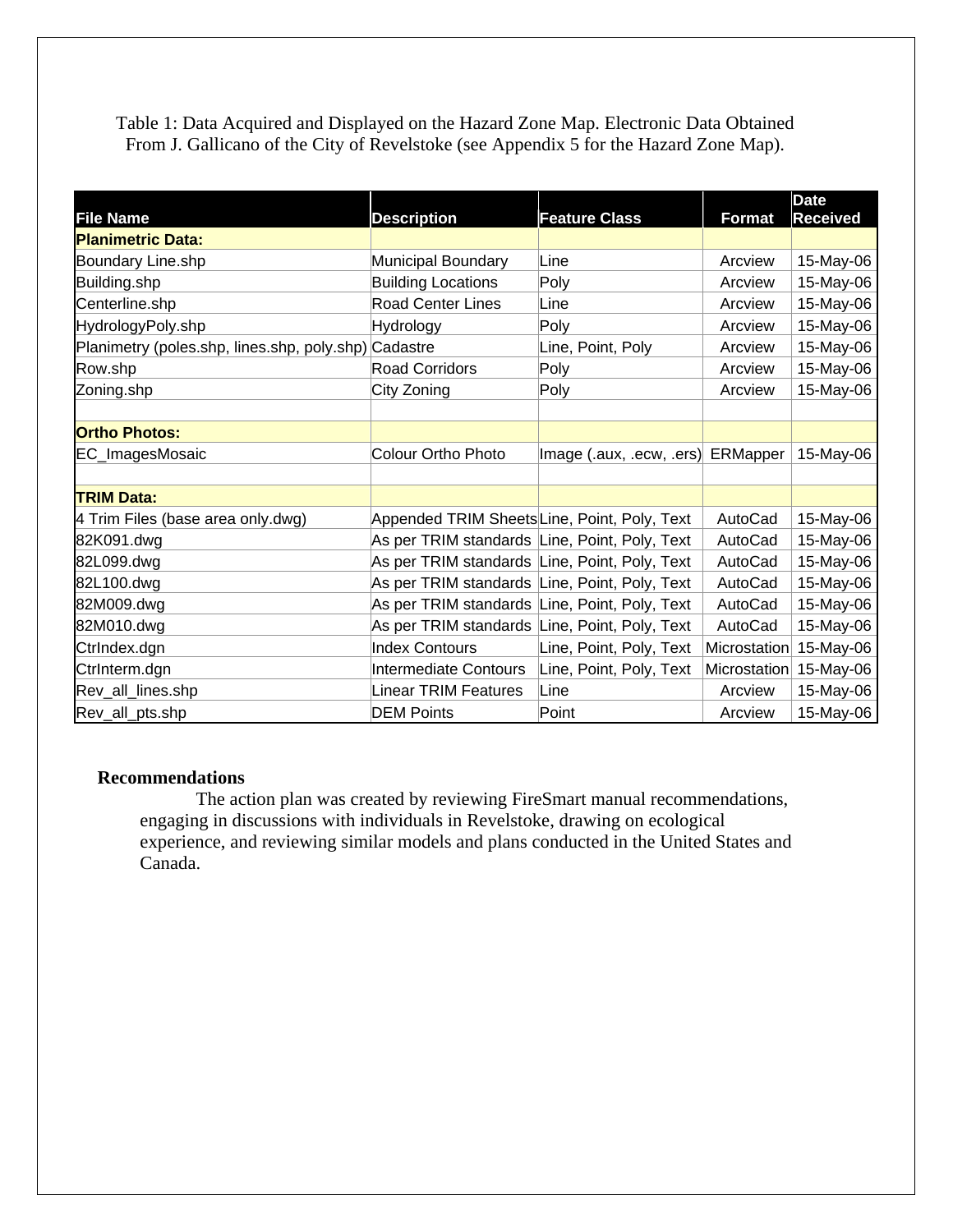## *5. Action Plan Strategies*

The hazard mitigation plan is based on the results of interface fire hazard mapping and two other avenues: planning and public oriented strategies. Development and planning actions are quite similar across BC where the focus has been on modifying various Official Community Plans, bylaws and variances. The City of Kamloops' Official Community Plan, for example, recognizes the risk of building in wildland-urban interface areas of the community. This is accomplished through the steps that are taken to obtain a building permit for individual properties or through the specific criteria that must be met when applying to develop a subdivision. There is a requirement that a covenant go on an individual property to be developed in the interface identifying the use of specific roofing materials, spark arrestors and other fire-retardant features. The District of Salmon Arm has placed restrictive covenants, as a condition of subdivision approval, on properties that have been created by subdivision in the past five years. This process alerts purchasers that their property is in an area with high risk of interface fire and instructs them as to what they can do to be safer (e.g., clearing and keeping combustibles away from their homes). The City of Kelowna requires that developers produce a wildland interface fire protection plan conducted by a Registered Professional Forester at the time of application.

In the United States, plans to develop a resort in California resulted in the following requirements: extension of water mains, installation of fire hydrants, and installation of water tanks. The June Lake Fire Department began work on a satellite fire station to service the resort. In another US case, rodeo grounds were expanded but had to conform to best forest management practices and wildfire prevention within open space areas of the grounds. These included the removal of accumulations of dead vegetative materials to reduce fuel loads, the thinning and lifting of the forest canopy, and the establishment of proper setbacks to adjacent structures.

The strategies for Revelstoke are grouped into three classes:

- *Technical and Silvicultural Strategies-*This component consists of reviewing potential landscape modification that could be implemented in wildland interface continuous forest, scattered forest interface in rural locations and forest interface on the perimeters of suburban developments. This aspect is based primarily on the hazard zones and plots established in Revelstoke's interface.
- *Planning or Policy Strategies*-These strategies involve reviewing, exploring and potentially modifying current governance policies and construction "best practices" to be compatible with interface hazard mitigation. This component examines potential modification to current by-laws, permit requirements and plans and,
- *Public Strategies* -This avenue consists of engaging residents, non government organizations, agencies, corporations and public works in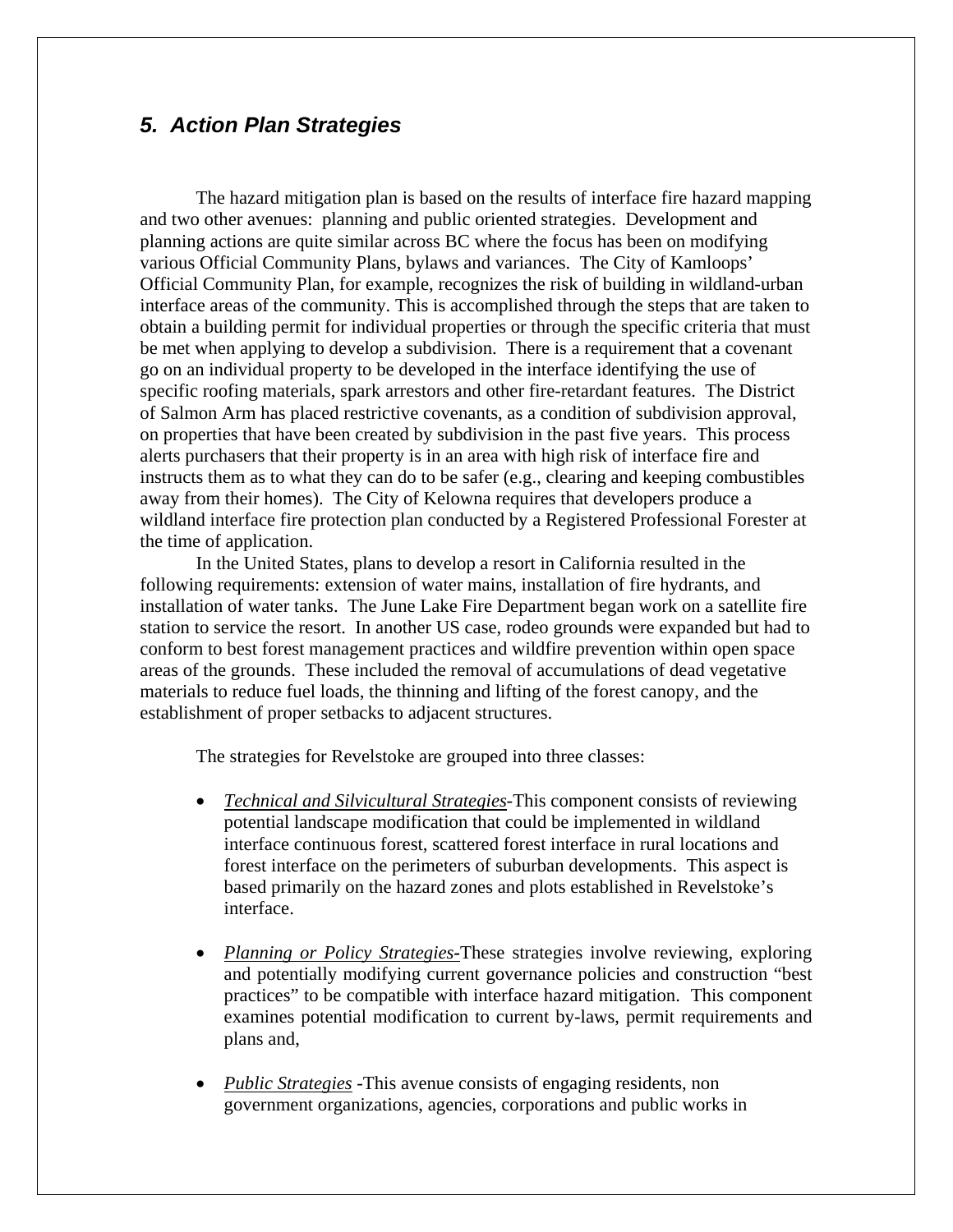mitigating structural and vegetation hazards on residential, commercial and public property.

Before the issues of wildland interface fire mitigation strategies for Revelstoke can be addressed, a means of conducting reviews and actions should be created. Committees have been used by many jurisdictions. For example, the Thompson-Okanagan Interface Committee membership consists of all agencies having jurisdiction over any events associated with wildland fires. The Committee, reporting to the Co-Chairs, meets to discuss, review, evaluate, plan, coordinate, propose and express viewpoints on matters that evolve from the Wildland Urban Interface as well as to educate and share information. The Williams Lake Plan was formulated through a large active committee that covered all aspects of wildland fire protection.

*In the City of Revelstoke, there is a need for the formation of a Wildland Fire Protection Committee or working group comprised of City personnel, Regional District personnel, CPR, Forest Workers Society, Parks Canada, Ministry of Highways, Ministry of Forests, BC Hydro, and Revelstoke's Fire Department personnel.* 

The list of stakeholders given above is not meant to be comprehensive and further discussion would be required to determine the composition of the committee. The formation of a committee would expedite collaborative long-term planning and should ease the difficulties of communication among stakeholders when addressing wildland interface fire mitigation. Subcommittees could be struck as required to address specific issues such as educational strategies. The Revelstoke Community Wildland Fire Protection Plan is meant to be a starting point for discussion among the Committee members.

### **Revelstoke's Interface Technical Issues:**

High wildland interface fire hazards often occur when there is a combination of terrain and vegetative characteristics such as:

- A continuous dense coniferous canopy with ladder fuels (the rationale being that continuous canopy is more flammable than deciduous tree cover and tends to retain branches low to the ground),
- An abundance of dry logs, branches and/or tall, dry grasses near homes and,
- Locations that are rocky, steep (more than 25%), or guilied slopes because fires usually burn more rapidly upslope and vegetation is often more slow growing leading to the creation of ladder fuels.

### **Specific Revelstoke Vegetation and Debris Issues:**

- **1) Ladder fuel removal and pruning lower branches in high and moderate hazard zones,**
- **2) FireSmart landscaping of rural residences, suburban homes and green spaces,**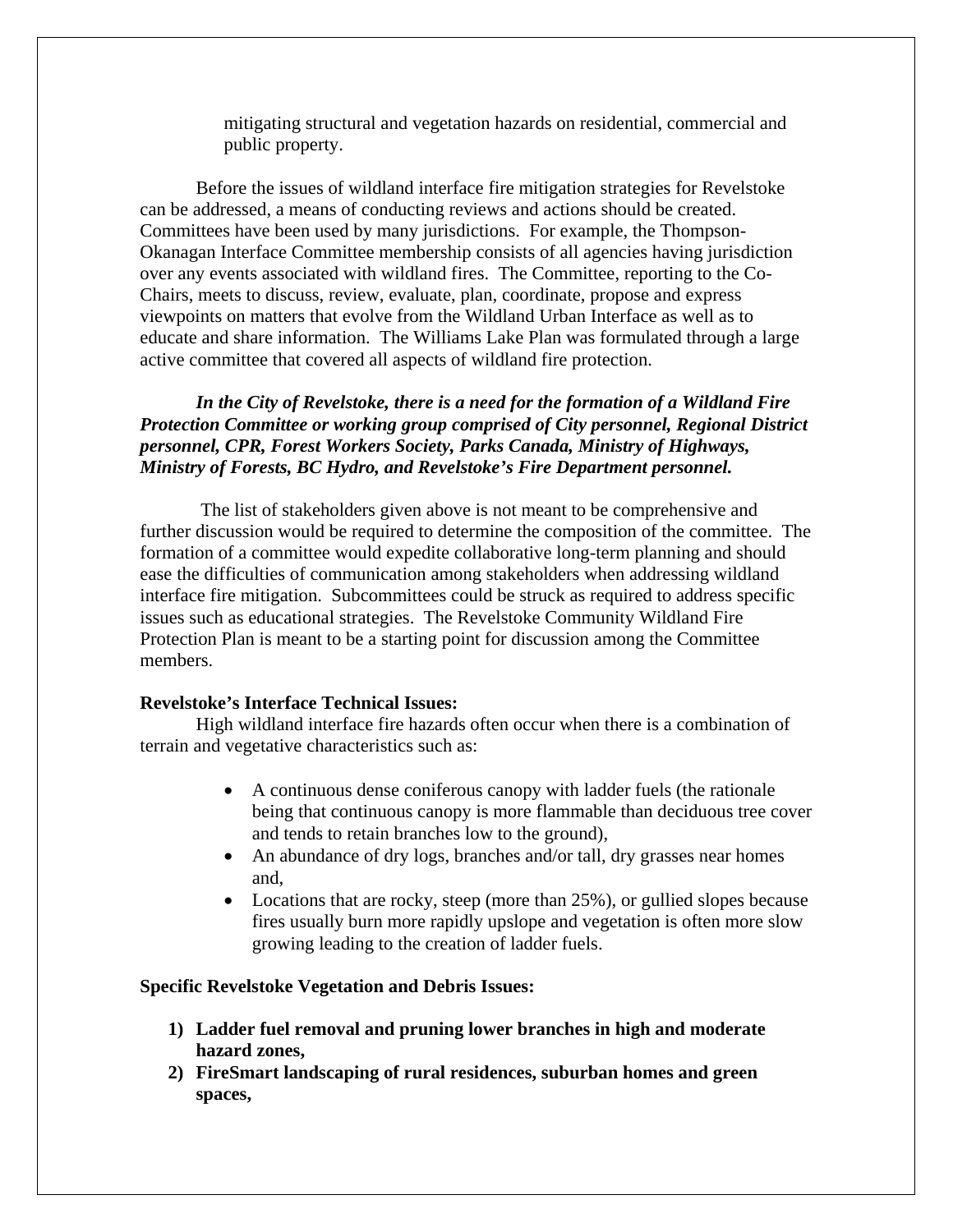#### **3) Removal of debris piles and,**

### **4) Modifying wildland grass areas where fire-starts could be a problem.**

#### *General Strategies for Interface Fire Hazard Mitigation through Silvicultural Treatment*

One goal of interface fire hazard reduction is to create defensible space using the natural landscape and vegetation. To realize this goal, actions on both public and private lands in other communities have focused on:

- Building and maintaining fireguards,
- Modifying green spaces,
- Clearing transmission lines, and
- Modifying vegetation adjacent to homes.

Canopy types, ground fuel loads and terrain characteristics largely determine the treatment designs mentioned in BC's FireSmart manual. The treatment options involve pruning the lower branches of conifers to approximately 2.5 m and implementing several thinning intensities. The rationale for pruning lower branches is that it increases the height to the crown and reduces the probability of a ground fire moving into the canopy. The designs in FireSmart describe thinning to 40% of crown cover and having at least 6 m between crowns on gentle slopes. However, Marty Alexander, a Canadian Forest Service Fire Behaviour Specialist in Alberta, has produced a paper that suggests that a single spacing is not applicable to all species. According to Mike Dittaro, Fuels Management Specialist at the Prince George Fire Centre, FireSmart wildland interface spacing recommendations may be reviewed in the near future. Our recommendation, therefore, is to suggest site-by-site decision making with respect to appropriate silvicultural treatment. That being said, modest spacing between crowns of approximately 2-2.5 m is recommended as a general guideline.



Figure 6: Landscape Design from MOF Protection Branch Fire Hazard Mitigation Website. Source: http://www.for.gov.bc.ca/protect/safety/Landscape.htm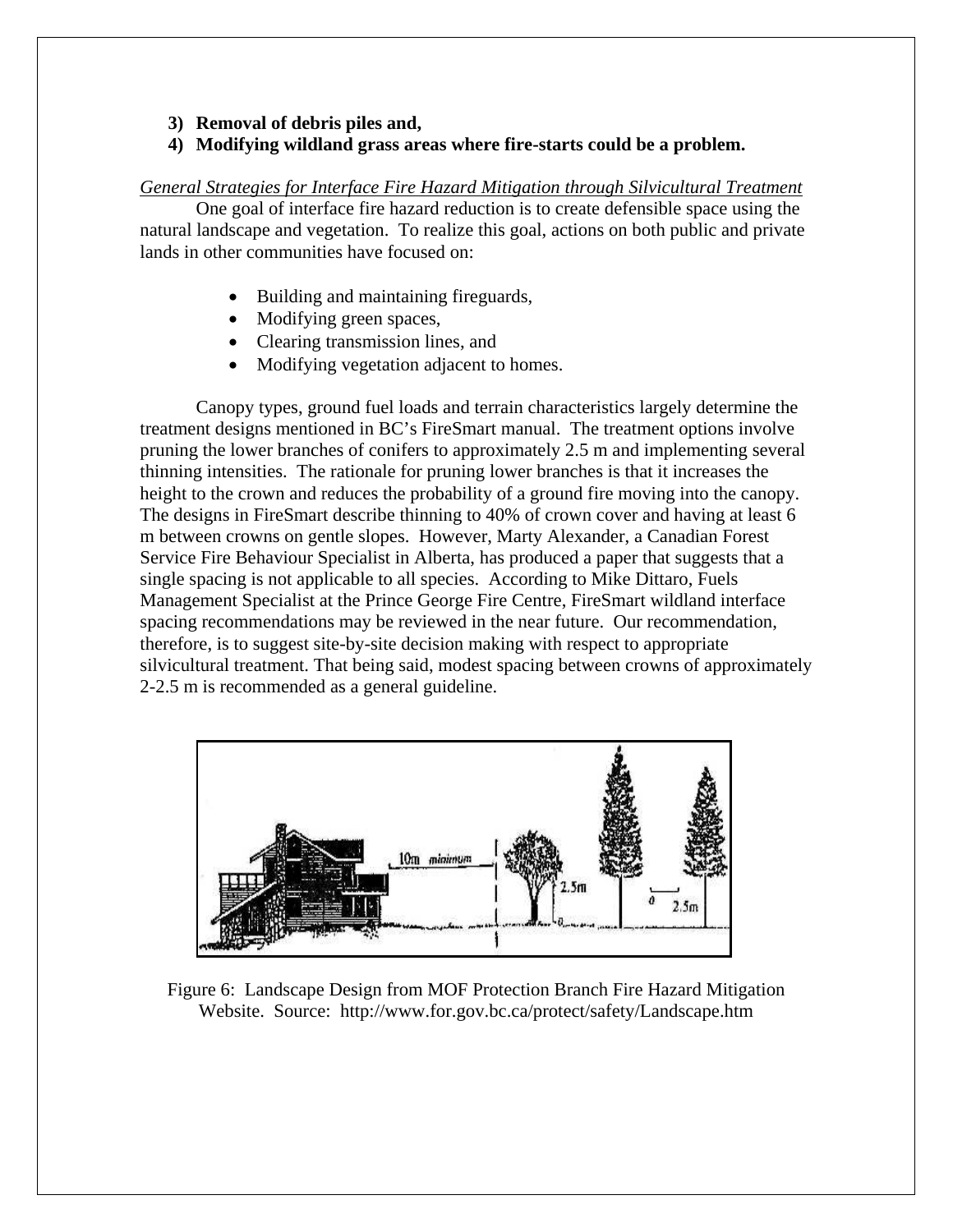## **I Silviculture-Oriented Strategies for Revelstoke**

Residences with treed acreages, ladder fuel understories, tall or long grasses, and decayed surface fuels are most vulnerable to a wildland fire. Removal of subcanopy ladder fuels could return the forest to some semblance of natural fire regimes and restore wildlife habitat found in more open situations. For residences, cluster configurations could be employed on slopes at distances greater than 10 m from residences. This option is described in the FireSmart manual. We suggest that approximately 2.5 m between trees crowns should be sufficient spacing on gentle slopes. This spacing should not change the ecosystem substantially from that found under natural fire regimes and it will reduce the probability of fires moving to the canopy.

Once fires have crowned and wind is carrying the fire forward, firebrands may rain down on residences and forests two to three km in advance of the fire front. **This situation suggests that the Wildland Fire Protection Committee should examine a radius of 2 km from the interface edge of the City in considering specific areas to treat. A qualified professional such as a Professional Forester should be retained to create a detailed treatment plan for the City. Sue Clark of UBCM can supply information on the grant for a pilot fuel management project. There is also an operational treatment project grant that UBCM issues that may be applicable.** 

Prescribed burning is another method of reducing ground fuels and can be conducted when weather conditions are appropriate. In terms of the Airport floodplain grasslands, we recommend the use of prescribed burns of the long grass in early spring. Care must be taken to avoid any damage to wildlife habitat or to soil. The configuration and location of the burns should be discussed with experts such as MOF Protection Branch representatives and possibly a wildlife biologist.

Various districts and municipalities in BC have adopted chipping and debris removal programs to assist residents in modifying their acreages; there is a composting project in Revelstoke that may be able to use the increased natural debris from ladder fuel removal. Over time, hazard zones should be toured and monitored regularly for wildland interface concerns.

A summary of the key actions is:

1) Thinning to insure space between tree crowns on flat to gentle terrain, removal of ladder fuels (smaller saplings and pruning lower branches to 2.5m height),

2) The creation of a 10 m to 20 m defensible space surrounding interface residences and,

3) Disposal of slash and debris from interface fire hazard reduction.

These options do appear to be reasonable initial goals given the public desire to retain a natural setting about their homes and communities. The fact that some residences are on steeper slopes creates some difficulties because the public often does not understand the need to thin to greater spacing on slopes; moreover, they may feel this action creates more open space than they desire and the concept is often in conflict with their vision of canopied landscapes. There are also concerns about soil erosion that might occur if too much vegetation is removed. Since there are a number of slopes that are unstable within the City of Revelstoke, care must be taken in vegetation removal.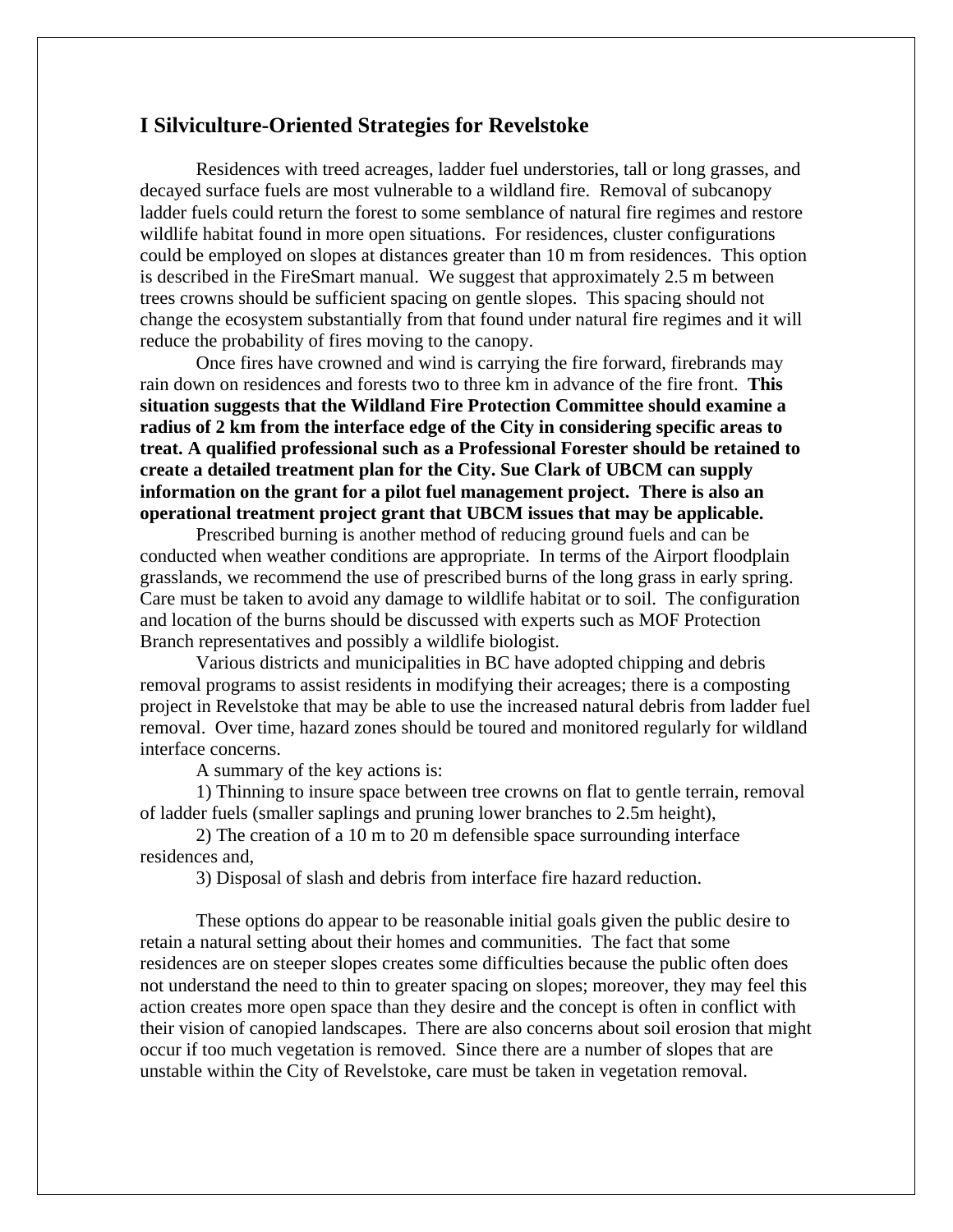Collaborative work is necessary on a site-by-site basis to tailor treatments to the landscape and to achieve owner satisfaction and FireSmart safety as well as to insure that treatments do not contribute to soil erosion. Collaboration with Ministry of Forests and others will be necessary to formulate 5 and 10-year plans both for wildland nonresidential lands and residential wildland interface neighbourhoods. Cyclic revisiting of fuel reduction in five-year periods is encouraged. Local MOF personnel should be consulted by the Wildland Fire Protection Committee during the review of silvicultural treatments.

#### **Modeling Fire Behaviour and Establishing Silvicultural Treatments**

The Canadian Forest Service, Parks Canada, BC Ministry of Forests, and UBC are conducting independent fire behaviour research related to various factors including fuel levels, canopy height and size, and tree spacing. At the Canadian Forest Service in Edmonton, a predictive computer model has been used to address some of these questions. A brief summary of what general steps could be used to integrate modeling into an operational plan for fuel reduction can be found in Appendix 6. Tim Laboucane and Gregg Walker of Parks Canada suggested that their agency would be willing to share the results of their fire management research. We propose therefore, that the Wildland Fire Protection Committee for the City of Revelstoke seek the advice of the above agencies on the results of the various treatment trials in BC, Alberta, Alaska and the Yukon and through these agencies to explore the potential to model fire behaviour in the municipality.

#### **Targets and Operational Approach to Stand Modification**

1) The highest priority for treatment is the densest ladder fuel locations-in coniferous stands such as Powder Springs Road on Mount MacKenzie. Another high priority is Begbie Bench. Although physical attributes classify this location as moderate hazard in terms of field data, tactical problems in fire fighting cause this area to be classified as an area of concern.



Figure 7: Powder Springs Road, Mt. MacKenzie. Source: Robin Clark.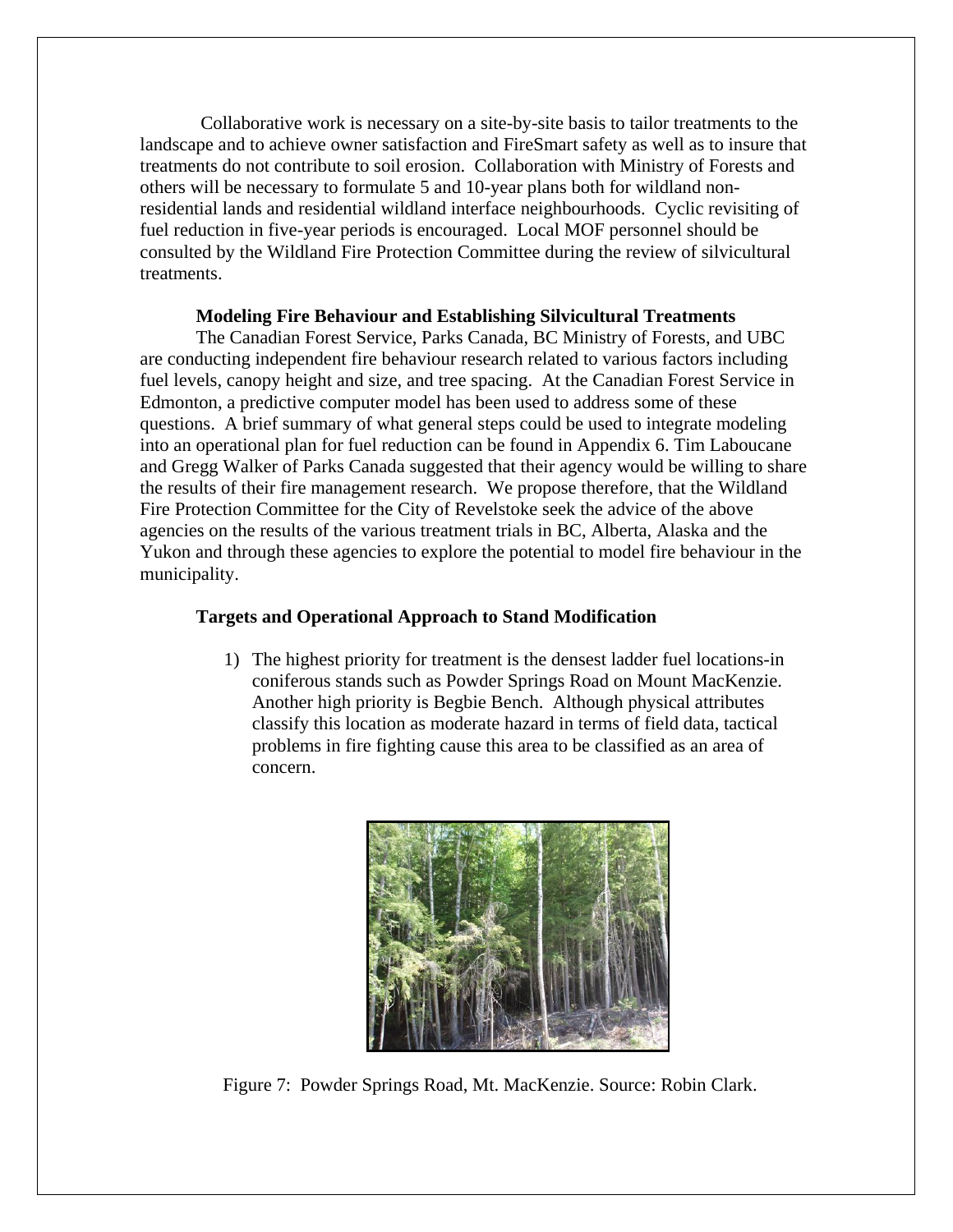2) The next priority is treatment of dense mixed stands such as those found on Nichol Road and other Arrow Heights locations,



Figure 8: Mixed Stand in Arrow Heights. Source Robin Clark

3) The third priority is moderately dense coniferous stands,



Figure 9: Coniferous Stand on Steeper Slopes on Westside Road. Source. Robin Clark

4) The lowest priority is primarily deciduous stands.



Figure 10: Illecillewaet Floodplain Deciduous-Dominant Stand. Source: Robin Clark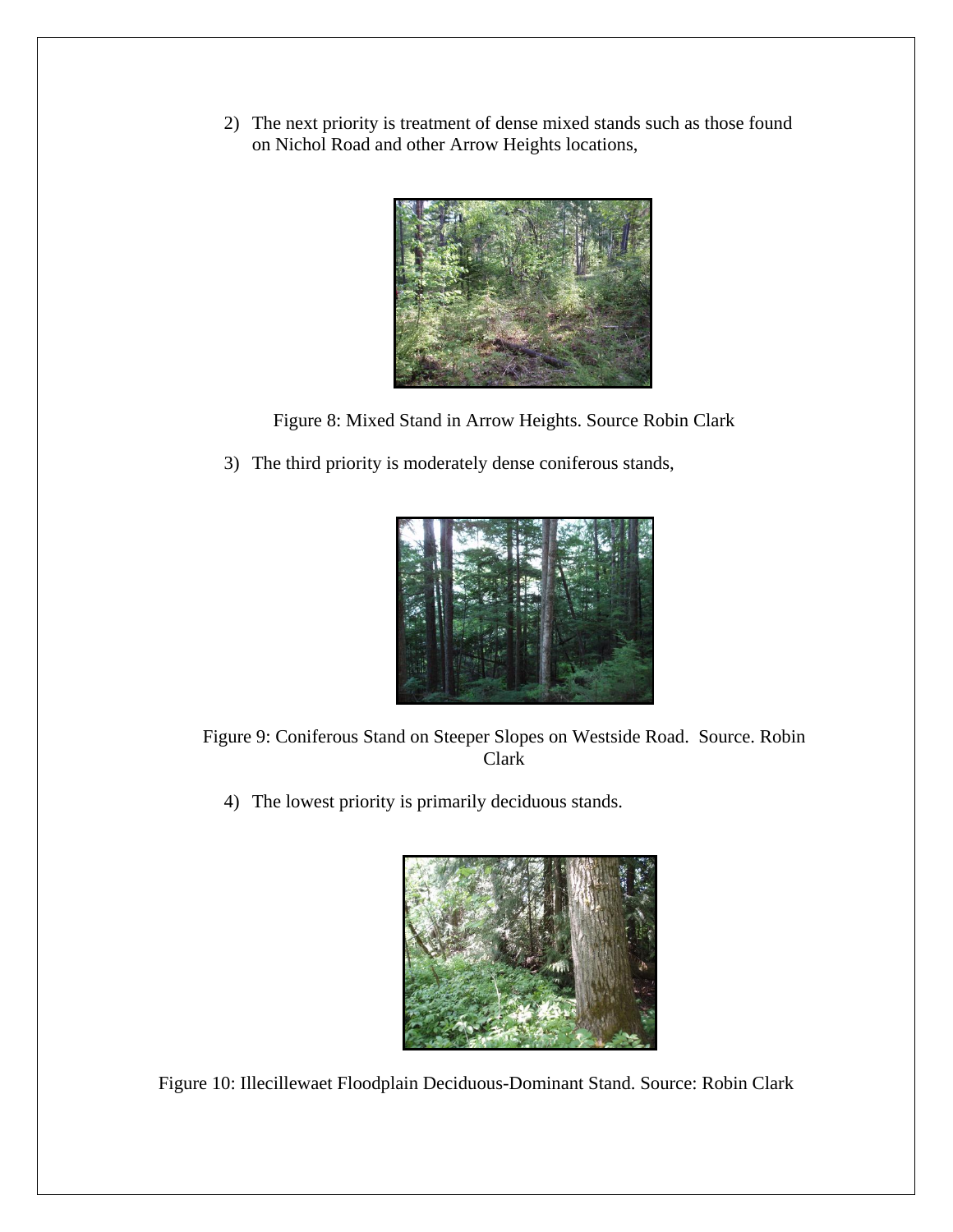**Young stands that have not yet reached canopy closure are a future priority and strategies should be planned.** 

## **Specific Silvicultural Strategies (assuming the initial formation of a Wildland Fire Protection Committee)**

*1) The Committee should seek a qualified professional to design treatments for the neighbourhoods of Revelstoke. This action should insure that factors such as stand susceptibility to wind, stand aesthetics and soil properties will be considered in modification. UBCM has monies for a pilot fuel management project and operational fuel treatment projects.* 

*.* 

- *2) The Committee should explore the creation of FireSmart buffers about perimeters of forested land similar to residence defensible spaces. The discussion could include the ordinances that might be appropriate if necessary and the establishment of recognized standards for operation. Wildland interfaces should be cleared of brush and ladder fuels within 10 m to 20 m of residence fencing, buildings or property boundaries as appropriate (this applies particularly to residences in Begbie Bench, South Airport Road and the Arrow Heights location).*
- *3) Public demonstration areas of appropriate design and spacing with permanent signage could be established. Locations where existing spacing has already occurred can act as interim examples. The Boy Scout camp on Highway 23 north could be reviewed as a potential site. Other models may appear as discussion takes place. A demonstration area in the Arrow Heights neighbourhood would be particularly useful.*
- *4) The Committee could discuss with the Province, conservation groups and developers, the use of thinning to approximately 2.5 m between crowns and insuring that there is clear ground space (minimal debris) between tree stems. There are a number of targets: younger stands reaching canopy closure, mixed stands and mature coniferous forests with dense ladder fuels. Soil erosion assessments should be included in those areas that have a potential erosion hazard. We noted the presence of slumps on some steeper banks.*
- *5) The Committee should dialogue with Parks Canada, MOF and the Regional District to assess the use of prescribed burning in maintaining and restoring ecosystem types in the Protection District, transportation corridors and Park boundaries adjacent to the City. The use of prescribed burning has been mentioned as an option for the Airport Way grasslands.*
- *6) In collaboration with environmental and conservation groups (potentially by means of the Wildland Interface Fire Committee), private residents in selected high priority locations should be contacted directly to discuss removal of ladder fuels and the creation of defensible spaces about residences. If driveways require*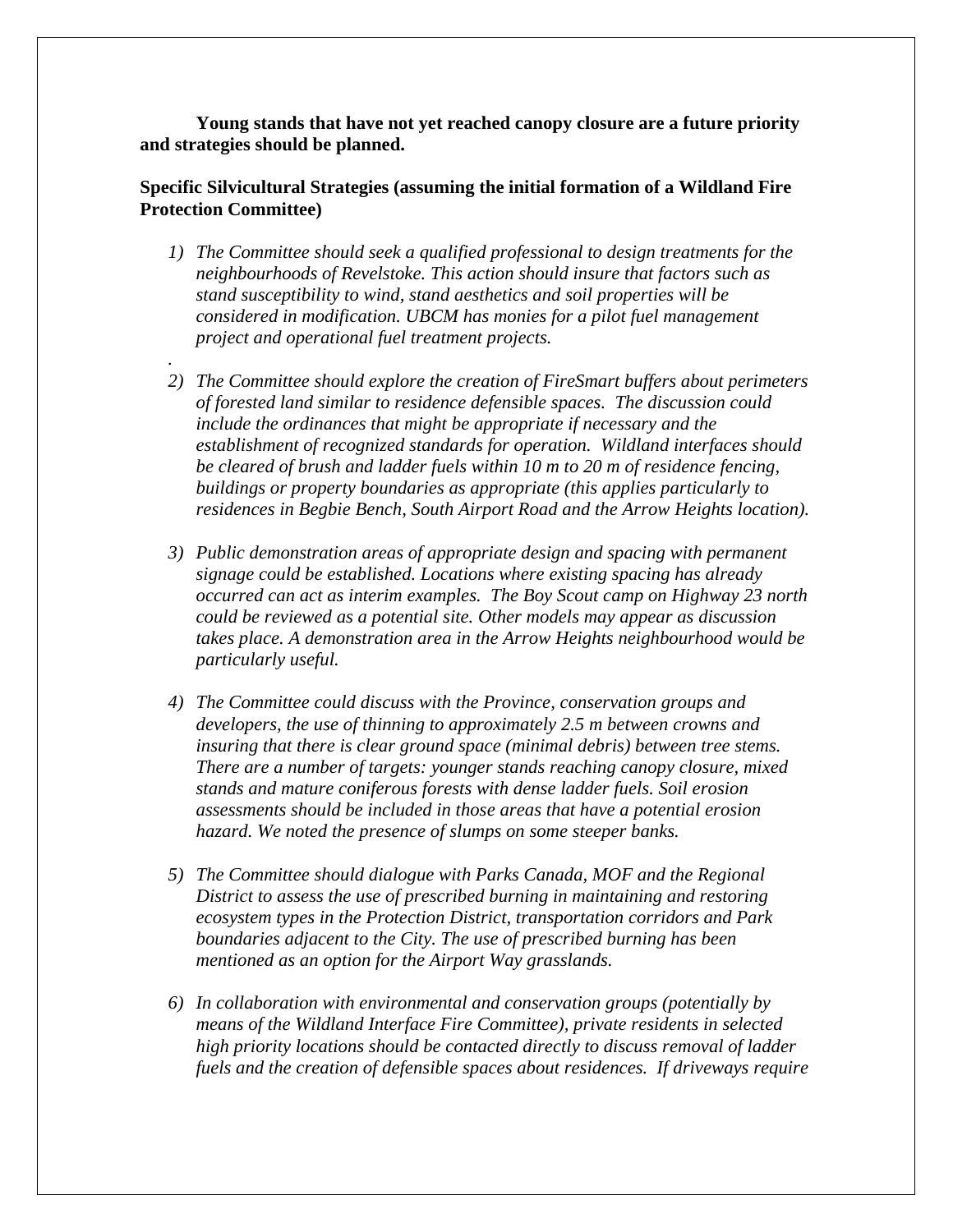*modification this aspect should be covered. Public contact should be made as soon as possible in Protection District localities outside municipal boundaries.* 

- *7) Through the Committee, dialogue should take place with Ministry of Highways regarding a policy for thinning and removing of ladder fuels on transportation corridors and easements in the high and moderate hazard zones.*
- *8) Through the Committee, BC Hydro should be encouraged to review policies of brush removal on transmission lines and the installation of FireSmart vegetation types to insure that it is compatible with wildland interface fuel mitigation principles.*



Figure 11: Dense Ladder Fuels. Source: Robin Clark.

*9) For private residences, the Committee could recommend a list of FireSmart native plants and provide the locations where these plants and shrubs might be available.* 

### **II Planning-Oriented Strategies for Revelstoke**

The City of Revelstoke has produced an Official Community Plan (OCP). The plan encompasses preservation and conservation principles including planning for parks and natural areas. The plan does not contain any mention of wildland interface fire hazards nor does it explore wildland interface fire mitigation strategies.

Our recommendations under the heading of planning, encompass general planning and modifications to the OCP, as well as other types of development planning. The suggestions pertain to the introduction of wildland interface fire mitigation in planned and existing residential neighbourhoods as well as in new development, rural, greenway and environmentally sensitive areas. We understand that the developer of the Mount MacKenzie resort will be seeking an independent hazard mitigation strategy and silvicultural recommendations for the ski resort property in the near future. However it might be appropriate for the City to require developers to have wildland interface fire mitigation plans for their lands conducted by a qualified professional if the land is in a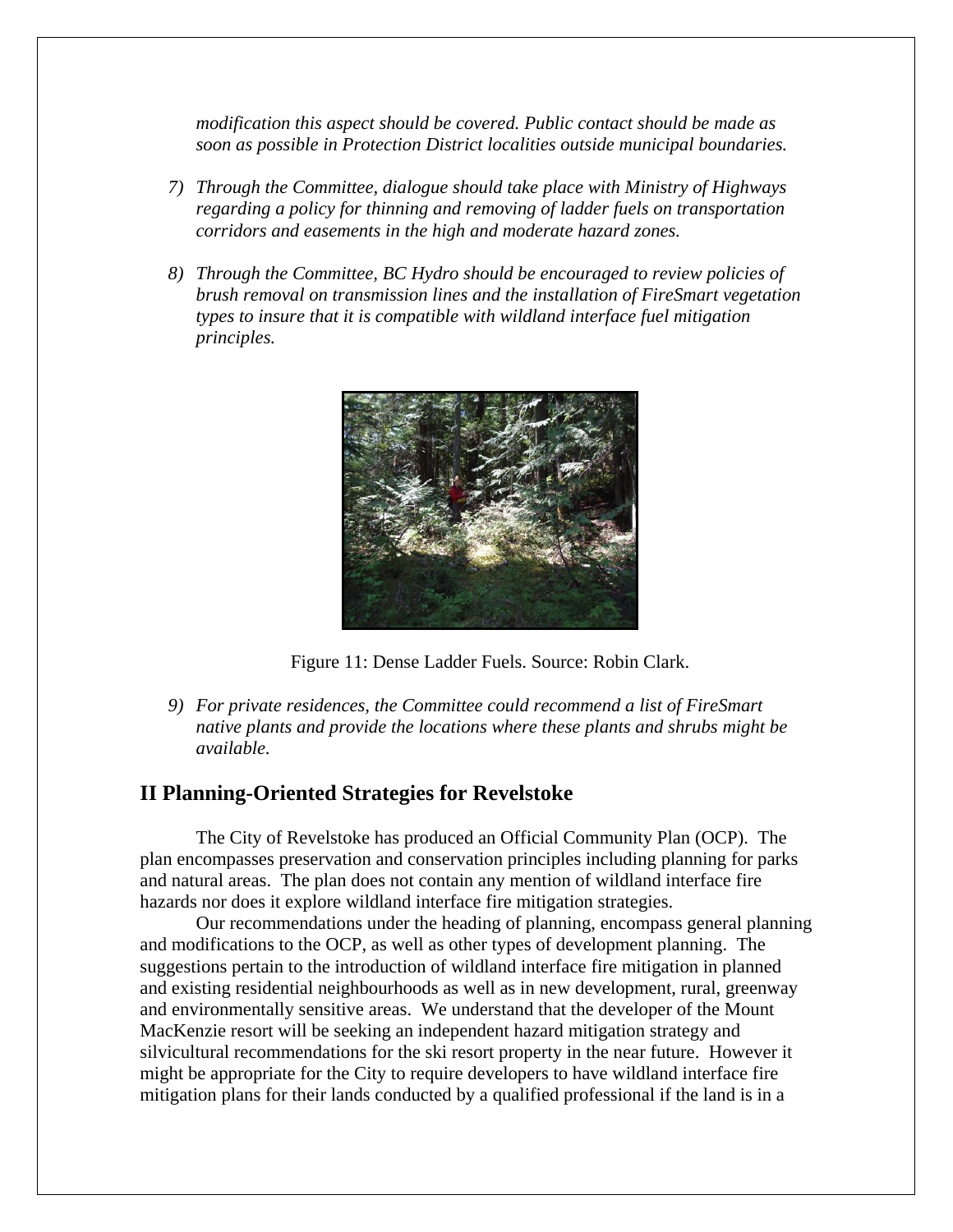high hazard zone. The City of Cranbrook has tied development permits to wildland interface fire hazard.

*10) The Wildland Fire Protection Committee should collaborate with the City Planning Department, Public Works and City Parks Department to determine whether a review should be undertaken to systematically map, define, assess and maintain the current firebreak network for Revelstoke. This review could include detailed descriptions as well as planning for, and the addition of, other areas to the firebreak network. Certain firebreaks are present on the map we provided. The use of current ortho-photos may assist the process. This aspect may be compatible with the current City plan to develop a system of linear parks, trails and greenways and could be considered for inclusion in the Parks Master Plan.* 



Figure 12: Mature Conifer Stand with Larger Diameter Fuel-Steeper Slopes. Source: Robin Clark.

- *11) The Wildland Fire Protection Committee should collaborate with the City Planning Department to examine environmentally sensitive areas on a site-by-site basis for wildland fire hazard mitigation. Those areas that are riparian should be examined to see if the location has abundant dead woody debris, long grass or other signs of specific hazard. Steep, dry, south or west facing slopes for example, may constitute high wildland fire hazard. Application for subdivision or development permit could be the point at which an examination for high fuel hazard takes place. Removal of ladder fuels and woody debris if necessary should be conducted in a manner that does not cause negative impacts to streambank, wildlife habitat, fishery, soil and other natural resources. The Wildland Fire Protection Committee should provide guidance as to whether private or public means would be used to remove material.*
- *12) In light of a number of fire starts in the grasslands near Airport Way, the Wildland Fire Protection Committee should discuss restricting motorized access*  to the Airport Way floodplain except for hay removal and consider the option of *restricting activities to walking to reduce fire potential. Sign posting the access trails for fire hazard is recommended. As another option, collaboration with City*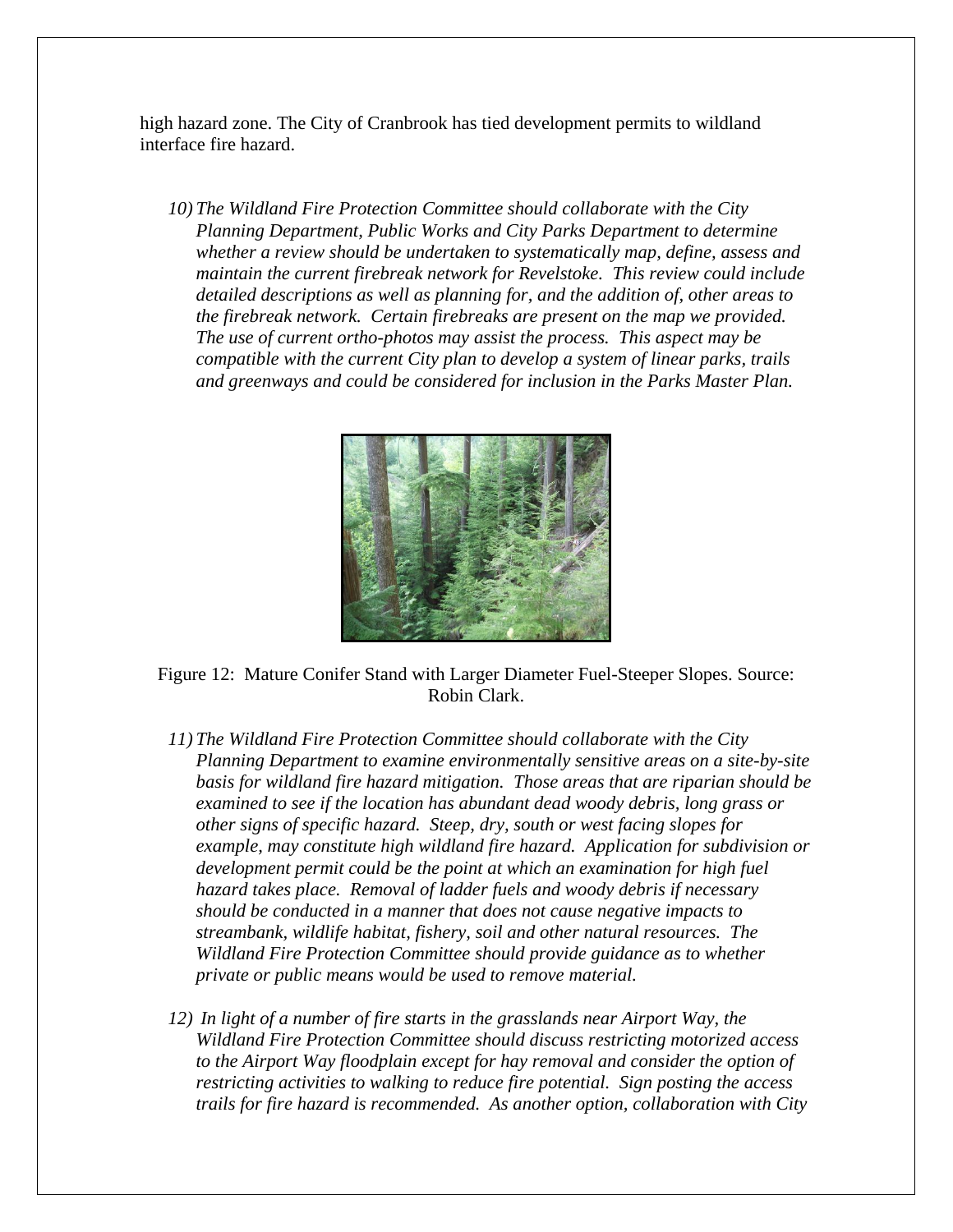*Parks Department as well as recreation and conservation groups could take place regarding the designation of these lands as a wildlife refuge. This option would reduce access that might in turn reduce fire starts as well as benefiting wildlife. Prescribed burns conducted to remove grass in the spring should be considered provided it does not conflict with wildlife use.* 

- *13) The Wildland Fire Protection Committee, the City of Revelstoke Parks and Public Works Departments and Revelstoke Fire Department representatives should explore whether local parks and natural areas in the Revelstoke vicinity have appropriate access for fire protection and that frequently used locations for recreation such as trails and playing fields have minimal ladder and ground fuels. Additional measures could be taken in very heavily used locations. For example, along frequented trails, signs denoting "Fire Hazard-Protect our Forest-No Smoking" should be installed. The Fire Chief will advise the Committee and City on what is adequate fire vehicle access and inadequate access.*
- *14) The City of Revelstoke Planning Department could consider mentioning in the OCP, the question of power line and transmission line maintenance to reduce potential for fuel hazard and the reduction of interface hazard for other utilities such as propane tanks. The Columbia Shuswap Regional District should also consider these items. Mitigation of fuel hazards related to utilities has been mentioned earlier in this plan. The FireSmart Manual can act as a guide.*

#### **Future Development Plans**:

Area structure plans contain information about land uses and density, access (rights of way) and public utilities. Standard by-laws and subdivision guidelines usually specify:

- Shape,
- Water supply and,
- Perimeter protection buffers.

Protection buffers have been mentioned earlier under Silvicultural Strategies. These are 10 m to 20 m cleared areas surrounding the perimeters of large properties. The purpose is to prevent a fire from moving from one landowner's property to the next.

*15) The Wildland Fire Protection Committee should consider if policy action is necessary concerning the creation of buffers during land development and if so, make appropriate recommendations to the City Planning Department.* 

Some lands in Revelstoke are currently without an adequate water supply within close proximity. This particularly applies to lands in the south portions of the Revelstoke Protection District.

*16) The Wildland Fire Protection Committee, in collaboration with City of Revelstoke Public Works and the Columbia Shuswap Regional District, should review water*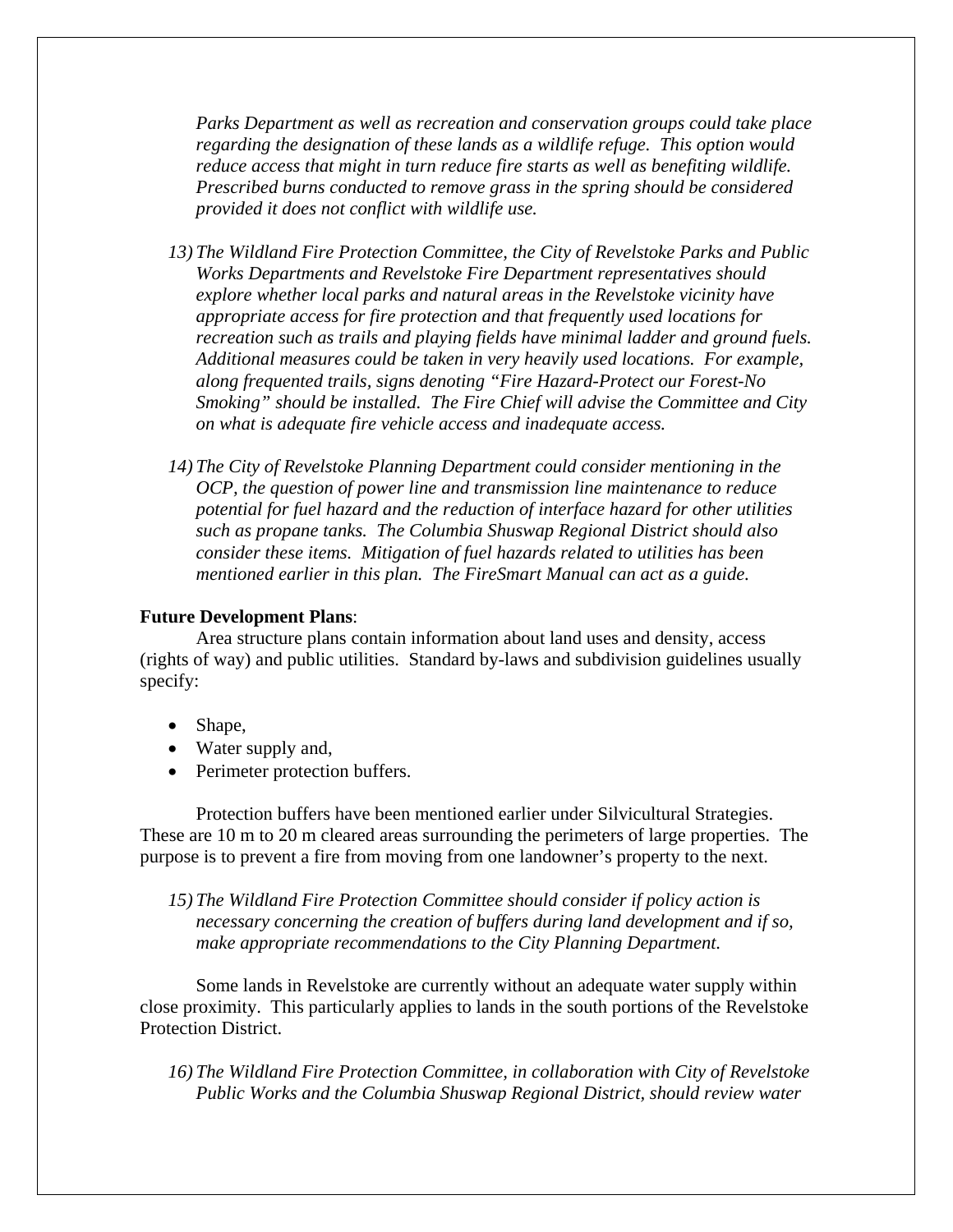*availability in the rural portions and interface locations in the Protection District locations of Mount MacKenzie, Begbie Bench and South Airport Way. If water availability is not sufficient for adequate fire protection, the Regional District and City should collaborate with the Fire Department to consider establishing cisterns. The location of only two or three static water sources have been identified by the Fire Department.* 

*17) The question of a satellite fire station in the vicinity of Mount MacKenzie should be discussed.* 

Information required for development permits and building permits can be used to assess the wildfire risk. This information includes:

- Use of the lot or building,
- Placement of the building,
- Landscaping,
- Access and internal traffic circulation,
- Exterior building material and,
- Location of fire suppression infrastructure.

In terms of larger developments such as subdivisions, several factors are of concern in terms of interface fire:

- Topography,
- Parcel density,
- Layout (including driveway width and gradient) and,
- Infrastructure such as road access and internal traffic circulation.

The Williams Lake Plan suggested that the community develop a "Development Permit Area" policy for the interface area to protect developments from hazardous conditions. The option recommended that the resources and planning policies of the Cariboo Regional District and the City of Williams Lake should be combined.

- *18)In order to address the potential for wildland interface fire hazard mitigation, the planning aspects listed above could be reviewed with respect to the Protection District. In the City, the site plans for development permits and subdivisions may be linked to the Fire Departments data for interface fire hazard through the use of GIS mapping.*
- *19) We suggest that a review could take place through the Wildland Interface Fire Committee to insure standard two-way access routes, appropriate fire road access on properties, adequate road and driveway widths for fire trucks, posting of dead ends, and provision of turnarounds on dead ends for the lands of the Protection District. A member of the City Planning Department has suggested*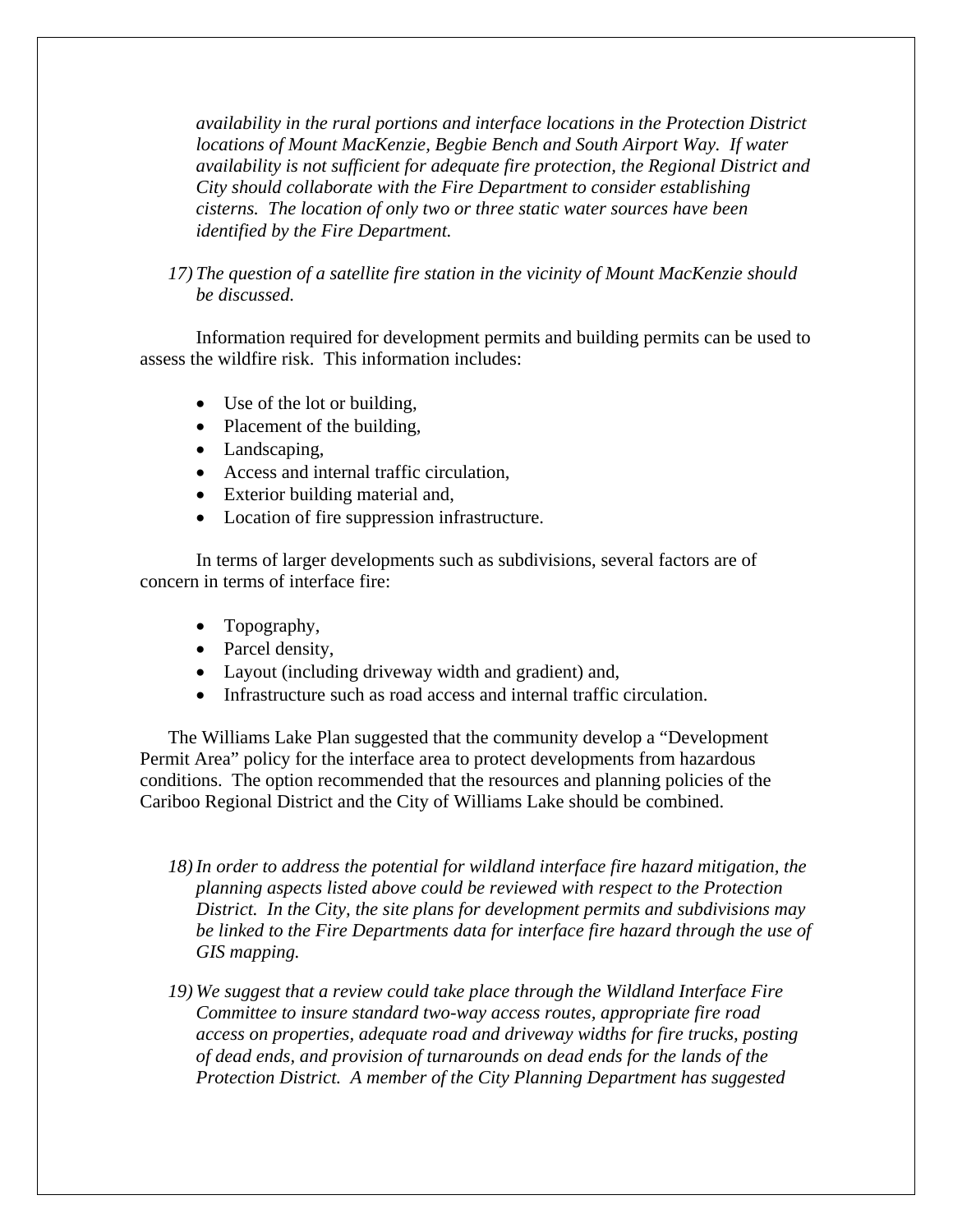*that this action could be placed under the Subdivision Control Bylaw or linked to a Development Permit.* 

Subdivision authorities can require information that is related to wildland interface fire mitigation:

- Use of lots,
- Slope.
- Location of buildings,
- The specific location of water sources for fire suppression purposes for the subdivision and,
- Access and internal traffic circulation information insures safe evacuation and access of fire fighting equipment.

According to the FireSmart manual, high-density wildland development can generate a more extreme hazard condition depending on how susceptible the building materials are to ignition. At least 15-20 m is necessary between buildings. Buildings on slopes should be spaced further apart because fires tend to spread more rapidly upslope. Subdivision staging can be conducted in a way to keep fire hazards to a minimum.

## **Residence Building Materials and Wildland Interface Fire Mitigation Planning**

The FireSmart Manual, considers 11 residence, 5 terrain factors and some ignition factors. The following is a short summary of the relevant factors from FireSmart:

Residence Factors:

- Factors 1-3: Roofing material with the lowest hazard rating is noncombustible tile, asphalt or metal; shakes are not recommended because firebrands may ignite the roof. Roofs should be clean and gutters should contain no debris; siding like stucco or metal provide a better defense; log, shake or vinyl siding provides poor radiation or direct flame resistance.
- Factors 4-6: Eaves should be enclosed, vents screened, and balconies or decks should be composed of noncombustible material; the underside of decks or balconies should be sheathed in.



Figure 13: A Revelstoke Residence in Interface on Airport Way. Source: http://www.revelstoke-realty.com/start.htm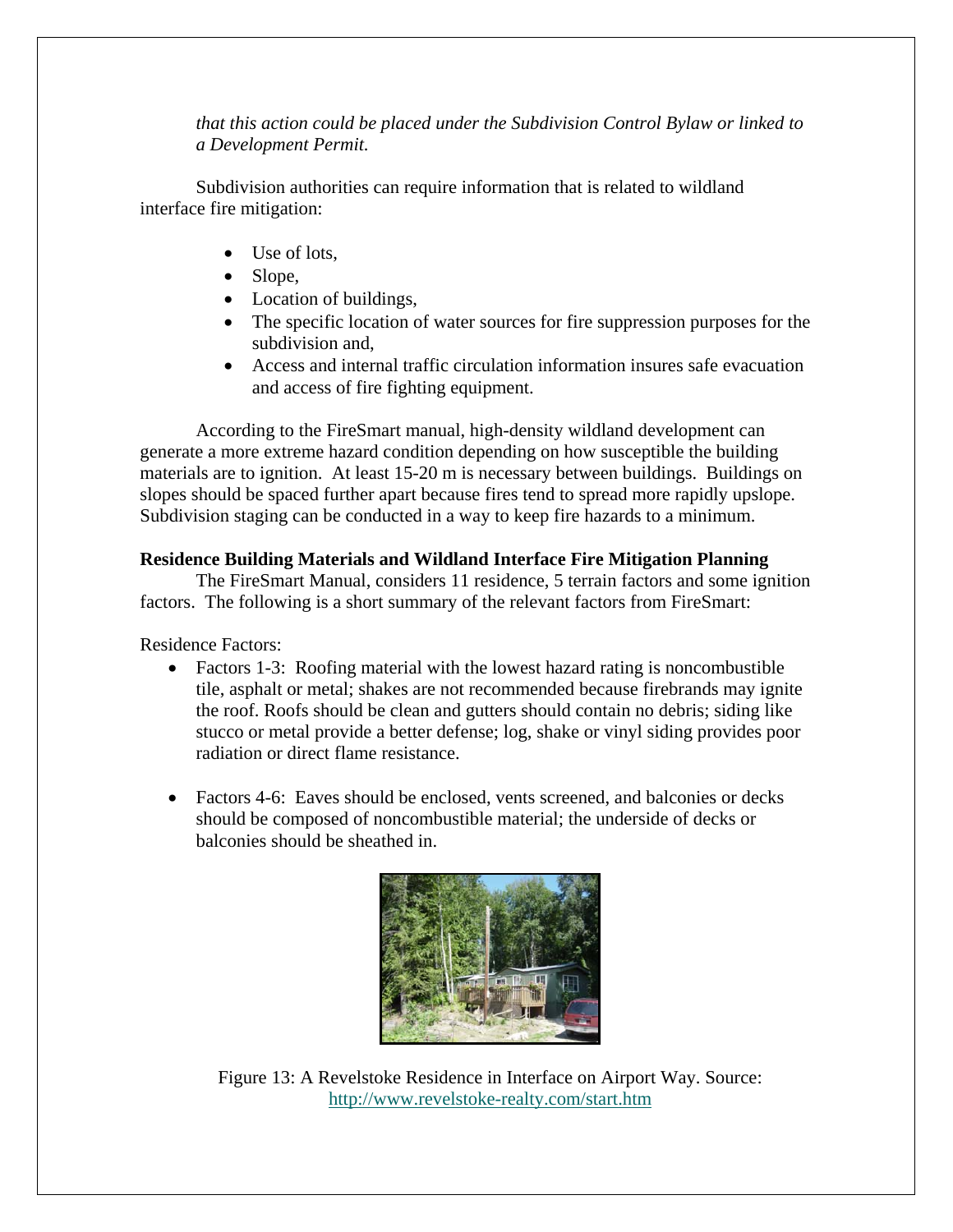- Factors 7-9: Combustible fuels such as chopped wood, lumber or logs should be at least 10 m from the home. Houses should be set back 10 m from the crest of a slope or follow all FireSmart building recommendations. In terms of landscaping, deciduous tree canopies are recommended within 10-30 m of the house because they are less likely to sustain a crown fire.
- Factors 10-11: Lawns and noncombustible surface materials are recommended within 10 m of a home. Tall dry grass, branches, logs and twigs on the ground are a hazard. The presence of ladder fuels (trees or shrubs that can carry a flame into the tree canopy) is hazardous.

Fire Ignition – south aspects, areas with high human activity, unscreened chimneys (no spark arrestors), chimneys with over hanging branches, inadequate burning barrels, propane tanks near vegetation, and vegetation near powerlines may contribute to fire ignition.

- *20) The Wildland Fire Protection Committee in collaboration with the City Planning Department could consider whether restrictive by laws should be implemented for FireSmart building materials and or FireSmart landscape designs.**This aspect would fall under the Subdivision Control Bylaw.*
- *21) The Wildland Fire Protection Committee could explore whether it would be possible for residents to receive insurance reductions if they are using FireSmart building materials and landscaping their homes to conform with FireSmart recommendations.*

**To summarize, the Wildland Fire Protection Committee in collaboration with the City of Revelstoke's Public Works, Parks and Planning Departments should review the need for policy changes and the introduction of by laws with respect to wildland interface fire mitigation.**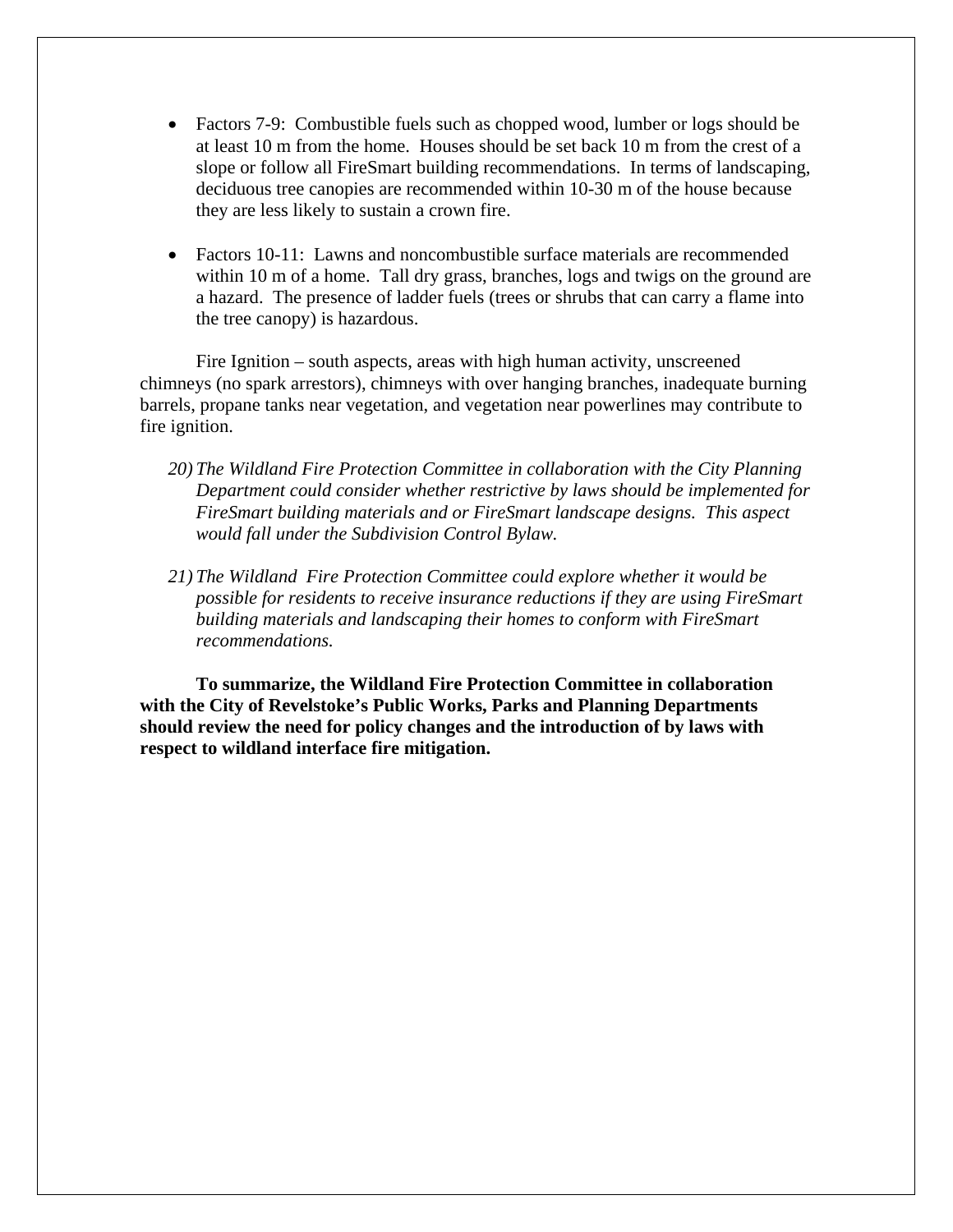## **III Public-Oriented and Education Strategies for Revelstoke**

## **General Approach**

The Wildland Fire Protection Committee could appoint a subcommittee or representative (a Public Liaison Officer) who would be responsible not only for presenting the principles of FireSmart but for providing the outcomes of public education events to the Committee as a whole. The representative(s) could:

- Arrange a field tour for the Wildland Protection Committee that demonstrates the fuel hazard and other issues,
- Build partnerships with business, service and other groups,
- Generate local brochures with FireSmart principles that have photos from the municipality and,
- Search for funding.

## **Background Information**

At lower fire intensities, the following factors determine a structure's prospects for survival:

- The amount of cleared space around the structure,
- The structure's construction.
- Access to the site and,
- Whether anyone takes defensive action.

 In discussions Sharon Hope has had with Fire Chiefs throughout the province of BC, very few of them reported successful public meetings. Public meetings may be poorly attended for a number of reasons: the homeowners may believe that wildland fire is not an issue for their community, that their houses and properties are safe from fire or they may not have the money or ability to modify their houses or landscapes. In the dayto-day lives of most homeowners who are in the workforce, or in active retirement, attending a public meeting about the chance of wildland interface fires takes a low priority. More creative approaches may be necessary to reach the public.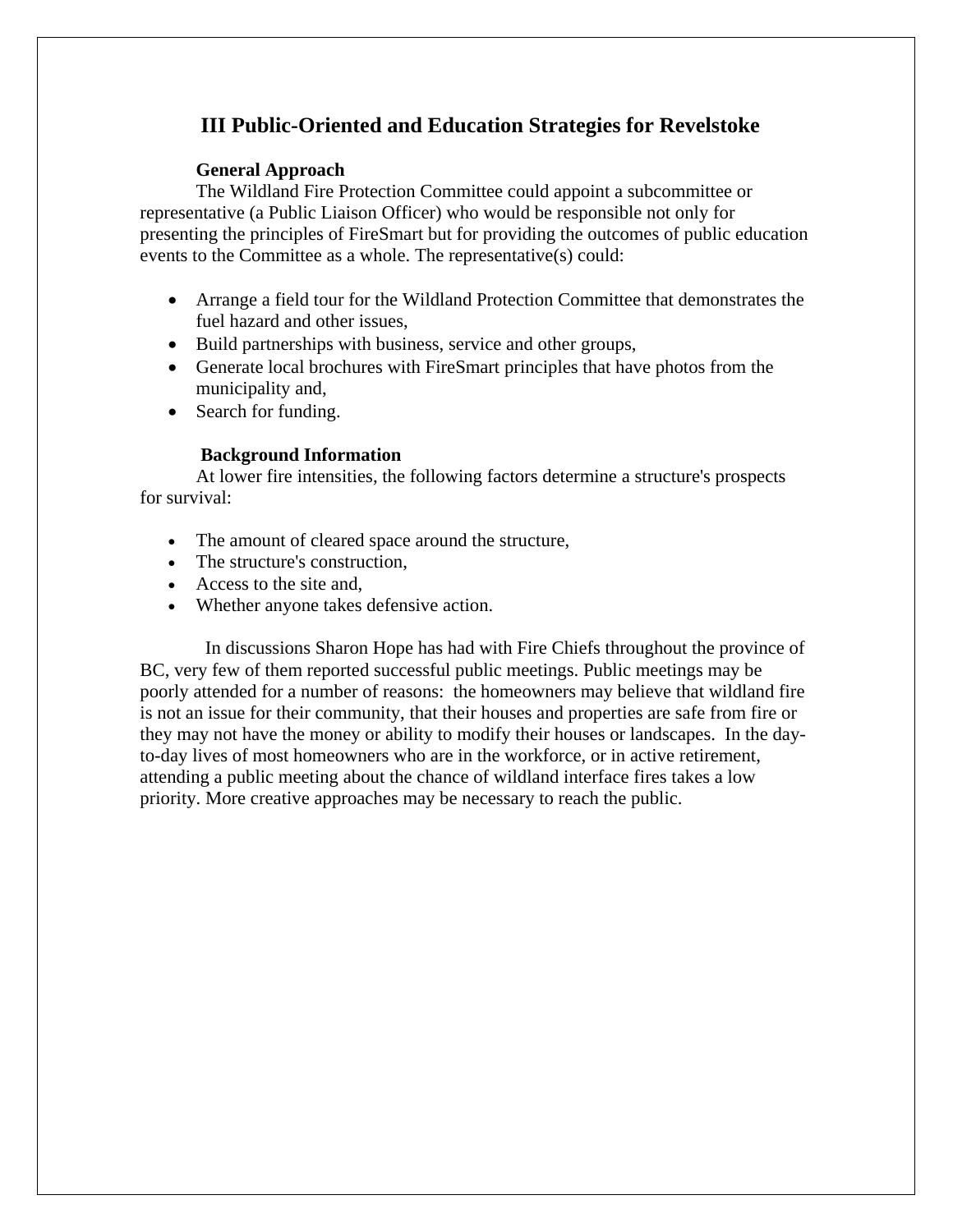### **Public Strategies**

- *22) Given the fact that public education is a major component of wildland interface fire mitigation, an over all strategy should be developed for the City of Revelstoke. This item should be discussed by the Wildland Fire Protection Committee.*
- *23) Since there will be a number of educational projects linked to wildland interface fire hazard reduction and formulation of an overall strategy, the City of Revelstoke should explore appointing a public liaison officer to undertake these activities and to form relationships with stakeholders in Revelstoke neighbourhoods. Monies may have to be allocated by the City to implement an educational strategy.*
- *24) The Wildland Fire Protection Committee working with the Fire Department should address the potential for establishing a demonstration area. This has been mentioned under another section. Because of the size of the Revelstoke, more than one location would be desirable. The locations can become part of community education, school trips and youth excursions. Local service or environmental groups could become involved in creating the scenarios. Selfinstructing signs can be mounted.*
- *25)In the high and moderate hazard zones of the Protection District, the Public Liaison Officer should use a door-to-door approach to reach residents or business owners beginning with the areas of highest priority.*
- *26) With respect to the establishment of residence models of hazard mitigation, it may be possible to find individuals who will volunteer their homes for FireSmart modification. The Public Liaison Officer should embrace this opportunity. FireSmart signage could be given to those who do conform to FireSmart recommendations.*
- *27)In terms of reaching the public, local radio talk shows offer an opportunity to communicate. Community newsletters, and other local service group letters are additional avenues to present FireSmart recommendations to local residents. Public events such as barbecues, market days or fairs offer an opportunity for posters and additional contact with both permanent and seasonal residents.*
- *28) The Revelstoke City and The Fire Department websites could be expanded to include what the public could do in terms of wildland interface fire hazard mitigation and the Fire Department website could ask for public support to form neighbourhood FireSmart committees. Photos of the interface hazards could appear on the website. Before and after shots are very effective. The designated Public Liaison Officer could be responsible for developing these aspects on official websites.*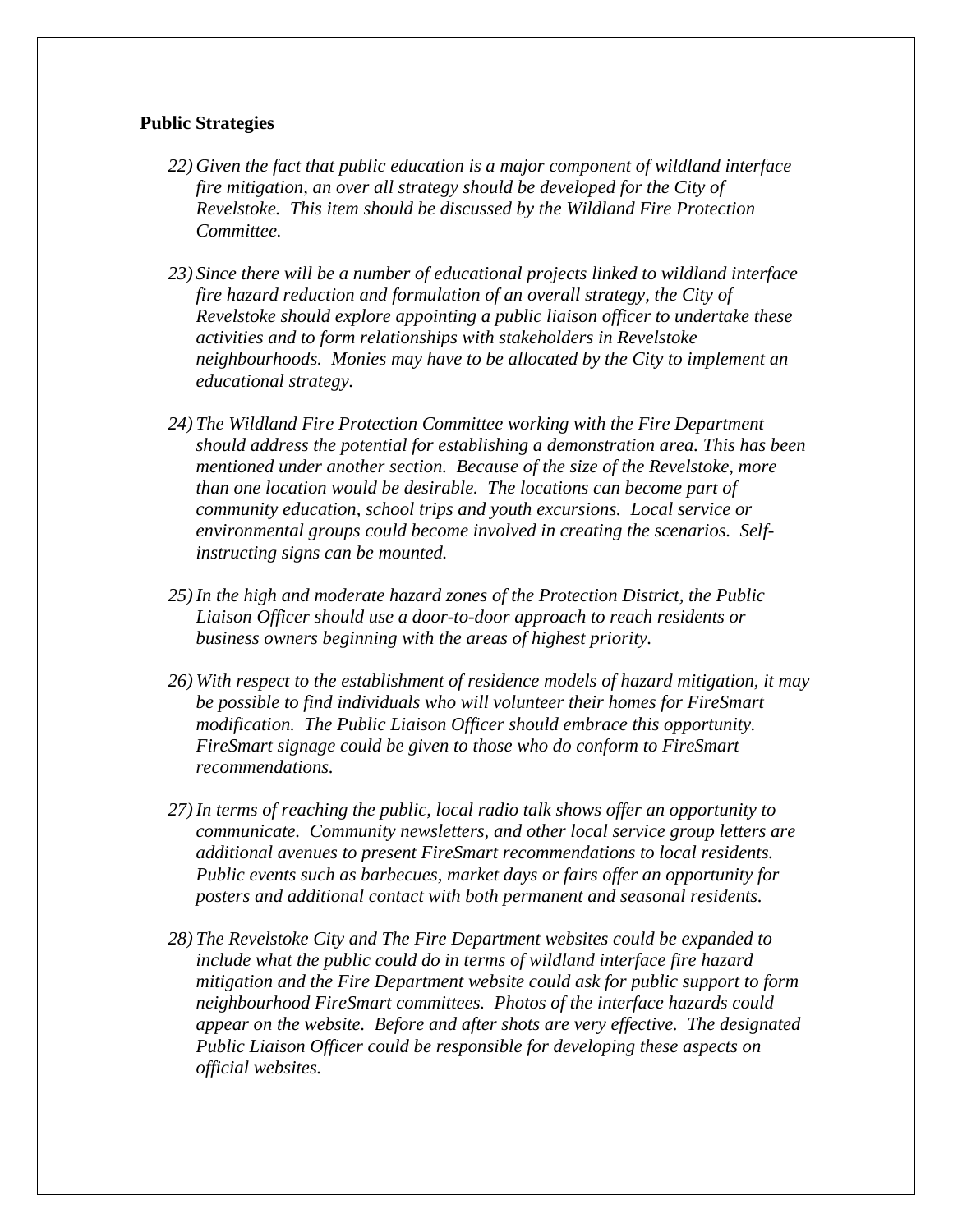- *29) Local service and environmental groups are quite often looking for community*  level projects. Having neighbours that can be seen actively modifying their *properties is a powerful incentive for others to become involved. A series of local groups including the residents associations could be asked for their help in implementing the Protection Plan. Those groups willing to assist in the assessment of individual homes for the public would be ideal.*
- *30) Wildland Interface Fire Committee representatives and the Fire Department should insure that real estate agents, insurance agents and building contractors in Revelstoke are conversant with FireSmart recommendations. Copies of FireSmart Residence manuals could be provided to individuals in these and similar occupations.*

Rural residents appear more at risk because, they have larger properties that are more likely to have extensive interface, have less access to water, and have more difficult access for fire vehicles. Some factors that local neighbourhood leaders or Revelstoke fire personnel could explain to the rural residents are provision of:

- Sprinkler systems for roofs,
- Landscape sprinkler systems,
- Foam converters or adaptors for garden hoses,
- Fire gels (these have a longer effect than foams but can be difficult to clean off),
- Long garden hoses,
- Shovels and grubbers and,
- Barrels of water in locations where water for fighting fires is limited.

Residents living in isolated areas with wells should consider having an additional gas/electric generator. Residents should insure that their driveway is sufficiently wide for a fire truck to enter and that it has sufficient space at the end for a truck to turn. As mentioned previously, some locations in Revelstoke have long narrow driveways. Steep treed driveways may mean that a truck must back in or may not be able to navigate the driveway at all. Residents should be reminded that keeping their driveways accessible is important. This aspect has been addressed earlier under planning.

- *31) A recent review of school programs on the Internet has shown that Ontario, Alberta and the US have developed elementary and middle school curricula that involve some of the FireSmart principles. By contacting local school principals, science teachers and education departments, the potential use of the demonstration area and awareness of the FireSmart principles could be enhanced.*
- *32) The Kootenai County plan suggested special help could be offered to seniors and those on low income through volunteers from service groups providing firewood for those who wish it. Revelstoke could consider this option.*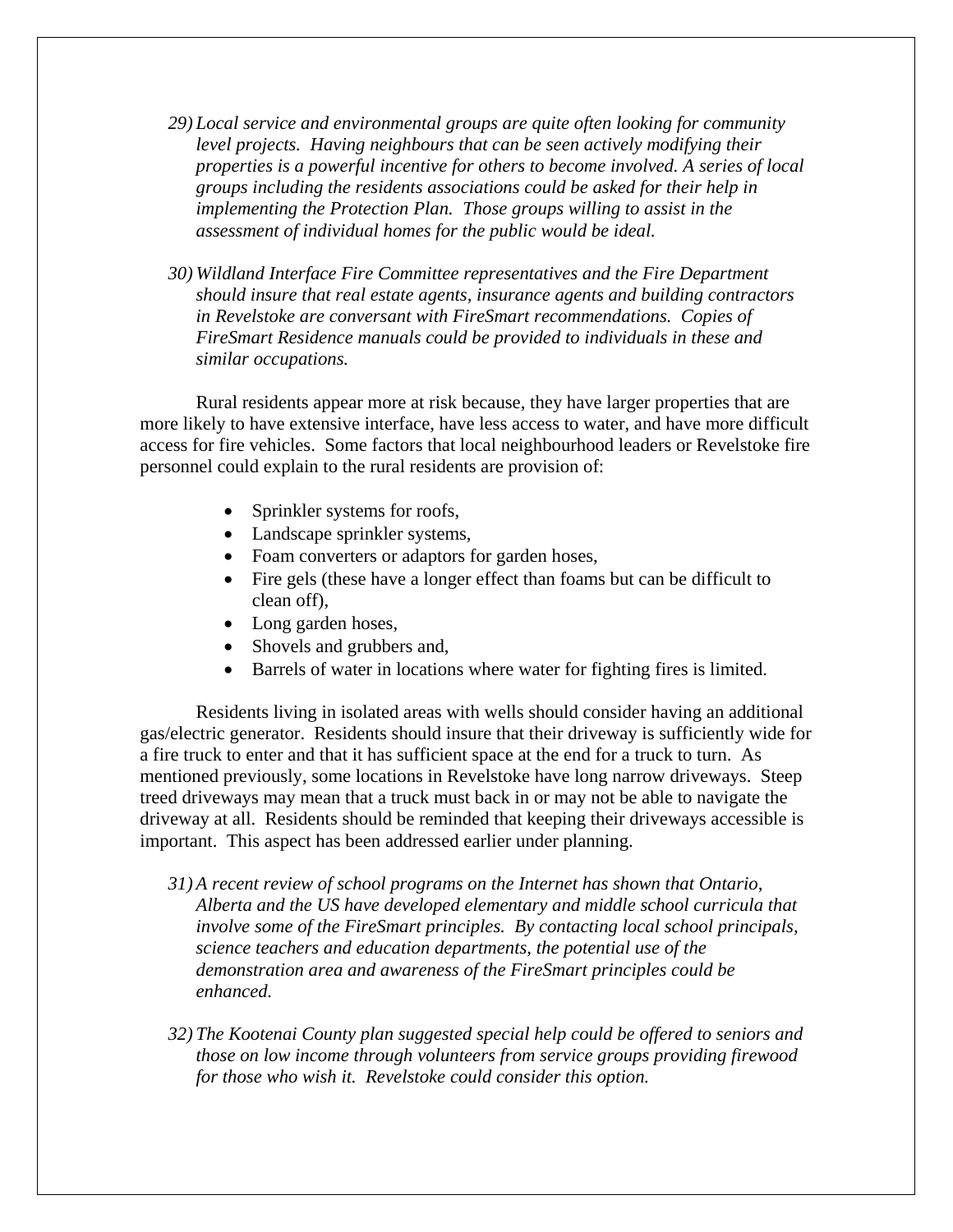- *33) Ministry of Forests personnel could be asked to demonstrate appropriate thinning techniques to local government employees, conservation and environmental groups, private developers and landscapers.*
- *34) A few additional suggestions for incentives for the public are listed below: Related businesses and industries could offer discounts, free materials, clean up and other types of assistance should send a clear message to the public that the project has community support. Barbecues can be organized for various neighbourhoods. It is possible to organize contests for residences and for industry with prizes donated by local businesses, private individuals and various industries.*
- *35) The Wildland Fire Protection Committee or the Fire Liaison Officer could address the effectiveness of the hazard mitigation process. Since this is a Revelstoke City approach under the auspices of UBCM, it might be appropriate to conduct surveys among residents prior to the door- to-door campaign to determine the level of awareness and concern about wildland interface fires and subsequently to follow up in approximately two years with a survey to determine response to the FireSmart recommendations.*

#### *Other Strategies for Public Education*

In the event of a wildland fire emergency, Revelstoke has evacuation plans in place. Please refer to the Emergency Plan document that compliments information in this Community Wildland Fire Protection Plan. To review the current evacuation plan for the City of Revelstoke, inquires should be made to the Emergency Preparedness Coordinator for details.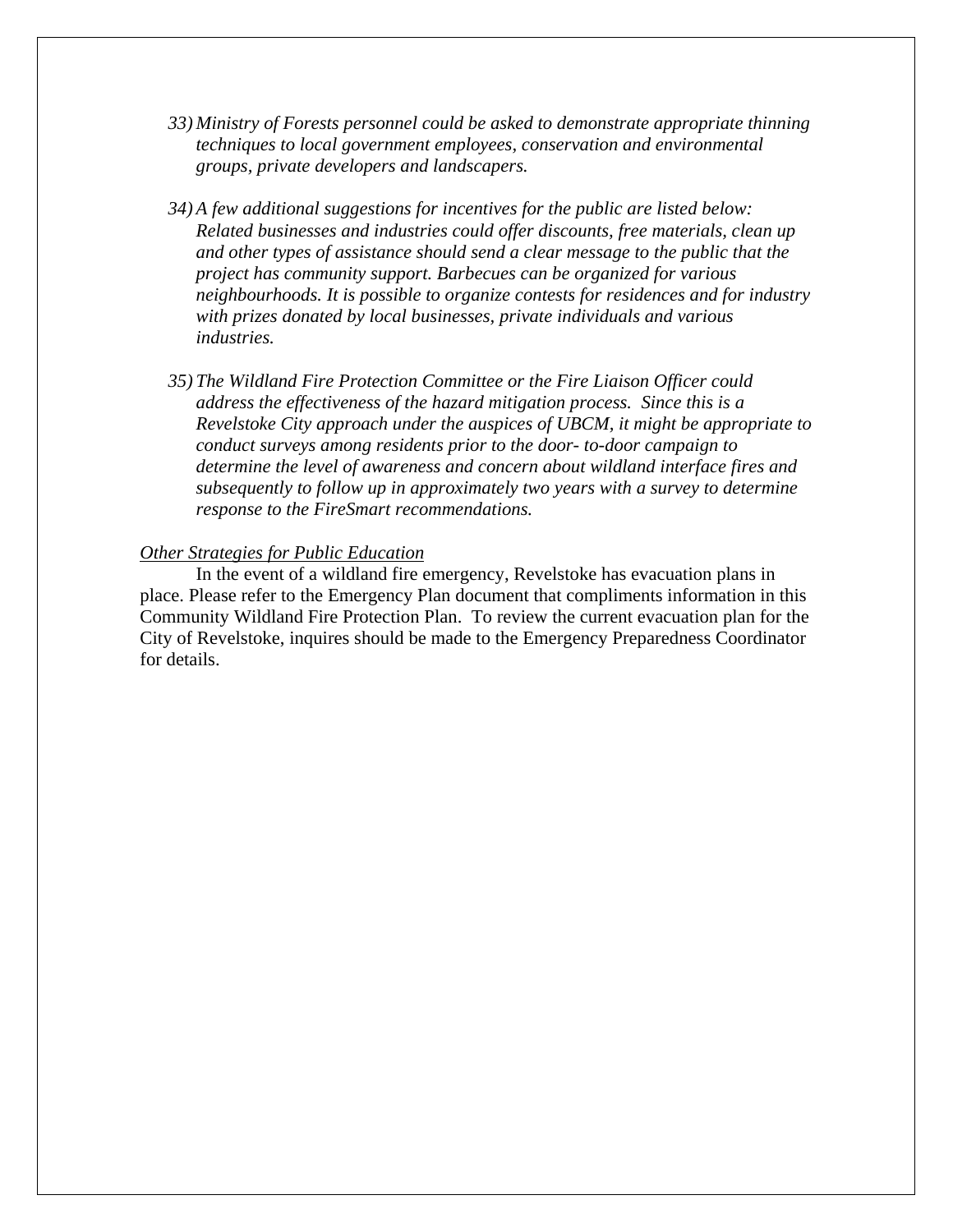## *6. Choice of Strategies and Future Steps*

The amount of information in the FireSmart manual is considerable and creating operational strategies from the recommendations can be difficult for the following reasons:

- A resistance from property owners and developers,
- Expense incurred in fuel management,
- The development and land use patterns in the wildland/urban interface,
- The diffusion of responsibility among a wide range of government agencies,
- Priorities and jurisdictional issues and,
- Constraints imposed by law on fuel reduction and other mitigation efforts.

In BC communities, when controlled burning is suggested (to reduce the density of fuel), concern over smoke is raised. When tree and vegetation removal is proposed (to provide a fire break), the public voices concern about aesthetics around individual residences or within the community. When local authorities present bylaws and restrictive covenants that require the use of non-flammable building materials or limit the type of vegetation that can be planted on private property, residents question the need.

However, if measures can be taken to prevent the occurrence of a fire or at least reduce its intensity, those preventative actions are far more cost-effective than fighting fires and dealing with the subsequent destruction. We recognize that some of these impediments are more difficult to overcome than others. The choice of a collaborative approach to planning should be of assistance in gaining greater support for an overall plan.

*We suggest that the Wildland Interface Fire Committee consider 5-year and 10-year comprehensive strategies for silvicultural, policy and educational aspects of wildland interface fire protection. We encourage the Committee to bring experts in to advise them as necessary.* 

#### *Future Steps*

#### **Presentation of the Plan**

 We will present the plan to Council in a 15-minute summary and will present the plan publicly. This was a recommendation from Fire Chief Wade Rota. When we present the Protection Plan, it is understood that we will not lead the formation of the Wildland Fire Protection Committee nor are our recommendations in any way binding to Council or the Committee. Our purpose is to provide a series of suggestions that will become the focus of discussion for the Wildland Fire Protection Committee and City Departments.

#### **Activities for 2007**

Once recommendations have been reviewed and chosen, the following implementation activities could be undertaken in 2007: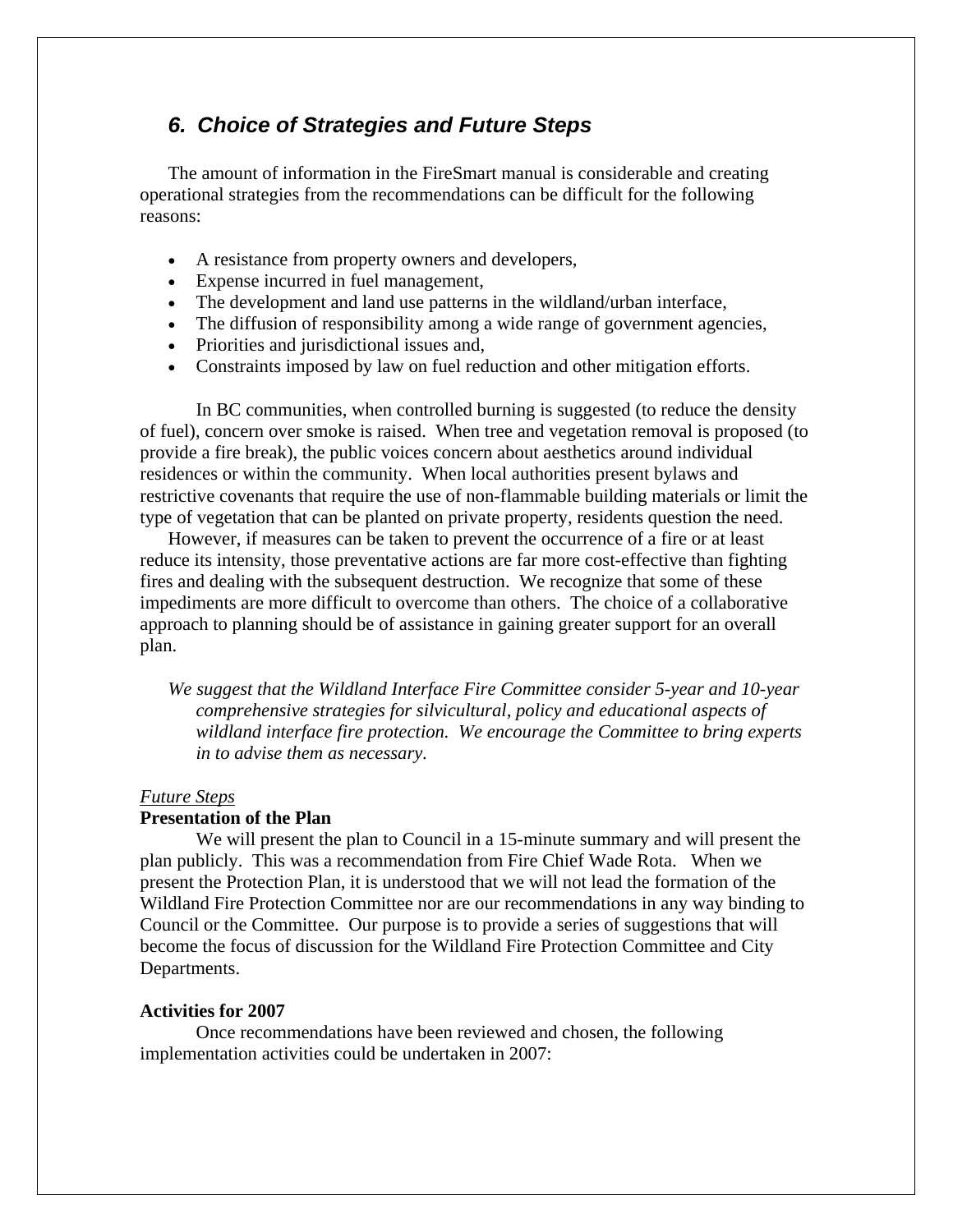- *1) Training of municipal employees and/or Fire Department personnel in forest ecology and treatments as deemed appropriate. The Fire Department has an experienced forester on staff that could address these issues.*
- *2) Training of neighbourhood leaders in FireSmart information as deemed appropriate.*
- *3) Our approach was to address initial areas of immediate concern. Over time, the hazard map should be refined to include future additional firebreaks and non-wildland locations. Over time additional map layers could show the areas treated.*
- *4) The ideas suggested in the plan could be developed further under the education section, the demonstration areas could be formally established and interaction with stakeholders could be continued.*



Figure 14: A Residence Close To Interface. Source: http://www.revelstokerealty.com/start.htm

- *5) The Committee should focus in 2007 on the Protection District beyond the municipal boundaries. A revised map will be necessary. Parks Canada has offered to modify their existing data on Mount. Revelstoke to conform to the hazard assessment forms. Due to the work conducted this year, the expenses for focusing on the Protection District will be minimal.*
- *6) Representative structural hazard assessments (building materials assessments) could be carried out in moderate and high hazard zones to supplement the current MOF forms that focus on vegetation.*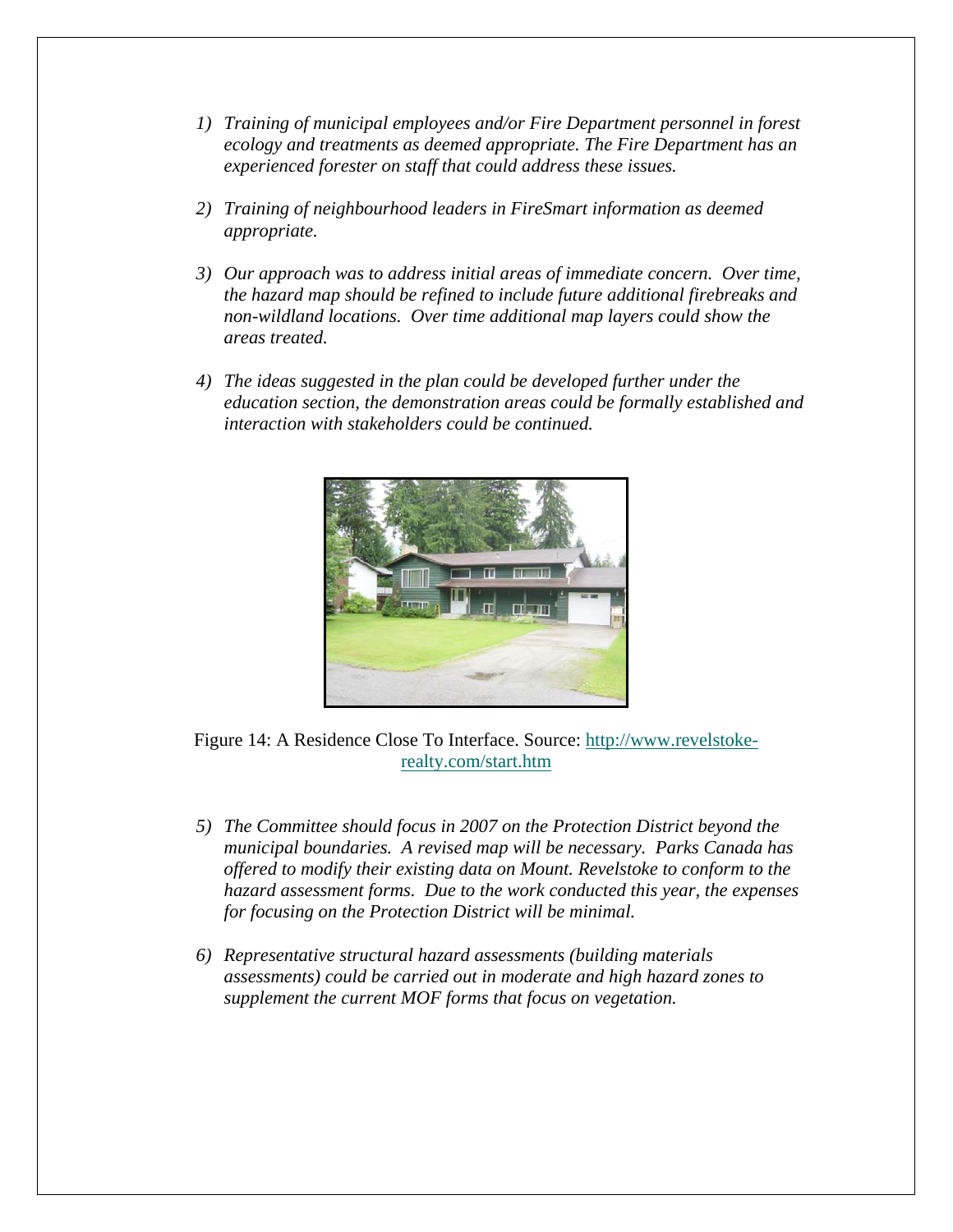## *7. Summary of Recommendations*

- 1) To engage a qualified professional such as a Registered Professional Forester to address silvicultural treatment issues in the high and moderate wildland fire hazard zones. This would be implemented through a pilot fuel management program available through UBCM.
- 2) Formation of a Wildland Fire Protection Committee for the City to include representation from the provincial government, particularly Ministry of Forests, the Regional District, BC Hydro, Forest Workers Society, Department of Highways, CPR, Parks Canada, and non-government organizations. This group will address wildland fire protection concerns.
- 3) Through the Wildland Fire Protection Committee, but in collaboration with City Planning, to consider incorporating wildland fire mitigation goals into the Official City Plan (OCP), as well as to consider introducing bylaws or ordinances for fire safe building materials and landscaping in certain locations.
- 4) Through the Wildland Fire Protection Committee, to discuss restricting motorized access to the Airport Way floodplain grasslands except for hay removal and restricting activities to walking to reduce fire potential. Sign posting the access trails for fire hazard is recommended. Collaboration with parks and recreation and conservation groups could take place regarding the designation of these lands as a wildlife refuge. This option would reduce access that might in turn reduce fire starts as well as benefiting wildlife. Prescribed burns conducted to remove grass in the spring should be considered provided it does not conflict with wildlife use.
- 5) The Committee in collaboration with City Public Works and Park Departments, could explore the possibility of a planned network of firebreaks for the City and the Protection District. Some of these areas have been shown on the current hazard map but mapping could be continued over the next 5-10 years. This concept is compatible with the City plan for a system of greenspace and parks.
- 6) Through the Committee, and in collaboration with the City Public Works Department and the Columbia Shuswap Regional District, to review water supply sources for the municipality at its boundaries and particularly for the Protection District beyond municipal boundaries. The creation of several cisterns in key locations may provide an interim solution for such neighbourhoods as Begbie Bench and South Airport Way.
- 7) To explore, through the Wildland Fire Protection Committee, and in particular the with the Regional District representative, the creation of a wildland fire educational strategy for the municipality and the Protection District.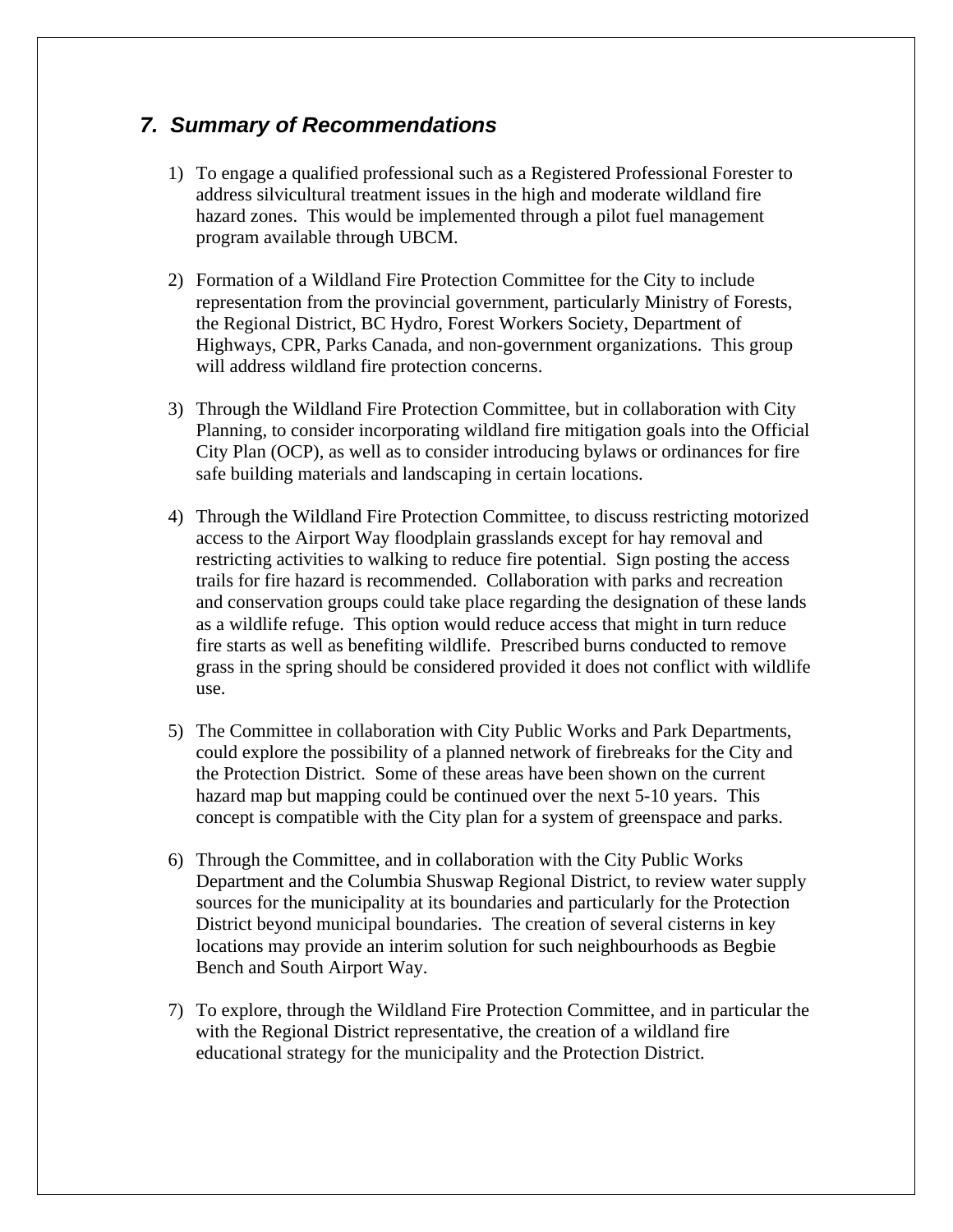- 8) Through the Committee, and in collaboration with a qualified professional, to arrive at an acceptable plan for pruning and spacing treatments in the high and moderate interface fire hazard areas using appropriate spacing between tree crowns. FireSmart currently recommends 2.5 m between crowns. To work with BC Hydro on a review of hazard mitigation policy on transmission lines, as well as to collaborate with Ministry of Forests, Parks Canada, CPR, Ministry of Highways as well as other large tract property owners, on a review of systems for maintaining fire hazard free transportation corridors including easements.
- 9) Through the Committee and in collaboration with City Planning, and Public Works Departments, to work with developers to resolve issues of fire vehicle access, woody fuel mitigation, fire safe building materials and water supply. Creating buffers of 10-20 m about the perimeters of large properties is encouraged as appropriate.
- 10) The Committee in collaboration with the Fire Department and other City Departments, should engage in greater media coverage and enhanced website postings for wildland interface hazard mitigation.
- 11) The Committee should consider demonstration areas as part of an overall educational strategy. Demonstration areas could be small parcels of land of approximately one hectare where a treated and non-treated area could be viewed together.
- 12) The City in collaboration with the Fire Department should evaluate the need for additional fire protection including a satellite hall and mutual aid agreements.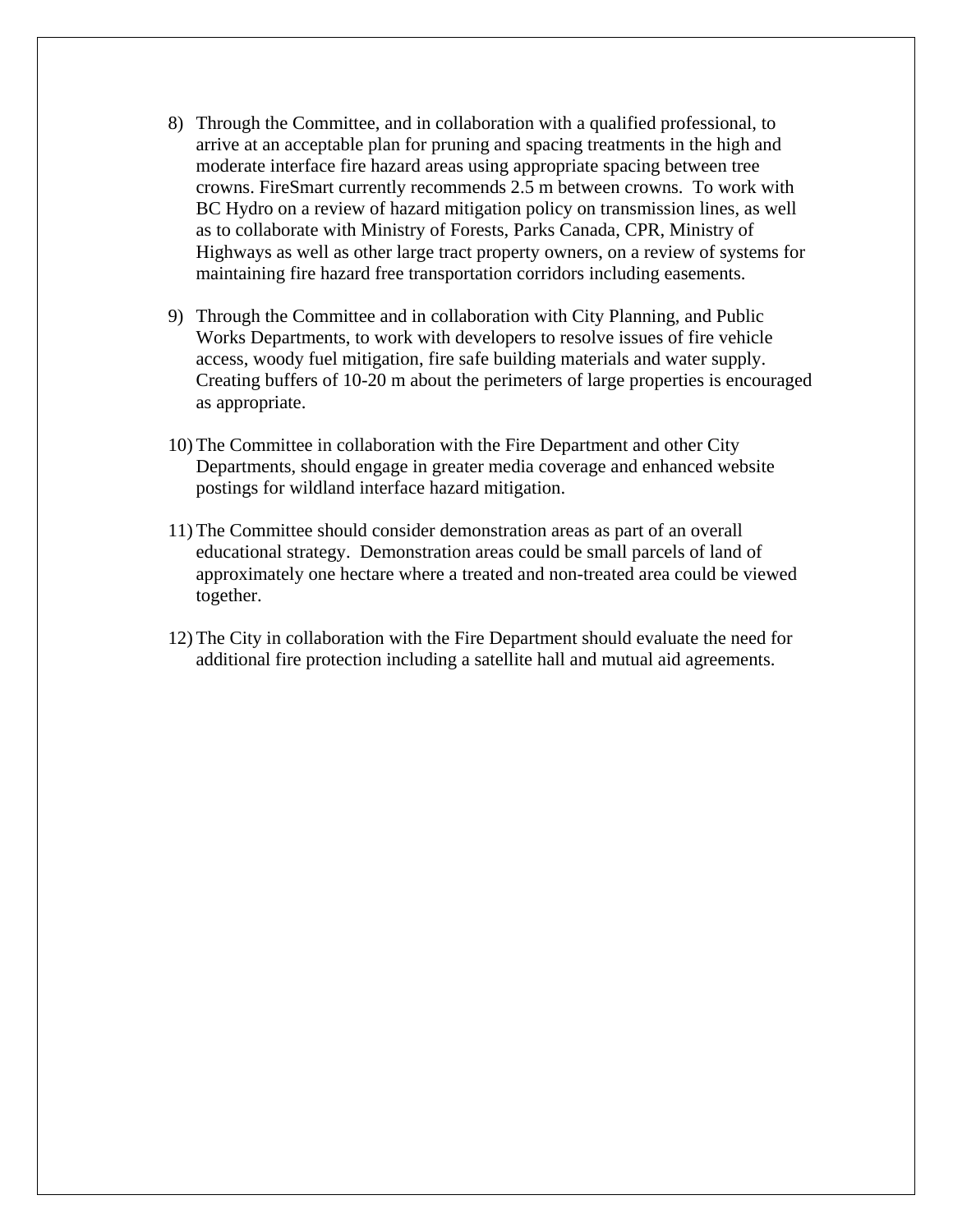## **Selected References**

Alexander, M. C. and M. C. Cruz. 2006. Evaluating a model for predicting active crown fire rate of spread in coniferous forests. Submitted to Canadian Journal of Forest Research.

Cariboo Regional District, Fraser Basin Council, UBC Alex Fraser Research Forest, August 2005. Williams Lake and area interface fire plan. www.williamslake.ca/files/4/Interface%20Fire%20Plan.pdf

Diamond Head Consulting Ltd., Davies Wildfires Management Inc., Timberline Forest Inventory Consultants, June 2005. City of Prince George wildland/urban interface wildfire management strategy. www.city.pg.bc.ca/rec\_culture/parks/urbanforestry/wildfire/management\_plan.pdf

District of Langford. 2002. An interface fire hazard-planning model: a case study of the district of Langford. http://district.langford.bc.ca/documents/brochures/FireInterface\_brochure.pdf

Filmon G., 2004. Firestorm 2003; Provincial review. http://www.2003firestorm.gov.bc.ca/firestormreport/FirestormReport.pdf

City of Kamloops, 2004. Kamloops official community plan. http://www.city.kamloops.ca/business/selectioncriteria.shtm#kamplan

June Lake Fire Department. Fire protection plan. http://www.monocounty.ca.gov/cdd%20site/Planning/Projects/rodeo/Documents/fire\_pro tection.pdf

Kootenai County, Wildland Urban Interface Fire Mitigation Planning Committee and Task Force. Local emergency planning committee. Wildland interface fire mitigation plan. www.fs.fed.gov/ipnf/eco/**fire**/kootco\_wui.pdf

Partners in Protection. 2003. Firesmart. Protecting your community from wildfire. http://www.civicnet.bc.ca/files/%7B56576702-7951-4BF1-A3B1- E7DF3485A575%7DFireSmart-BC4.pdf

Rogeau, Marie Pierre. May 2000. Fire regime analysis for Mount Revelstoke National Park. Parks Canada Internal Report.

Sunriver Owners Association Environmental Services, Sunriver Fire Department. March 2005. Community wildfire protection plan.

http://www.sunriverowners.org/05\_departments/environmental/3\_ladder\_fuel\_reduction/ SRCWPP.pdf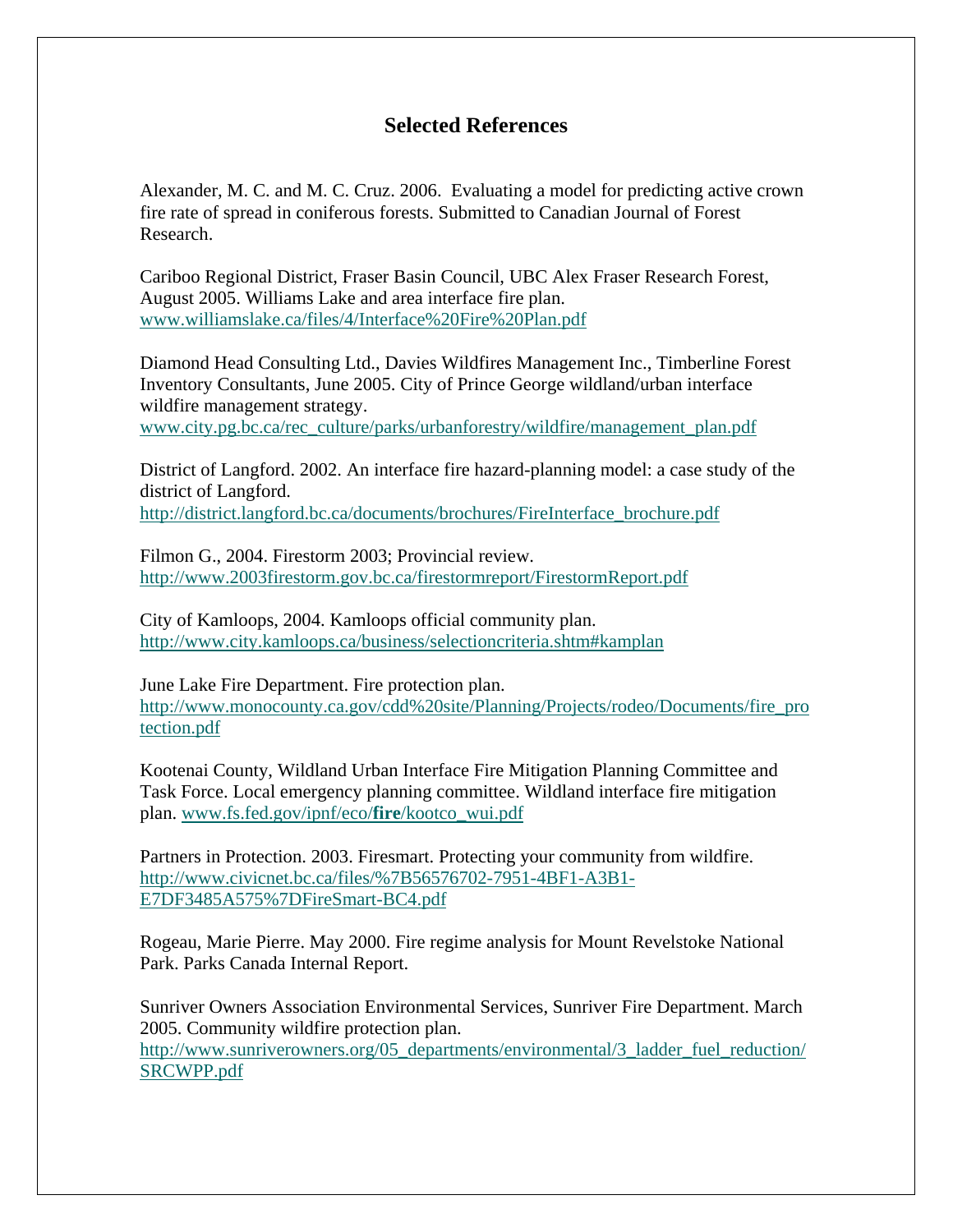Thomson-Okanagan Interface Committee. 2005. Working towards a fire smart community.http://www.toic.ca/about.php

Union of British Columbia Municipalities, Forest Service BC. 2006. Community wildfire protection plans

2006 Program & Application Guide. www.civicnet.bc.ca/files/%7B708748B4-7676-4560-9F6E-42978BB8F269%7D2006CWPPApplicationGuide.pdf

Union of British Columbia Municipalities, Forest Service BC. Fuel treatment pilot projects, communities at risk to wildfire. Program and Application Guide. www.civicnet.bc.ca/files/%7B67EEEF24-4029-40CA-9283- 804D77DB048A%7DPilotProjectGuide.pdf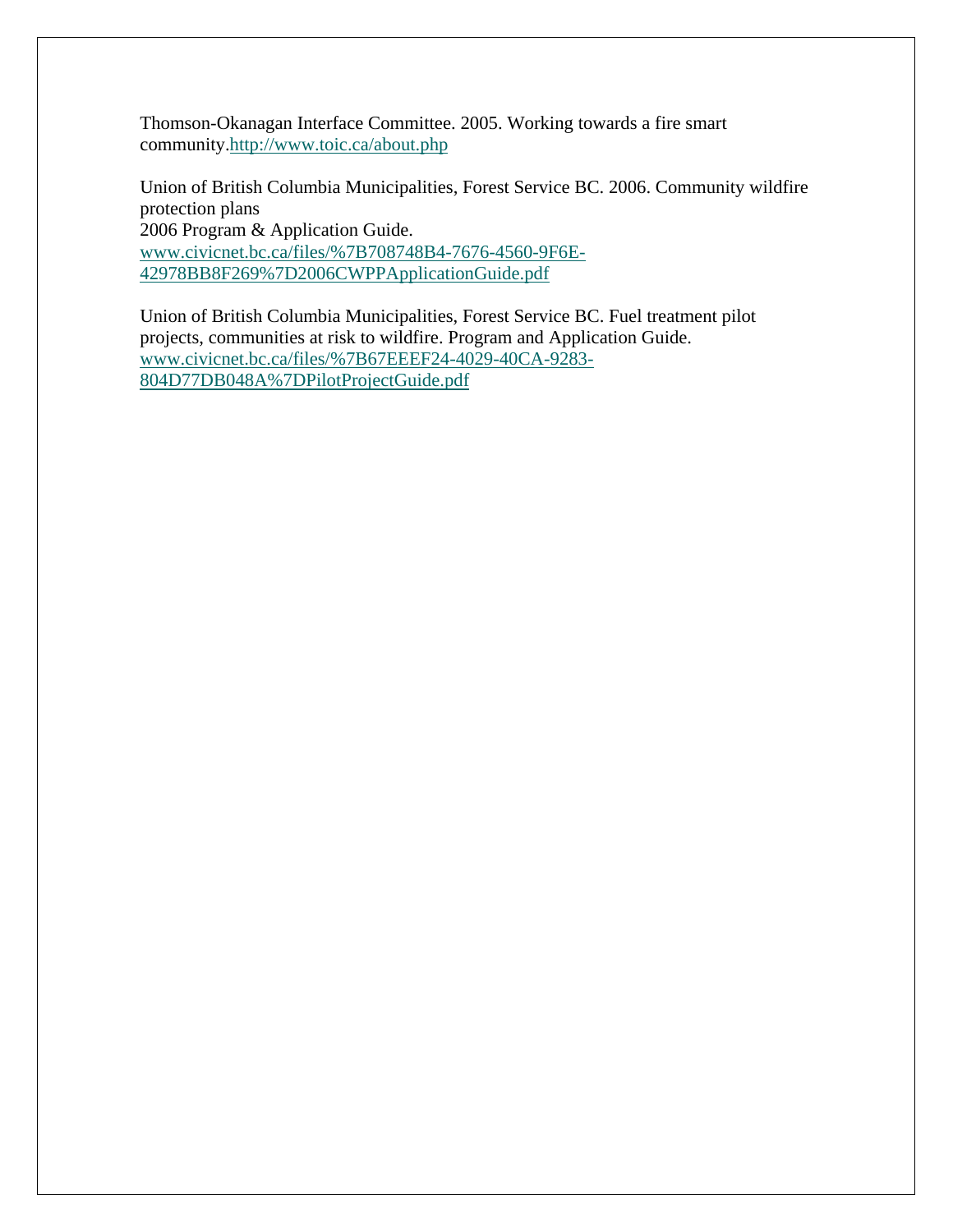## **Appendices**

## Appendix 9.I Revelstoke Wildland Fire Hazard Assessment Form

Location:

Completed by: Date:

| <b>Important Factors</b>        | <b>Potential Hazard</b>                                    | Point<br>Rating  | Your<br><b>Score</b> |
|---------------------------------|------------------------------------------------------------|------------------|----------------------|
| <b>Fire Weather Potential</b>   | Moderate Danger Class or higher < 25% during fire season   | $\Omega$         |                      |
|                                 | Moderate Danger Class or higher 25%-42% during fire season | $\overline{4}$   |                      |
|                                 | Moderate Danger Class or higher 42%-60% during fire season | 10               |                      |
|                                 | Moderate Danger Class or higher >60% during fire season    | 20               |                      |
| Area Description                | Strictly urban                                             | $\boldsymbol{0}$ |                      |
|                                 | Suburban with scattered forests                            | $\overline{2}$   |                      |
|                                 | Rural with scattered forests                               | $\overline{4}$   |                      |
|                                 | Rural with continuous forests                              | 6                |                      |
| Duff and Litter Layer           | $<$ 5 centimetres                                          | 1                |                      |
|                                 | 5 to 13 centimetres                                        | 3                |                      |
|                                 | 13 to 20 centimetres                                       | 5                |                      |
|                                 | $>20$ centimetres                                          | 6                |                      |
| Fine and Coarse Debris          | None or spread more than 5 metres apart and not elevated   | 1                |                      |
|                                 | Scattered branches and tops close to the ground            | $\overline{2}$   |                      |
|                                 | Scattered branches and logs grouped and crossed            | 5                |                      |
|                                 | Continuous branches and logs grouped and crossed           | 6                |                      |
| <b>Forest Stand Description</b> | Generally deciduous                                        | $\Omega$         |                      |
|                                 | Mixed deciduous and coniferous                             | 3                |                      |
|                                 | Generally coniferous                                       | 6                |                      |
| Other Vegetation                | Primarily domestic                                         |                  |                      |
|                                 | Primarily domestic and wildland grasses                    | $\overline{2}$   |                      |
|                                 | Primarily wildland brush                                   | $\overline{4}$   |                      |
|                                 | Primarily broom                                            | 6                |                      |
| Topographic Features            | Generally flat                                             | $\theta$         |                      |
|                                 | Gently rolling and even                                    | $\overline{2}$   |                      |

## *DESCRIPTION OF THE COMMUNITY*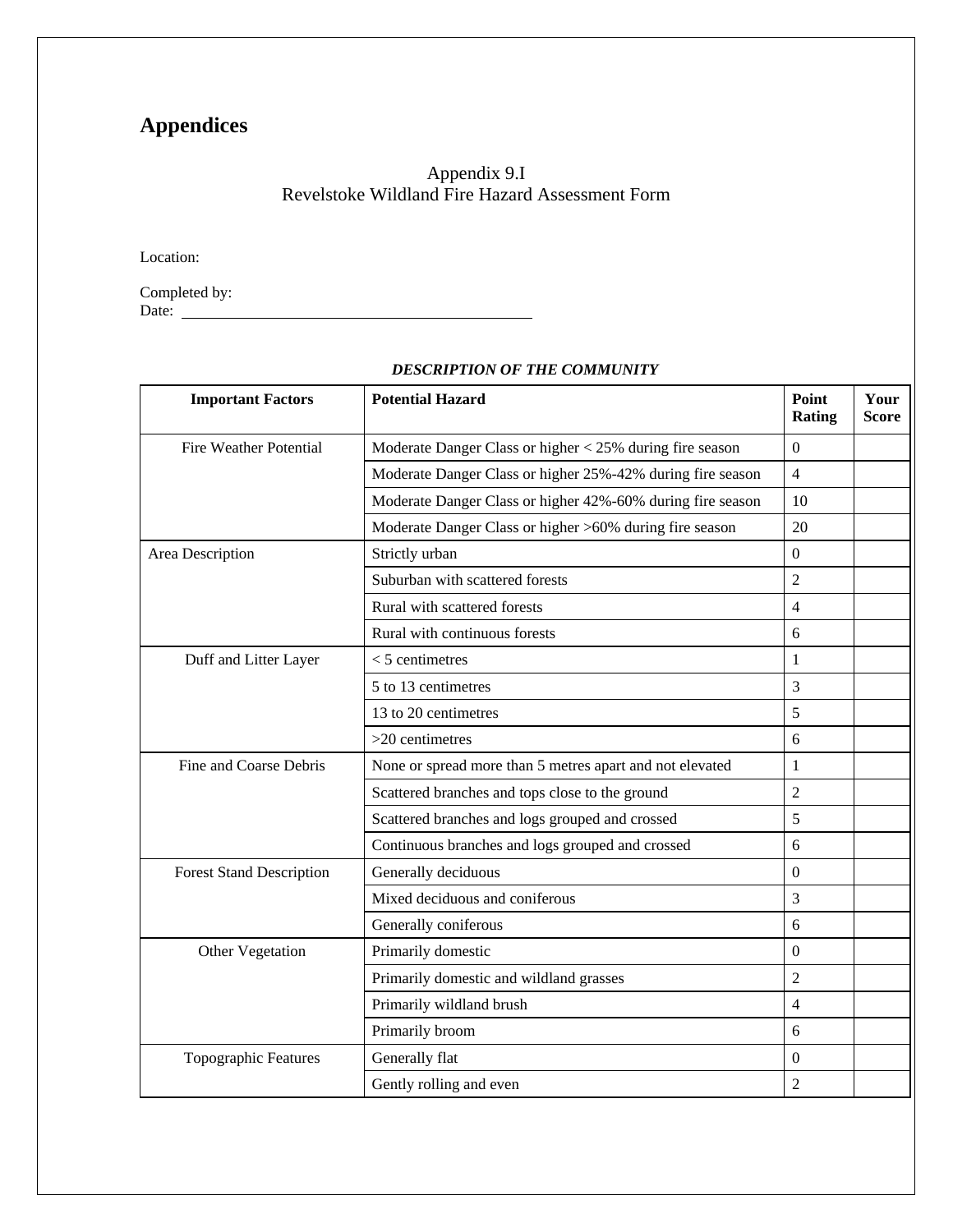|                                  | Rolling and gullied                                                 | 4              |  |
|----------------------------------|---------------------------------------------------------------------|----------------|--|
|                                  | Many steep areas or rock outcrops                                   | 6              |  |
| Values Protected                 | No significant development, primarily wildland values               | 2              |  |
|                                  | Complete development, perimeter fire potential only                 | 4              |  |
|                                  | Incomplete development, fire potential throughout                   | 6              |  |
|                                  | Lot sizes larger than one hectare, homes at risk                    | 6              |  |
| Recreational Use                 | No obvious use                                                      | $\overline{2}$ |  |
|                                  | Infrequent use, difficult access and few trails                     | 4              |  |
|                                  | Frequent use, signs of obvious use, well-tramped trails             | 6              |  |
|                                  | High use, well-tramped trails, parks, private recreation areas      | 8              |  |
|                                  | High use and the area has a history of recreational fire starts     | 10             |  |
| Fire Potential on Adjacent Lands | No significant fire potential                                       | $\Omega$       |  |
|                                  | Low fire potential                                                  | $\overline{2}$ |  |
|                                  | Medium fire potential, small industrial development                 | 4              |  |
|                                  | High fire potential, garbage dump, school, campground, high-<br>use | 6              |  |

#### *FIRE SUPPRESSION*

| <b>Important Factors</b>      | <b>Potential Hazard</b>                                                                                           | Point<br>Rating | Your<br><b>Score</b> |
|-------------------------------|-------------------------------------------------------------------------------------------------------------------|-----------------|----------------------|
| Availability of Water         | Good hydrant coverage, available water within 200 metres                                                          | 1               |                      |
|                               | Partial hydrant coverage, available water within 350 metres                                                       | 2               |                      |
|                               | No hydrants but good water supply within 500 metres                                                               | 4               |                      |
|                               | No hydrants and poor water supply                                                                                 | 6               |                      |
| Response Time to Fire         | 15 minutes                                                                                                        | $\Omega$        |                      |
|                               | 30 minutes                                                                                                        | 2               |                      |
|                               | 60 minutes                                                                                                        | 4               |                      |
|                               | 90 minutes                                                                                                        | 10              |                      |
| Access for Emergency Vehicles | Fully accessible by pumpers and tankers                                                                           | 2               |                      |
|                               | Some areas have access problems but can drive within 50 metres<br>of fire location, grades less than 25%          | $\overline{4}$  |                      |
|                               | Narrow winding road or bridge load limit but can drive within<br>50 metres of fire location, grades less than 25% | 5               |                      |
|                               | Significant areas of inaccessibility, air or foot access only                                                     | 6               |                      |
| Fire History                  | Fewer than 3 fires within the previous five years                                                                 | $\Omega$        |                      |
|                               | 3 to 5 fires within the previous five years                                                                       | 3               |                      |
|                               | 6 to 15 fires within the previous five years                                                                      | 6               |                      |
|                               | More than 15 fires within the previous five years                                                                 | 11              |                      |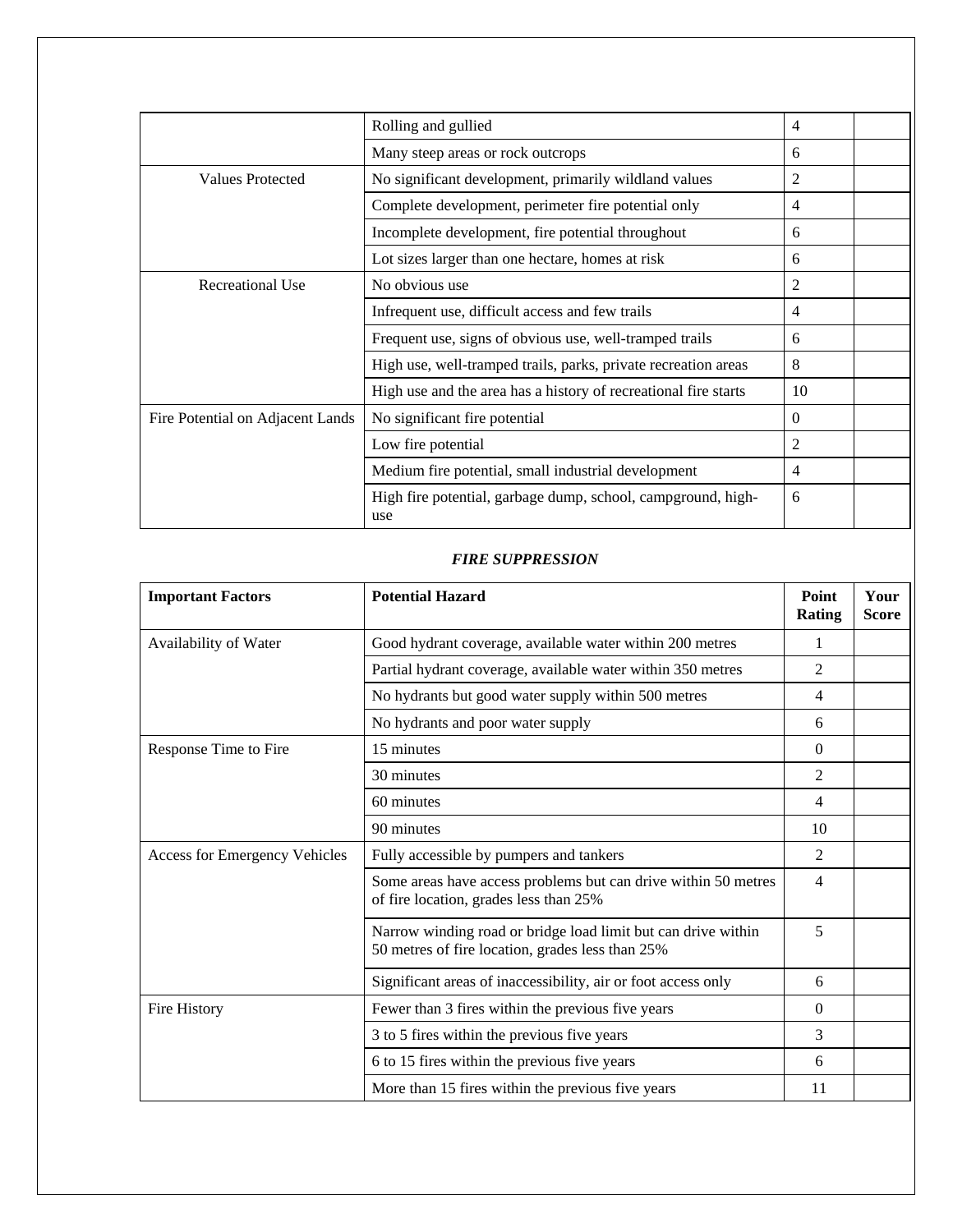## *OTHER FACTORS*

| <b>Important Factors</b>                                                  | <b>Potential Hazard</b> | Point<br><b>Rating</b> | Your<br><b>Score</b> |  |  |  |  |
|---------------------------------------------------------------------------|-------------------------|------------------------|----------------------|--|--|--|--|
| Frequent high winds over 30 km/h                                          |                         | $0 - 6$                |                      |  |  |  |  |
| $0 - 6$<br>Extensive areas of steep, south or west exposure slopes        |                         |                        |                      |  |  |  |  |
| Large-scale industrial or construction projects anticipated<br>$0 - 6$    |                         |                        |                      |  |  |  |  |
| Large-scale recreational activity project anticipated                     |                         | $0 - 6$                |                      |  |  |  |  |
| $0 - 6$<br>Fuel loading increase due to logging or land clearing activity |                         |                        |                      |  |  |  |  |
| $0 - 6$<br>Utilities within the interface area                            |                         |                        |                      |  |  |  |  |
| <b>TOTAL POINTS</b>                                                       |                         |                        |                      |  |  |  |  |

Interface Fire Hazard Risk Rating

0 - 53 Low

54 - 68 Moderate

69 - 83 High

84+ Extreme

[ AREA MAP ]

**Notes**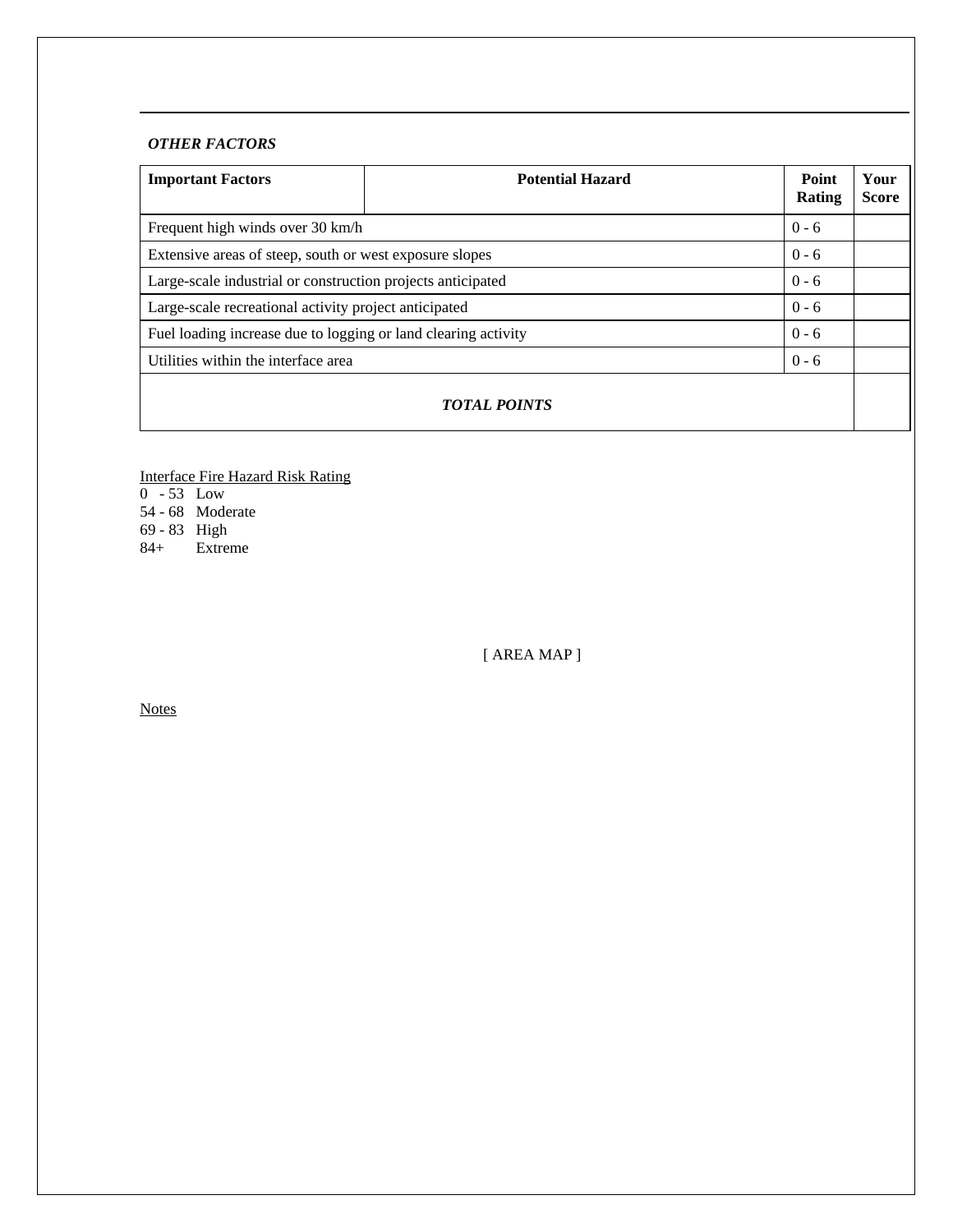## *Guidelines*

## **Area Description**

- Urban-strictly urban, high structure density and no trees,
- Suburban with scattered forests-communities adjacent to a city, moderate structure density, scattered forested areas,
- Rural with scattered forests-small communities and farmland with scattered structures and forest and,
- Rural with continuous forests-small communities and farmland with continuous forest throughout, some isolated structures.

## **Duff and Litter Layer**

The duff and litter represent the decomposed, semi-decomposed, and freshly fallen material that makes up the upper layers of the forest floor. This includes fallen twigs, leaves, needles, cured grasses, herbs, and, any other combustible material present. To determine the point rating for the thickness of duff/litter, use the following procedure:

- Use a sharp shovel to cut through the litter and duff, creating a soil profile,
- The depth should be measured from the top of the first mineral soil horizon to the height of the upper littler as it occurs naturally,
- Do not compress fresh needles or other recently fallen material,
- Create soil profiles in at least three different locations, and record the average reading on the form in the right hand margin and,
- Avoid squirrel caches, rotten materials, and abnormal fuel accumulations.

Add one point to this factor rating if pockets of thick duff or litter occur at least every 10 metres.

## **Fine and Coarse Debris**

Debris represents the amount of all types of ground fuels, including all combustible and woody material, even rotten wood, and their distribution. Debris ranges in size from branches and treetops, to logs and fallen trees.

- Scattered branches and tops-scattered material is found where the fuels are one to five metres apart, and 10% to 20% of the fuel is in contact with other material in this debris class. A majority of the fuel is close to the ground and,
- Continuous branches and tops-continuous debris is found at least every one metre, and more than 20% of the material is in contact with other material in this debris class. Debris may be elevated; an under-layer of branches and twigs with an over-layer of needles creates air pockets and the debris dries out more quickly.

## **Forest Stand Description**

The forest stand description reflects the general composition of the surrounding area forest and the density of the upper canopy. Forest stand descriptions should be determined by a combination of air photo interpretation and local knowledge.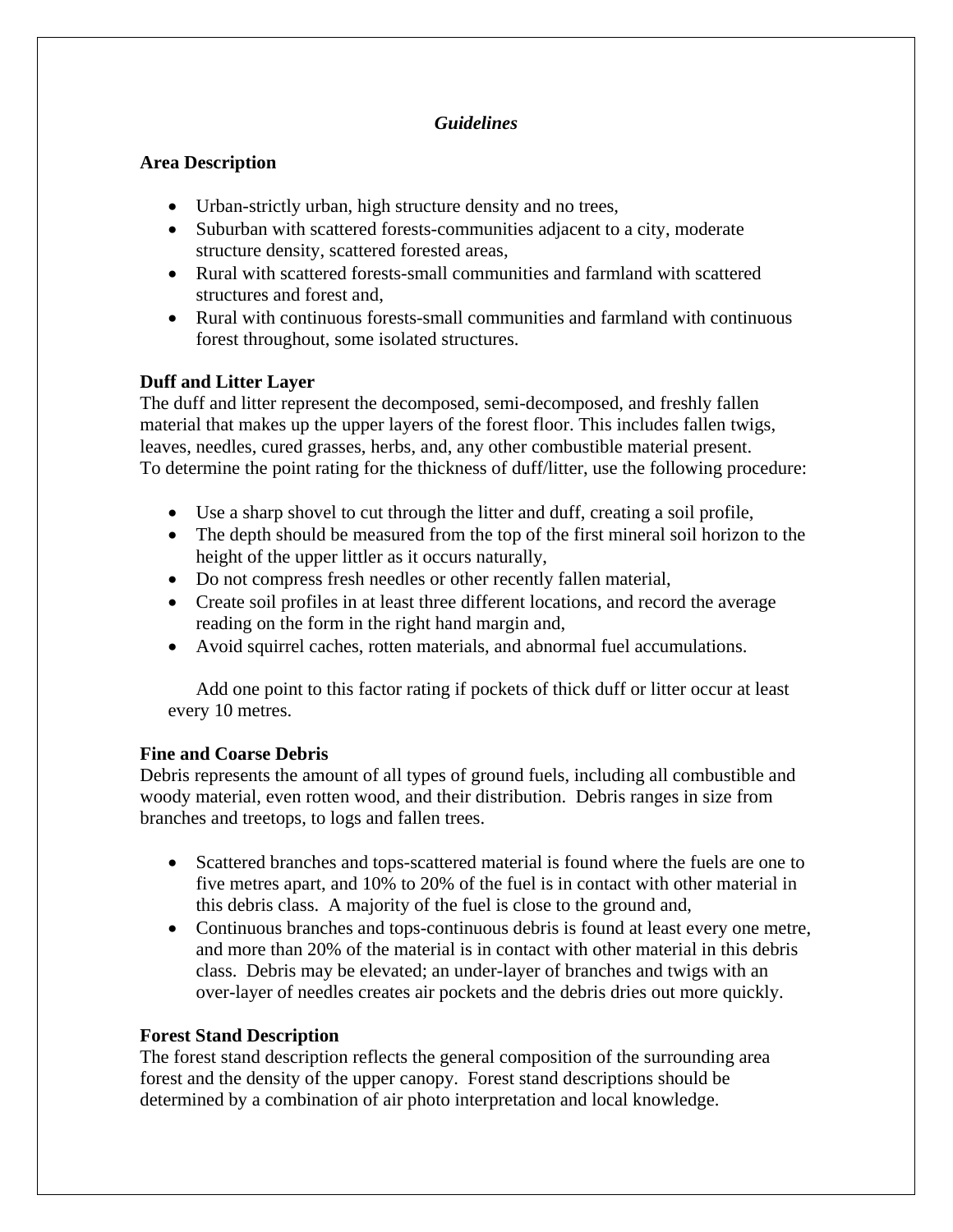- Fuel Type-a recognizable fuel complex of sufficient homogeneity of characteristics and aerial extent, that steady state equilibrium fire behaviour can be predicted, and, be expected to be maintained over a considerable period of time,
- Deciduous-refers to moderately well stocked stands of semi-mature to mature deciduous trees; 75% of the upper canopy is deciduous,
- Coniferous-refers to well-stocked stands of mixed maturity conifers; full crown closure or not and,
- Ladder Fuels-low brush, branches, and, immature trees that provide access for ground fire to the upper canopy of the forest stand.

Add one point to this factor rating if ladder fuels are present.

## **Other Vegetation**

Refers to fuels in the area other than mature trees. It includes grasses, shrubs, brush, and immature trees that are not part of the canopy. Other vegetation and fuel types within the interface area should be determined through the use of aerial photographs and local knowledge.

- Domestic-includes lawns, shrubbery, golf courses, farmlands, etc., which are maintained by human activity,
- Wildland-wild, natural grasses, shrubs, brush, and scattered, downed woody materials and,
- Broom-introduced species, especially common on disturbed sites, and very hard to get rid of. Considered alone because of its properties as fuel type. It is a very flammable shrub because of its oiliness.

## **Topographic Features**

The general topography of an area includes the slope of the ground measured from the horizontal and whether the slope is even or gullied. The general topography and terrain of the interface areas should be determined using aerial photography and by ground survey.

- Even slopes-have a smooth or gently rolling texture.
- Gullied slopes-have cuts running up the slope, which can provide funnels for upslope, wind-driven fire spread.

## **Values Protected**

The values at risk, including both structural and timber values, if a fire were to ignite and spread. Proximity to wildland is assumed. The values protected should be determined using aerial photograph and ground surveys.

## **Recreational Use**

Recreational use levels are determined by old fire pits, well-tramped trails, signs of 4x4, motorcycle or bicycle use, local knowledge, and the size of the local population. A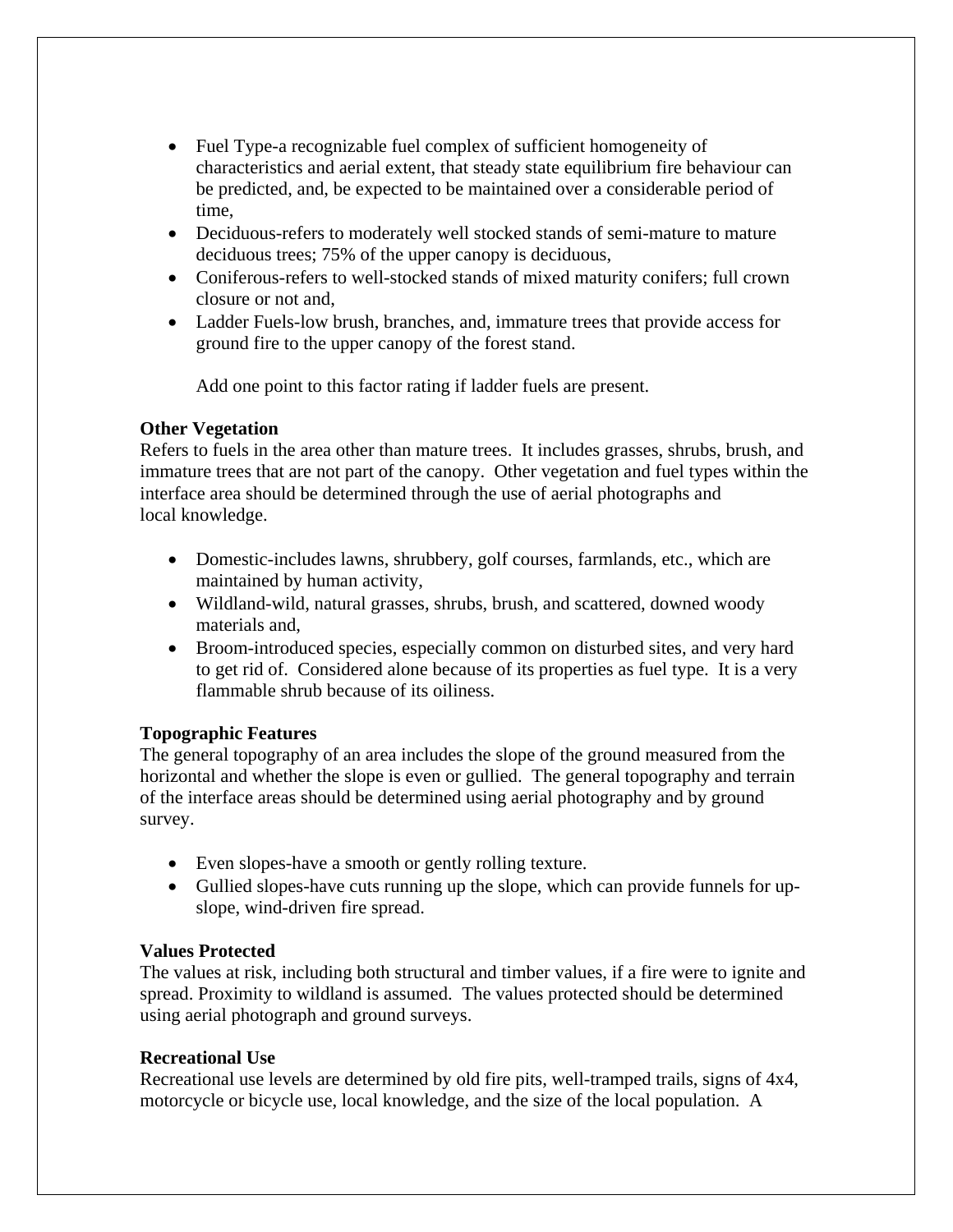combination of aerial photography, recreation maps, local knowledge and ground surveys should be used to determine recreation use levels within the interface zones. No obvious use-no access and no signs trails.

- Infrequent use-difficult access and few trails.
- Frequent use-signs of obvious use, easy access routes, well-tramped trails, evidence of camping, as well as any area within one kilometre of a high use area.
- High use-as above, also include parks, private recreation sites and areas with permanent fire pits.

Add two points to this factor rating if the area has a history of recreational fire starts.

## **Fire Potential on Adjacent Lands**

Consider the risk of accidental ignition by such land usage as nearby schools, garbage dumps, campgrounds, parks, industry, or airports. An area fire history should approximate the number of human-caused fires in the past. Risk of accidental ignition should be determined through air photo interpretation, local knowledge of land-use, and ground surveys.

## **Availability of Water**

The distance to available water is measured from the actual location that the forested area meets the development, to the first accessible location of the available water source. Air photos should show water sources such as lakes, rivers, and oceans. Municipal planning maps will show hydrant coverage.

The following criteria are used to assess available water:

- The water source must be present year round,
- Fire hydrants and/or standpipes must be in working condition with adequate flow,
- High volume community wells or irrigation systems can be considered if they are accessible for quick hook-up by firefighters,
- Residential wells should NOT be considered and,
- Seasonal creeks should NOT be considered.

*Subtract one point from this factor rating if the area is provided with an independent water system usable by firefighters.* 

## **Response Time to Fire**

The time it takes for emergency response (fire department, wildland crews, etc.) to respond to the fire. Local knowledge should be used to determine the response time to fires.

## **Access for Emergency Vehicles**

Refers to the ease of accessibility for emergency equipment to respond to a fire. Air photo interpretation and ground surveys should determine access for emergency equipment. Consider locked and unlocked fire gate accesses.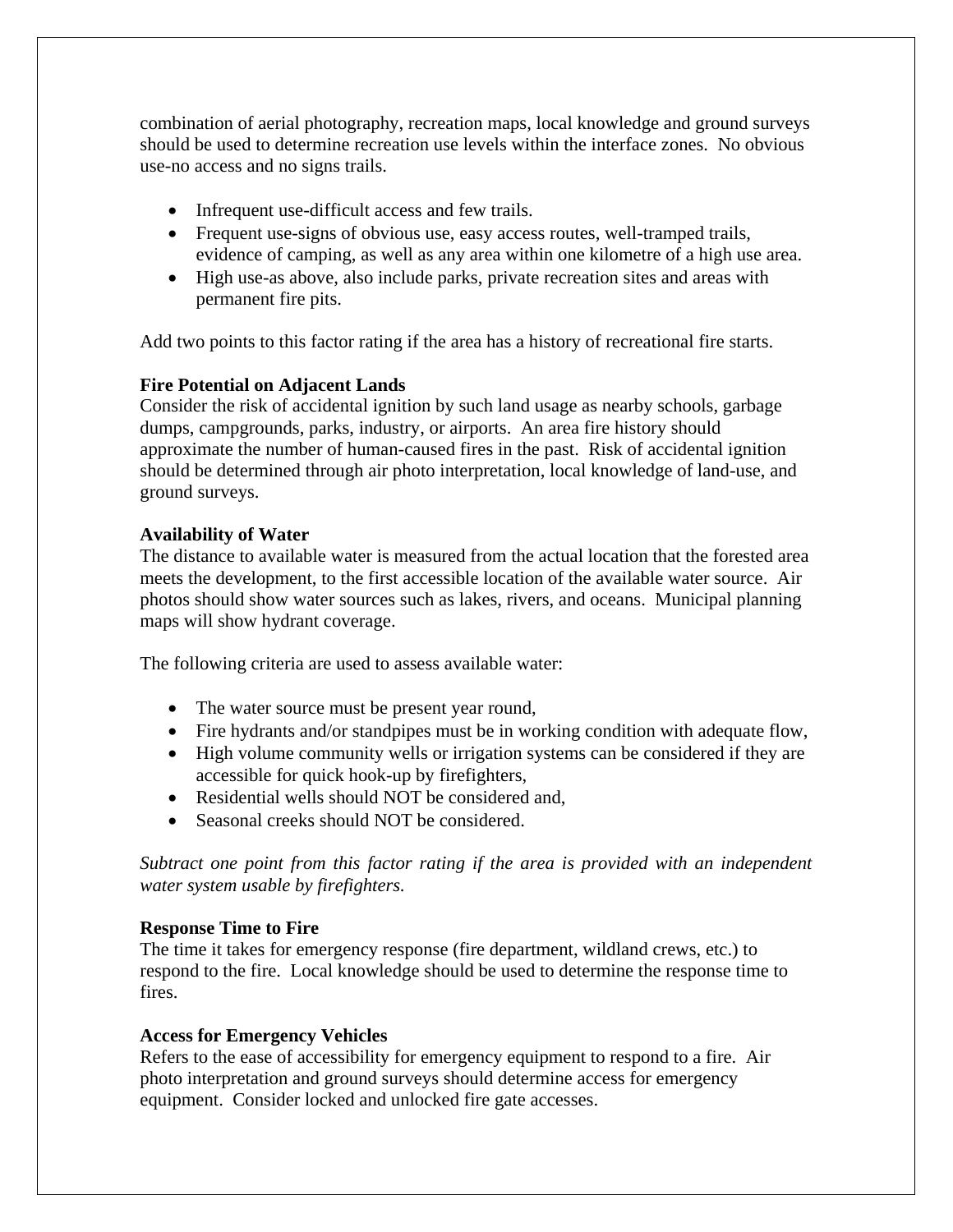- Pumpers and tankers-Very limited in their mobility, normally limited to paved or major gravel roads. Most full tanker trucks have trouble negotiating adverse grades over 15%. Loaded tanker trucks will also have trouble negotiating curves with a radius of less than 30 metres where the curve occurs in conjunction with a gradient over 10%. Tanker truck accessibility is considered good if it can get within 100 metres of a fire location. If a bridge is present, consider weight restrictions.
- Air/Foot-Ground crews or air attack should be considered where vehicles cannot travel to within 100 metres of a fire location.

### **Fire History**

Refers to the number of fires within the area over the previous five years.

### **Frequent High Winds Over 30 km/h**

The stronger the wind, the faster the spread of fire. Utilize local knowledge and historical weather information.

### **Extensive Areas of Steep, South, or West Exposure Slopes**

Southern aspects receive the most direct sun, are the driest, and provide the best conditions for fires to ignite and spread. Western aspects receive direct sunlight during the heat of the day, creating easy afternoon burning conditions. The steepness of a slope can also affect fire spread. Wind currents are normally uphill and this tends to push heat and flames into new fuels. Convection heat rising along a slope causes a draft that further increases the rate of spread. Air photo interpretation and local knowledge should be used to determine south and west exposure slopes. Ground surveys should determine the point rating.

### **Large-Scale Industrial or Construction Projects Anticipated**

Creates disturbance of the land and increases the risk of accidental ignition through the use of machinery and increased human activity. Examples include residential development, industrial park expansion, new garbage dump site, and road construction. Local knowledge and air photo interpretation should be used to determine what major projects exist in the interface area. Ground surveys and the above resources should determine what, if any, major industrial projects are anticipated or currently happening.

### **Large-Scale Recreational Activity Project Anticipated**

Increased risk of accidental ignition due to increase in human activity in immediate area, as well as adjacent lands. Examples include park development, new campsites and increased tourist traffic from such activities as hiking, fishing and hunting. Local knowledge and advertised projects should determine what projects are happening in the interface zones. Utilize the same resources as above, and possibly community and special interest groups.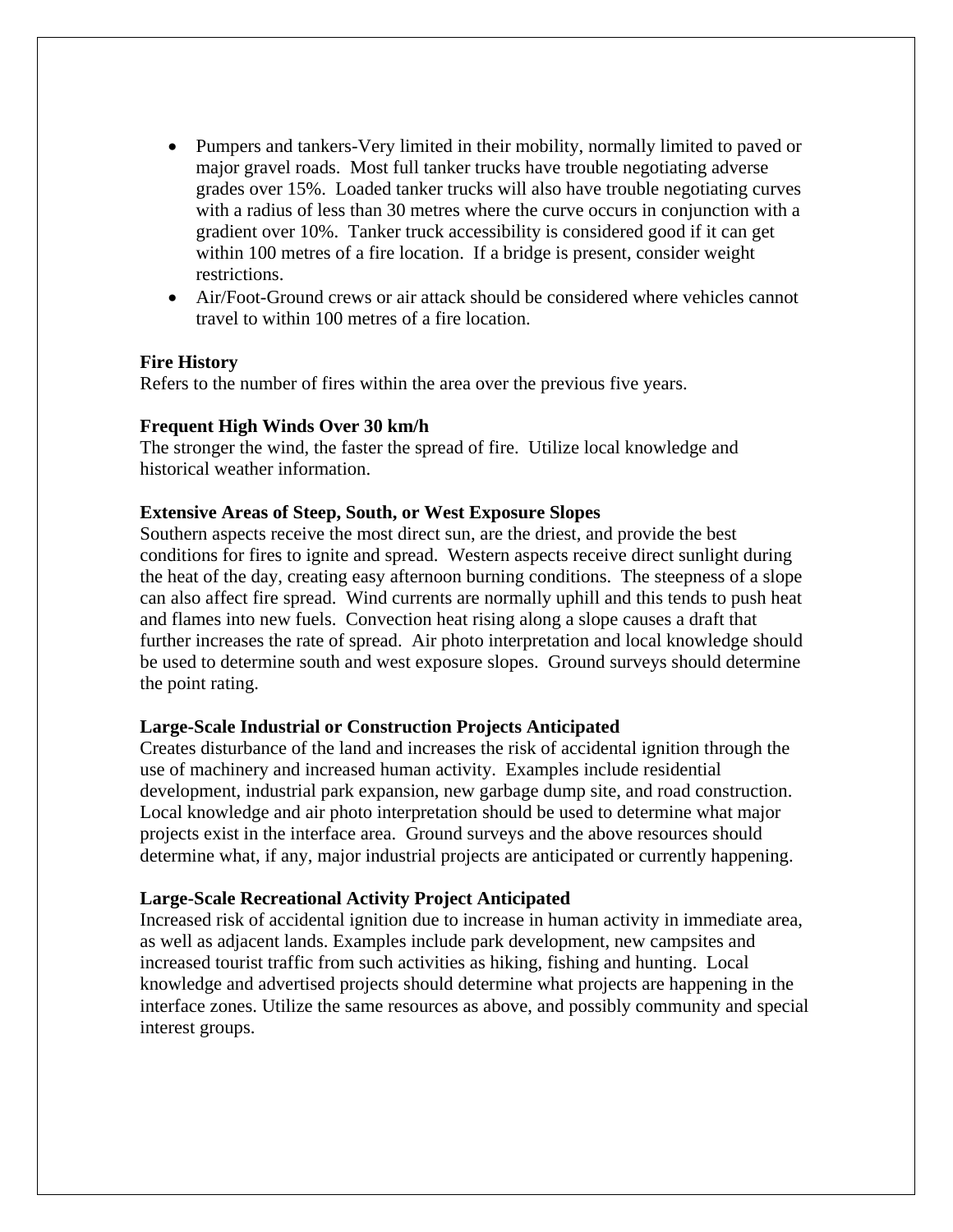## **Fuel Loading Increase Due to Logging or Land Clearing Activity**

Increased risk of accidental ignition due to equipment use. Increased ground fuel accumulations due to slash. A combination of air photo interpretation, local knowledge and ground surveys should be used to determine amounts of logging or land clearing activity in the interface area.

## **Utilities Within the Interface Area**

Consider hydro rights-of-way, overhead wires, gas pipelines, etc., within the interface area or adjacent areas. Air photos and topographic maps should be used to determine where and what utilities exist in the interface area. Ground surveys and topographic maps should determine the point ranking for this factor.

*Source: Wildland Fire Hazard Assessment British Columbia Ministry of Forests Protection Branch May 2004*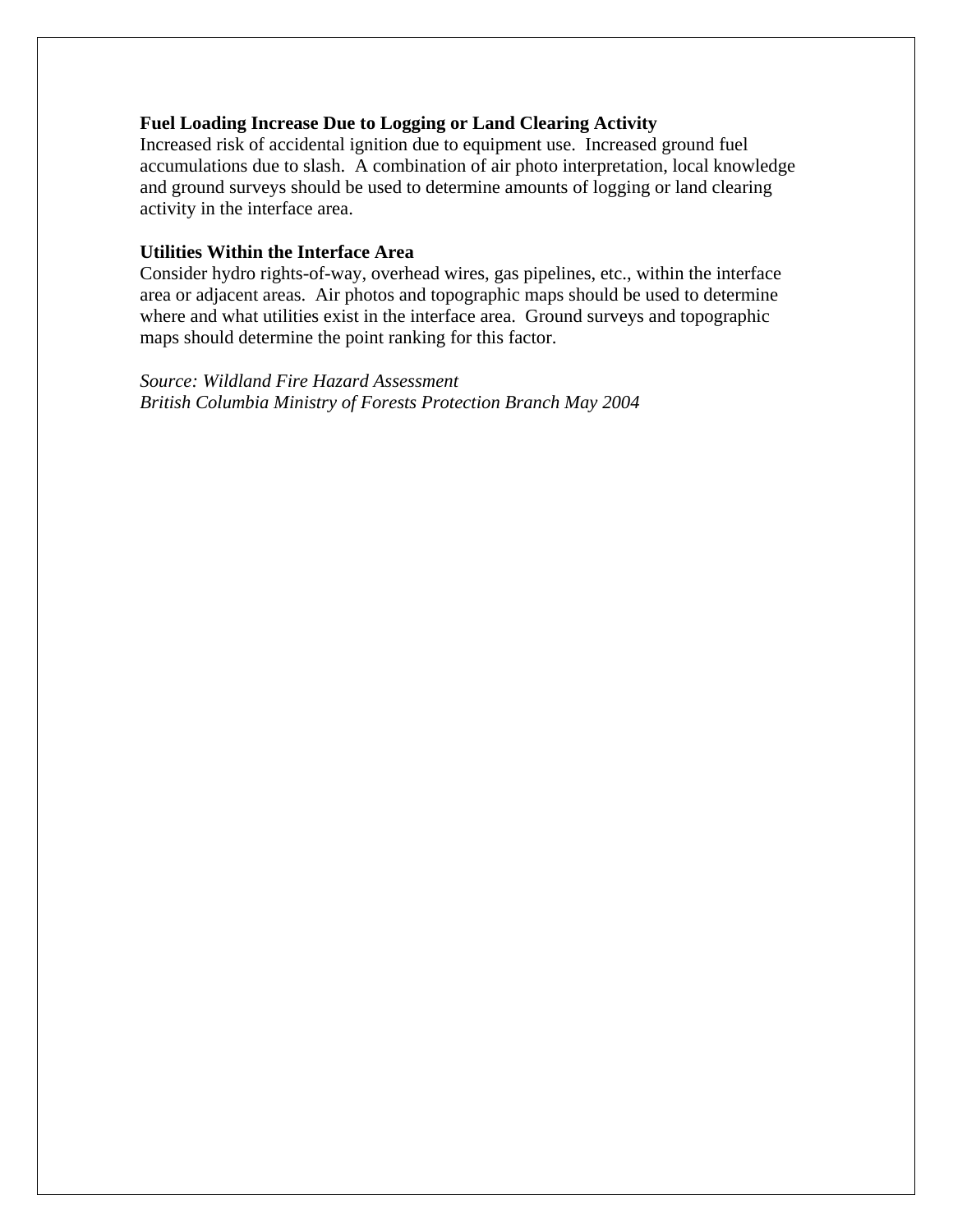## Appendix 9.2 Definitions for Wildland Interface Fire Hazard Mitigation

- **Fuel** Combustible structures and wildland vegetative materials. It includes dead plants, parts of living plants, duff, and other accumulations of flammable vegetation.
- **Fuels Management** The practice of planning, manipulating or reducing fuels to obtain conditions that permit protection forces to meet fire suppression objectives.
- **Highly Flammable Fuels** –Plants differ in how readily they ignite and how hot or long they burn. Flammability depends on plant size, arrangement of branches and leaves.
- **Ladder fuels** Shrubs or small trees of intermediate height, act as ladders carrying the flames from the forest surface up into the tops of trees.
- **Thinning-** Cutting trees from a young stand so that the remaining trees will have more room to grow to marketable size. The primary intent is to improve growth potential for the trees left after thinning but in this case it is also to remove potential ladder fuels.
- **Pre-Fire Mitigation** Prior to wildland fire ignition, a systematic application of risk assessment, fire safety, fire prevention, and fire hazard reduction techniques may be undertaken to reduce wildland fires, damages and cost of suppression.
- **Silviculture-**manipulation of forest vegetation to accomplish a specified set of objectives. It controls forest establishment, composition, and growth.
- **Slope** A piece of ground that is not flat or level, but may rise or fall in percent; where one percent of slope means a rise or fall of one foot of elevation within a distance of 100 feet; 45% would equal 45 feet of rise in 100 feet.
- **Wildland** An area that has low-density development. It can include hobby farms cattle ranches and forests managed for timber production.
- **Wildland Interface** The geographical meeting point of two diverse systems, wildland and structures. At this interface, structures and vegetation are sufficiently close that a wildland fire could spread to structures or a structure fire could ignite vegetation.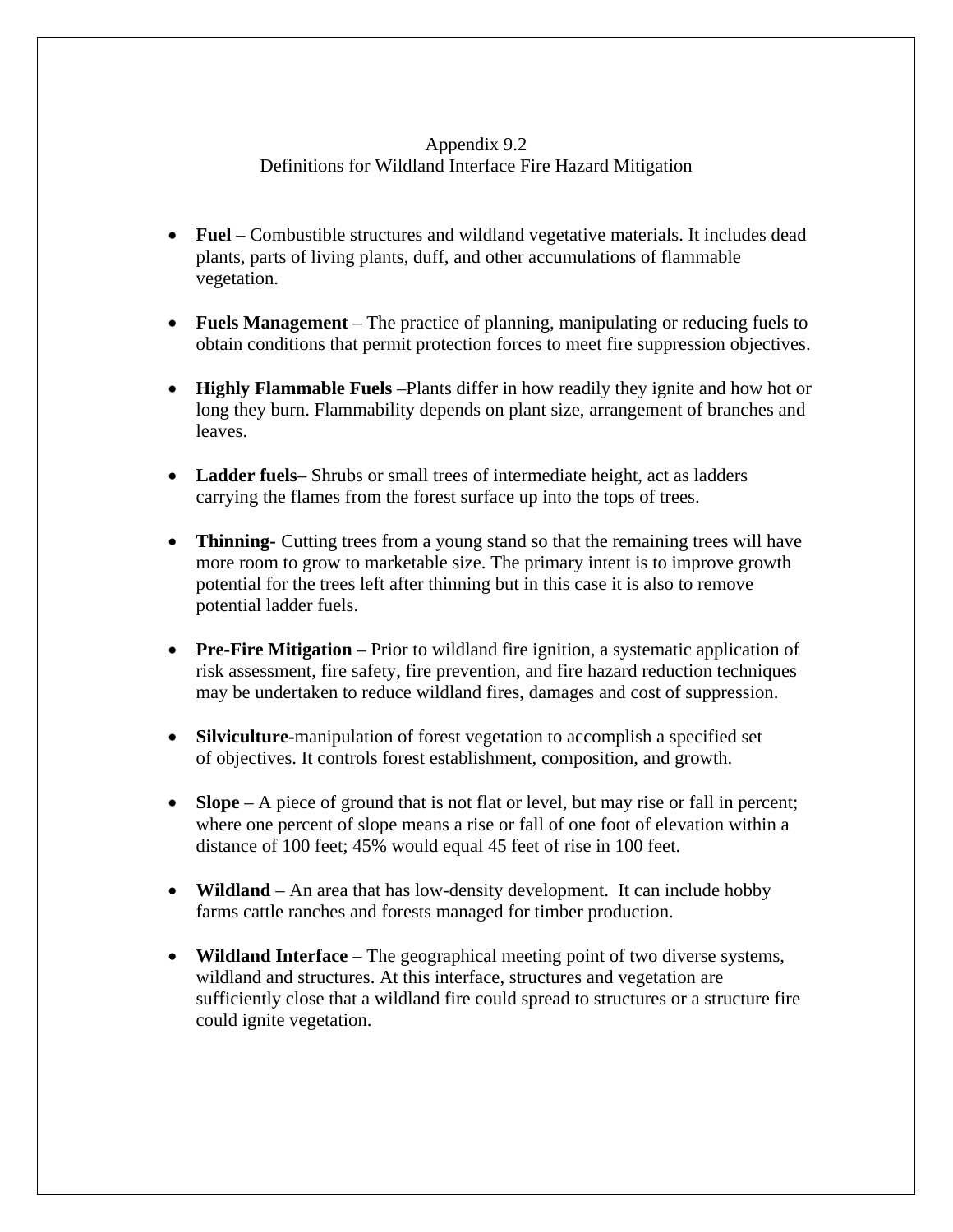| <b>Factors</b>                     | $\mathbf{1}$     | $\overline{2}$   | $\mathbf{3}$     | $\overline{\mathbf{4}}$     | 5              | 6                           | $\overline{7}$ | 8                | $\boldsymbol{9}$ | 10             | 11             | 12               | 13             | 14             | 15               | 16               | 17               | 18               | 19               | 20               | 21             |
|------------------------------------|------------------|------------------|------------------|-----------------------------|----------------|-----------------------------|----------------|------------------|------------------|----------------|----------------|------------------|----------------|----------------|------------------|------------------|------------------|------------------|------------------|------------------|----------------|
| Fire<br>Weather                    | $\overline{4}$   | $\overline{4}$   | $\overline{4}$   | $\overline{4}$              | 4              | $\overline{4}$              | $\overline{4}$ | $\overline{4}$   | $\overline{4}$   | $\overline{4}$ | $\overline{4}$ | $\overline{4}$   | $\overline{4}$ | $\overline{4}$ | $\overline{4}$   | $\overline{4}$   | $\overline{4}$   | $\overline{4}$   | $\overline{4}$   | $\overline{4}$   | $\overline{4}$ |
| Area<br>Descript                   | $\overline{2}$   | $\overline{4}$   | $\overline{4}$   | $\overline{4}$              | 6              | $\overline{4}$              | $\overline{4}$ | 6                | $\sqrt{4}$       | $\overline{2}$ | $\overline{4}$ | $\overline{4}$   | $\overline{4}$ | $\overline{c}$ | $\overline{4}$   | $\overline{4}$   | $\overline{4}$   | 6                | $\mathbf{2}$     | $\overline{4}$   | 6              |
| Litter                             | 3                | $\mathbf{1}$     | $\mathfrak{Z}$   | $\mathfrak{Z}$              | 3              | $\mathfrak{Z}$              | 1              | 1                | $\mathfrak{Z}$   | $\mathbf{1}$   | $\mathbf{1}$   | 3                | 3              | $\mathbf{1}$   | $\mathbf{1}$     | 3                | 3                | 5                | 3                | 1                | $\mathbf{1}$   |
| Woody<br>Debris                    | $\boldsymbol{2}$ | $\mathbf{1}$     | $\sqrt{2}$       | $\overline{2}$              | $\overline{c}$ | $\boldsymbol{2}$            | 1              | $\mathbf{2}$     | $\mathbf{1}$     | $\mathbf{1}$   | 5              | $\mathbf{1}$     | 5              | $\mathbf{1}$   | $\sqrt{2}$       | 5                | 5                |                  | $\boldsymbol{2}$ | $\sqrt{2}$       | 5              |
| Forest<br>Stand                    | $\mathfrak{Z}$   | $\boldsymbol{0}$ | $\mathfrak{Z}$   | $\mathfrak{Z}$              | 3              | $\ensuremath{\mathfrak{Z}}$ | 3              | 6                | <b>NA</b>        | $\mathbf{0}$   | 6              | $\sqrt{6}$       | 6              | $\mathbf{0}$   | 6                |                  | 6                | NA               | 6                | 6                | 6              |
| Under-<br>Story                    | $\overline{4}$   | $\overline{4}$   | $\overline{4}$   | $\overline{4}$              | 4              | $\overline{4}$              | $\overline{4}$ | $\overline{4}$   | $\sqrt{2}$       | $\overline{4}$ | $\overline{4}$ | $\overline{4}$   | $\overline{4}$ | $\overline{4}$ | $\overline{4}$   | $\overline{4}$   | $\overline{4}$   | $\overline{2}$   | $\overline{4}$   | $\overline{4}$   | $\overline{4}$ |
| Topo.<br>Features                  | $\boldsymbol{2}$ | $\boldsymbol{0}$ | $\overline{2}$   | $\overline{2}$              | $\overline{4}$ | $\overline{4}$              | $\overline{4}$ | $\overline{2}$   | $\boldsymbol{0}$ | $\mathbf{0}$   | 6              | $\sqrt{2}$       | 6              | $\mathbf{0}$   | 6                | $\mathbf{2}$     | 6                | $\boldsymbol{0}$ | 6                | 6                | 6              |
| Values                             | 6                | $\sqrt{2}$       | 6                | $\overline{2}$              | 6              | 6                           | 6              | $\sqrt{2}$       | $\sqrt{2}$       | 6              | $\overline{c}$ | $\sqrt{6}$       | $\sqrt{2}$     | 6              | $\sqrt{2}$       | $\mathfrak{2}$   | $\sqrt{2}$       | $\overline{c}$   | 6                | 6                | 6              |
| Rec. Use                           | 6                | $\mathfrak{2}$   | $\overline{4}$   | $\overline{4}$              | 4              | 6                           | $\overline{4}$ | 6                | 10               | 2              | $\overline{2}$ | 6                | $\overline{4}$ | $\overline{c}$ | $\sqrt{2}$       | $\mathfrak{2}$   | $\overline{c}$   | 10               | $\overline{4}$   | $\overline{4}$   | $\mathfrak{2}$ |
| Fire<br>Potent.                    | $\overline{4}$   | $\mathfrak{Z}$   | $\overline{4}$   | $\boldsymbol{2}$            | $\overline{4}$ | $\overline{4}$              | $\overline{4}$ | $\overline{4}$   | $\overline{4}$   | $\overline{c}$ | $\overline{c}$ | $\overline{4}$   | $\overline{4}$ | $\overline{c}$ | $\boldsymbol{2}$ | $\overline{4}$   | $\overline{4}$   | $\overline{4}$   | $\overline{4}$   | $\overline{4}$   | $\overline{4}$ |
| Avail.<br>Water                    | $\mathbf{1}$     | $\mathbf{1}$     | 6                | 6                           | 6              | $\overline{4}$              | 6              | 6                | $\sqrt{4}$       | $\mathbf{1}$   | 6              | $\overline{4}$   | 6              | $\mathbf{1}$   | $\mathbf{1}$     | 6                | 6                | $\overline{4}$   | 6                | 6                | 6              |
| Resp.                              | $\mathbf{0}$     | $\mathbf{0}$     | $\boldsymbol{0}$ | $\boldsymbol{0}$            | $\mathbf{0}$   | $\mathbf{0}$                | $\mathbf{0}$   | $\mathbf{0}$     | $\boldsymbol{0}$ | $\mathbf{0}$   | $\overline{0}$ | $\boldsymbol{0}$ | $\mathbf{0}$   | $\overline{0}$ | $\boldsymbol{0}$ | $\boldsymbol{0}$ | $\boldsymbol{0}$ | $\boldsymbol{0}$ | $\mathbf{0}$     | $\boldsymbol{0}$ | $\mathbf{0}$   |
| Time                               |                  |                  |                  |                             |                |                             |                |                  |                  |                |                |                  |                |                |                  |                  |                  |                  |                  |                  |                |
| Access                             | $\overline{4}$   | $\overline{4}$   | 6                | 6                           | $\overline{4}$ | 6                           | 6              | 6                | $\sqrt{6}$       | $\overline{4}$ | 6              | $\overline{4}$   | $\overline{4}$ | $\overline{4}$ | 6                | 6                | 6                | 6                | 6                | 6                | 6              |
| Fire<br>History                    | 11               | 11               | 11               | 11                          | 11             | 11                          | 11             | 11               | 11               | 11             | 11             | 11               | 11             | 11             | 11               | 11               | 11               | 11               | 11               | 11               | 11             |
| Wind<br>over 30<br>km              | 3                | $\mathfrak{Z}$   | $\mathfrak{Z}$   | $\mathfrak{Z}$              | 3              | $\mathfrak{Z}$              | 3              | $\mathfrak{Z}$   | $\mathfrak{Z}$   | 3              | 3              | $\mathfrak{Z}$   | 3              | 3              | 3                | 3                | 3                | 3                | $\mathfrak{Z}$   | $\mathfrak{Z}$   | 3              |
| Steep,<br>South,<br>West<br>Expos. | $\overline{2}$   | 3                | 3                | 3                           | 3              | $\overline{4}$              | 5              | $\overline{4}$   | $\boldsymbol{0}$ | $\overline{0}$ | 5              | $\boldsymbol{2}$ | $\overline{2}$ | $\mathbf{0}$   | 5                | $\mathbf{1}$     | 6                | $\mathbf{0}$     | 5                | 6                | 5              |
| Future<br>Indust.<br>D.            | $\overline{0}$   | $\overline{0}$   | $\overline{0}$   | $\mathbf{0}$                | $\overline{0}$ | $\overline{0}$              | $\overline{0}$ | $\overline{0}$   | $\mathbf{0}$     | $\overline{0}$ | $\overline{0}$ | $\overline{2}$   | $\mathbf{0}$   | $\overline{0}$ | 3                | 5                | $\overline{4}$   | $\overline{0}$   | $\overline{2}$   | $\overline{0}$   | $\overline{0}$ |
| Future<br>Rec.<br>Proj.            | $\boldsymbol{0}$ | 3                | 5                | $\ensuremath{\mathfrak{Z}}$ | $\mathbf{0}$   | $\mathbf{0}$                | $\overline{0}$ | $\mathbf{0}$     | $\boldsymbol{0}$ | $\overline{2}$ | $\overline{0}$ | $\boldsymbol{0}$ | $\mathbf{0}$   | $\mathbf{0}$   | 3                | $\mathbf{0}$     | $\boldsymbol{0}$ | $\mathbf{0}$     | $\overline{0}$   | $\mathbf{0}$     | $\mathbf{0}$   |
| Future<br>Fuels                    | $\mathbf{0}$     | $\sqrt{3}$       | $\boldsymbol{0}$ | $\mathfrak{Z}$              | $\mathbf{0}$   | $\overline{c}$              | $\mathbf{0}$   | $\boldsymbol{0}$ | $\mathbf{0}$     | $\mathbf{0}$   | $\overline{0}$ | $\boldsymbol{0}$ | $\overline{0}$ | $\mathbf{0}$   | $\boldsymbol{0}$ | $\mathbf{0}$     | $\boldsymbol{0}$ | $\boldsymbol{0}$ | $\overline{0}$   | $\mathbf{0}$     | $\mathbf{0}$   |
| Utilities<br>in<br>interfce        | $\boldsymbol{0}$ | $\boldsymbol{0}$ | $\boldsymbol{0}$ | $\mathbf{0}$                | $\mathbf{0}$   | $\sqrt{2}$                  | $\overline{2}$ | $\boldsymbol{0}$ | $\boldsymbol{0}$ | $\mathbf{0}$   | $\overline{0}$ | $\boldsymbol{0}$ | $\mathbf{0}$   | $\mathbf{0}$   | $\mathbf{0}$     | $\overline{0}$   | $\boldsymbol{0}$ | $\mathbf{0}$     | $\mathbf{0}$     | $\boldsymbol{0}$ | $\mathbf{0}$   |
| <b>Total</b><br><b>Points</b>      | 63               | 49               | 70               | 65                          | 67             | 68                          | 68             | 67               | 56               | 43             | 67             | 66               | 68             | 40             | 66               | 68               | 76               | 57               | 74               | 73               | 67             |

## Appendix 9.3 Revelstoke Wildland Interface Hazard Plot Characteristics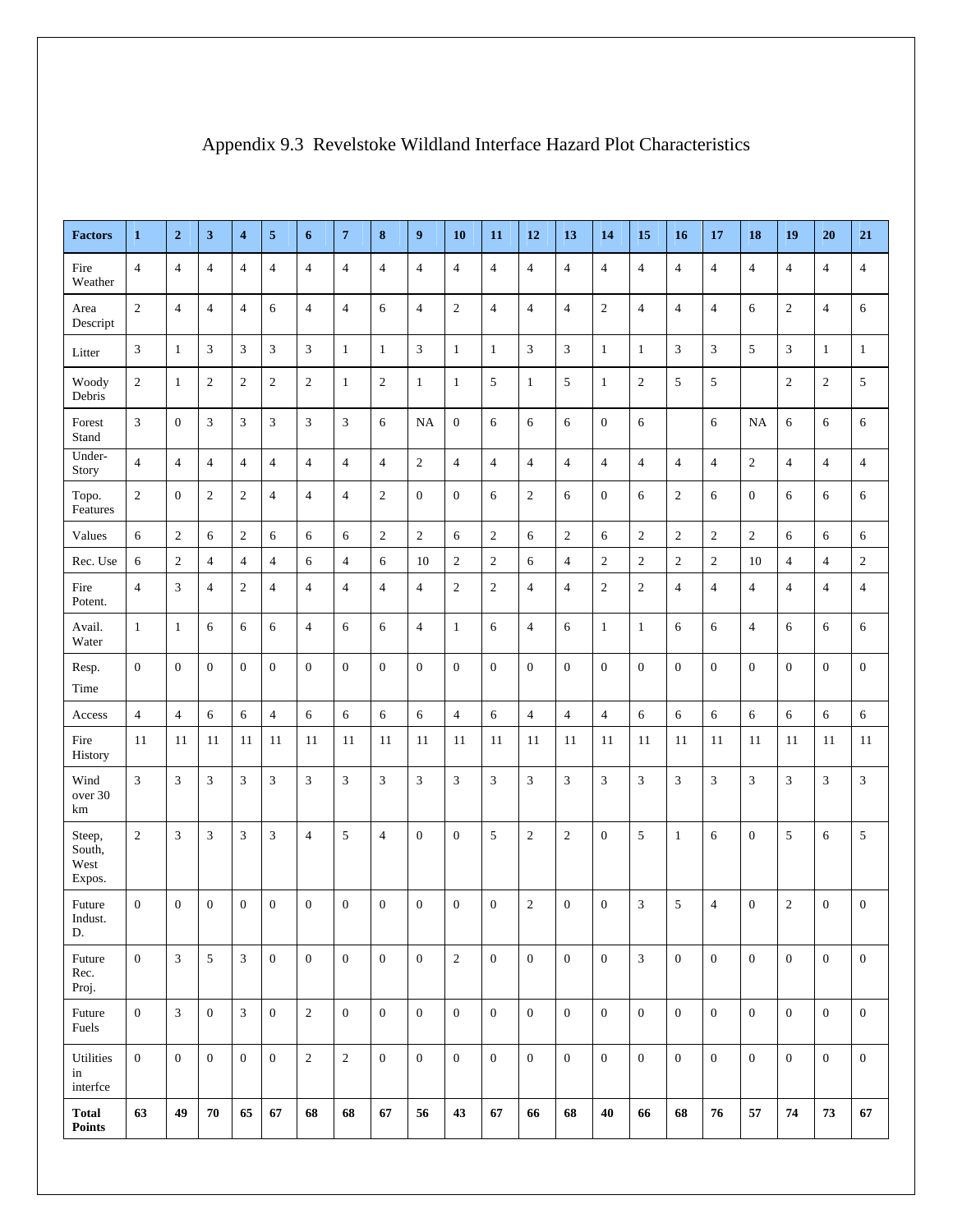### Appendix 9.4 Fire Resistant Plants

## (The MOF Protection Branch Website)

## **Fire Resistant Plants**

#### **Trees**

Maple (Acer species) Birch (Betula species) Trembling Aspen (Populus tremuloides) Cottonwood (Populus trichocarpa) Willow (Salix species) Mountain Ash (Sorbus species)

#### **Shrubs and Woody Vines**

| Kinnikinnick (Arctostaphylos uva-ursi)          | Snowbrush (Ceanothus species)      |
|-------------------------------------------------|------------------------------------|
| Cotoneaster (Cotoneaster species)               | English Ivy (Hedera helix)         |
| Honeysuckle (Lonicera species-low shrubs/vines) | Buckthorn (Rhamnus species)        |
| Virginia Creeper (Parthenocissus quequefolia)   | Sumac (Rhus species)               |
| Rose (Rosa species - bush/hedges)               | Lilac (Syringa species)            |
| Periwinkle (Vinca species)                      | Currant/Gooseberry (Ribes species) |

#### **Herbaceous Perennials**

Columbine (Aquilegia species) Wormwood (Artemesia species) Coreopsis (Coreopsis species) Blanket Flower (Gaillardia species) Daylily (Hemerocallis species) Candytuft (Iberis species) Red-hot Poker (Kniphofia species) Flax (Linum species) Salvia (Salvia species & hybrids) Hen & Chicks (Sempervivum species) Yucca (Yucca species)

Appendix 9.5 Map of Revelstoke Wildland Interface Fire Hazard Zones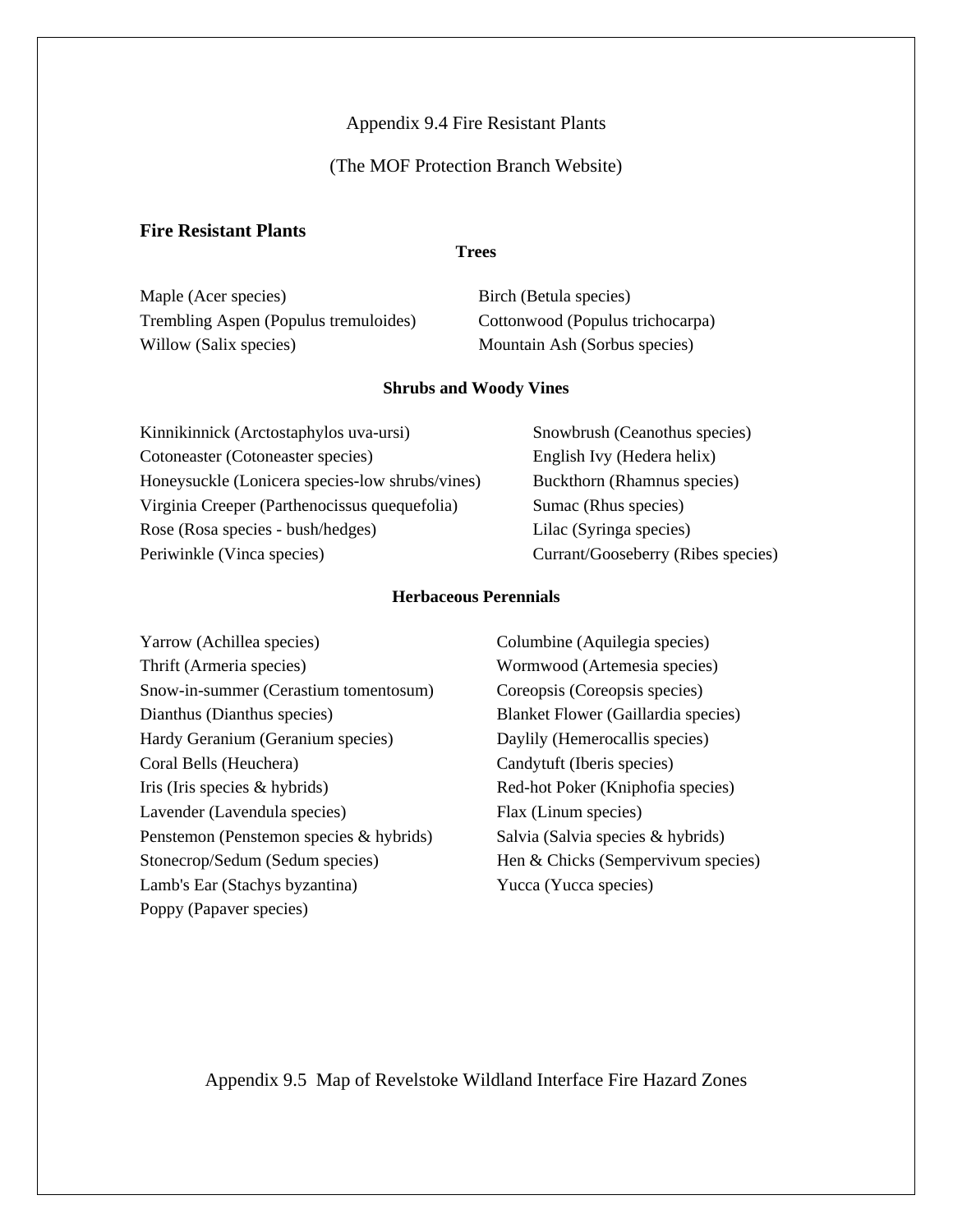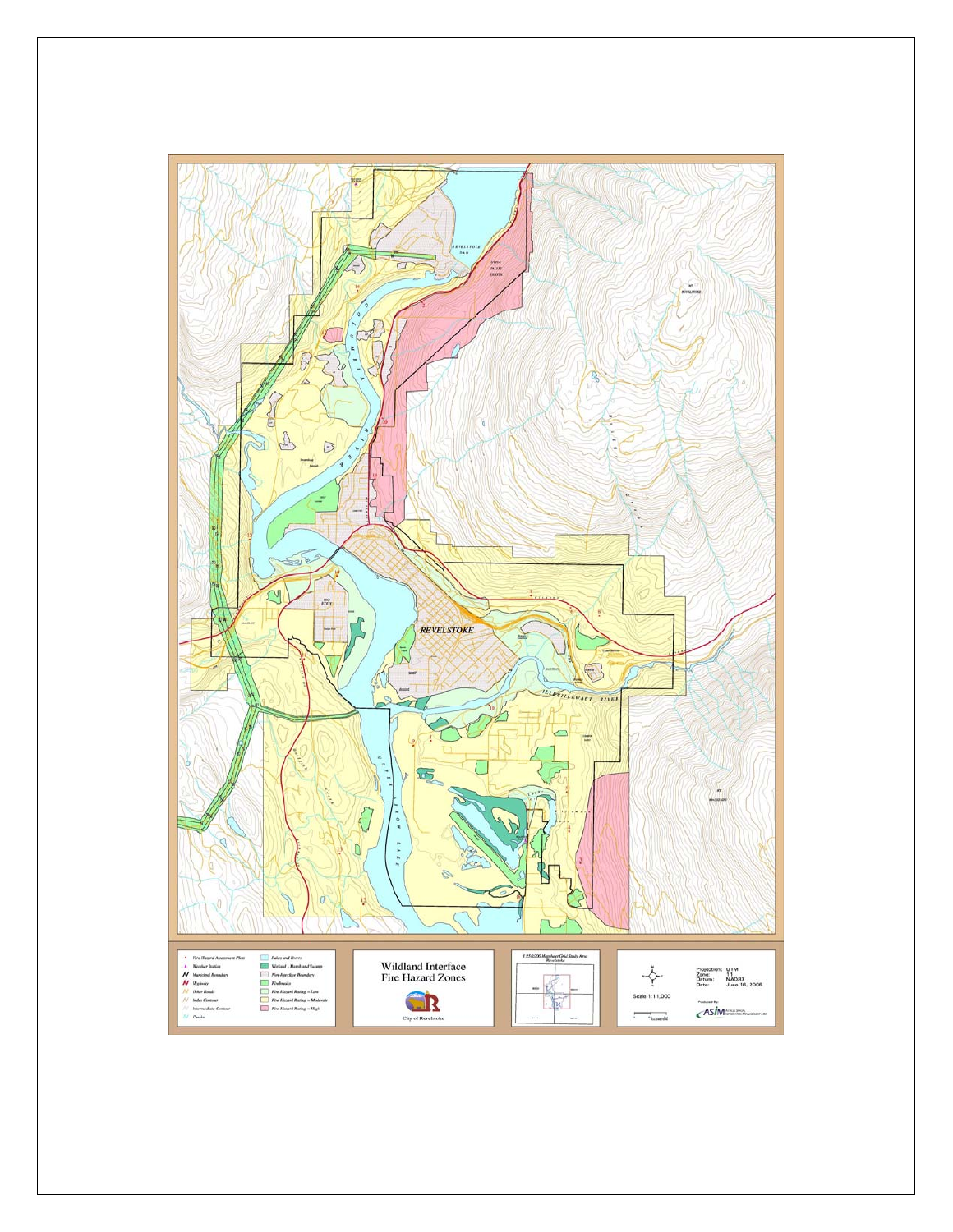## *Brief Legend Summary of Revelstoke Wildland Interface Fire Hazard Map*

Light Green-Low Hazard Zone Yellow-Moderate Hazard Zone Pink-High-Hazard Zone Bright Green-Firebreaks Dark Green-Wetlands Beige-Non Interface